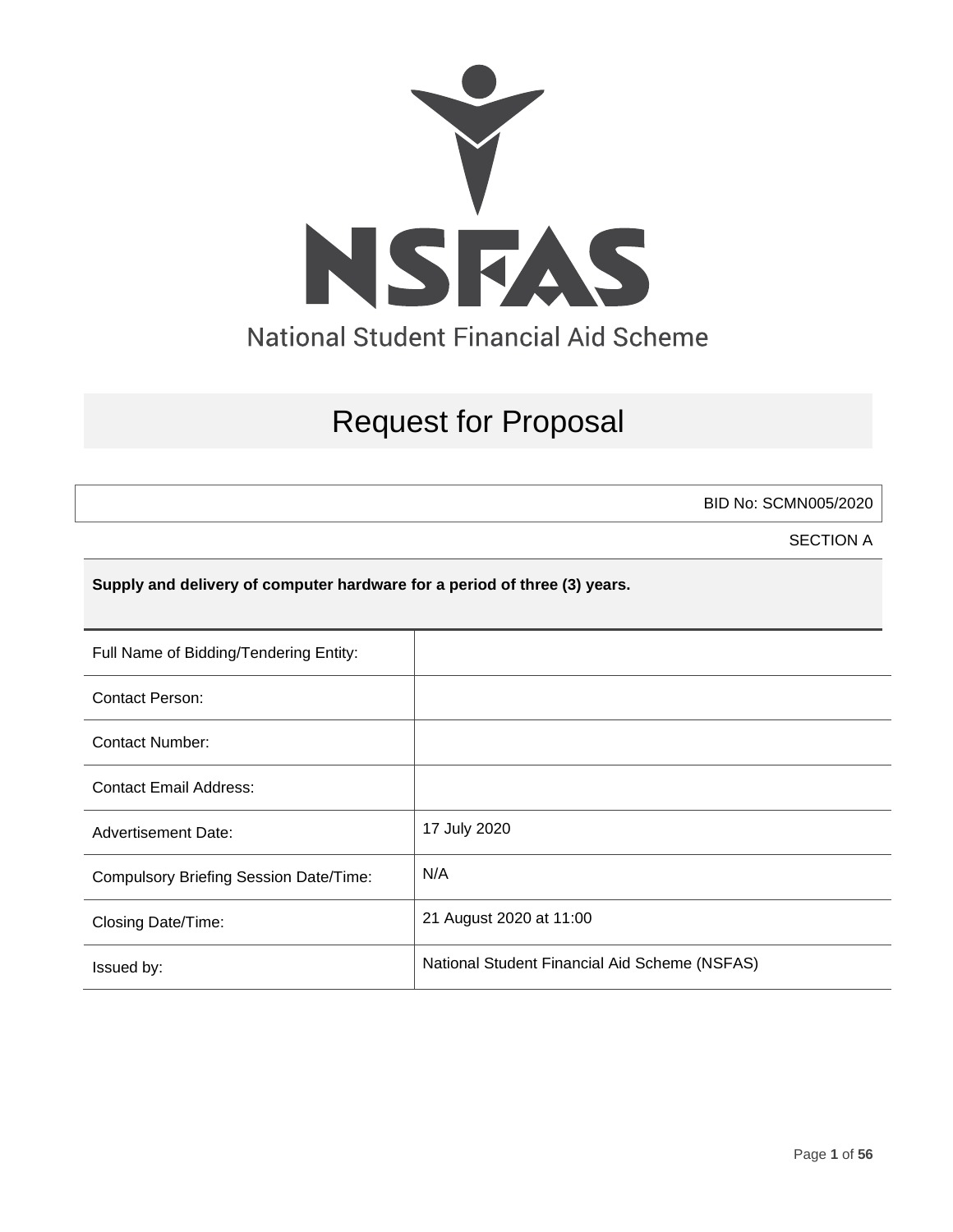

# **Bidder's Authorised Signatory:**

Initials and Surname: Signature: Signature:

..…………………………………………… ..……………………………………………

| Please indicate whether it is the original or copy, tick the applicable block |  |             |  |                          |  |
|-------------------------------------------------------------------------------|--|-------------|--|--------------------------|--|
| <b>ORIGINAL</b>                                                               |  | <b>COPY</b> |  | <b>NUMBER SUBMITTED:</b> |  |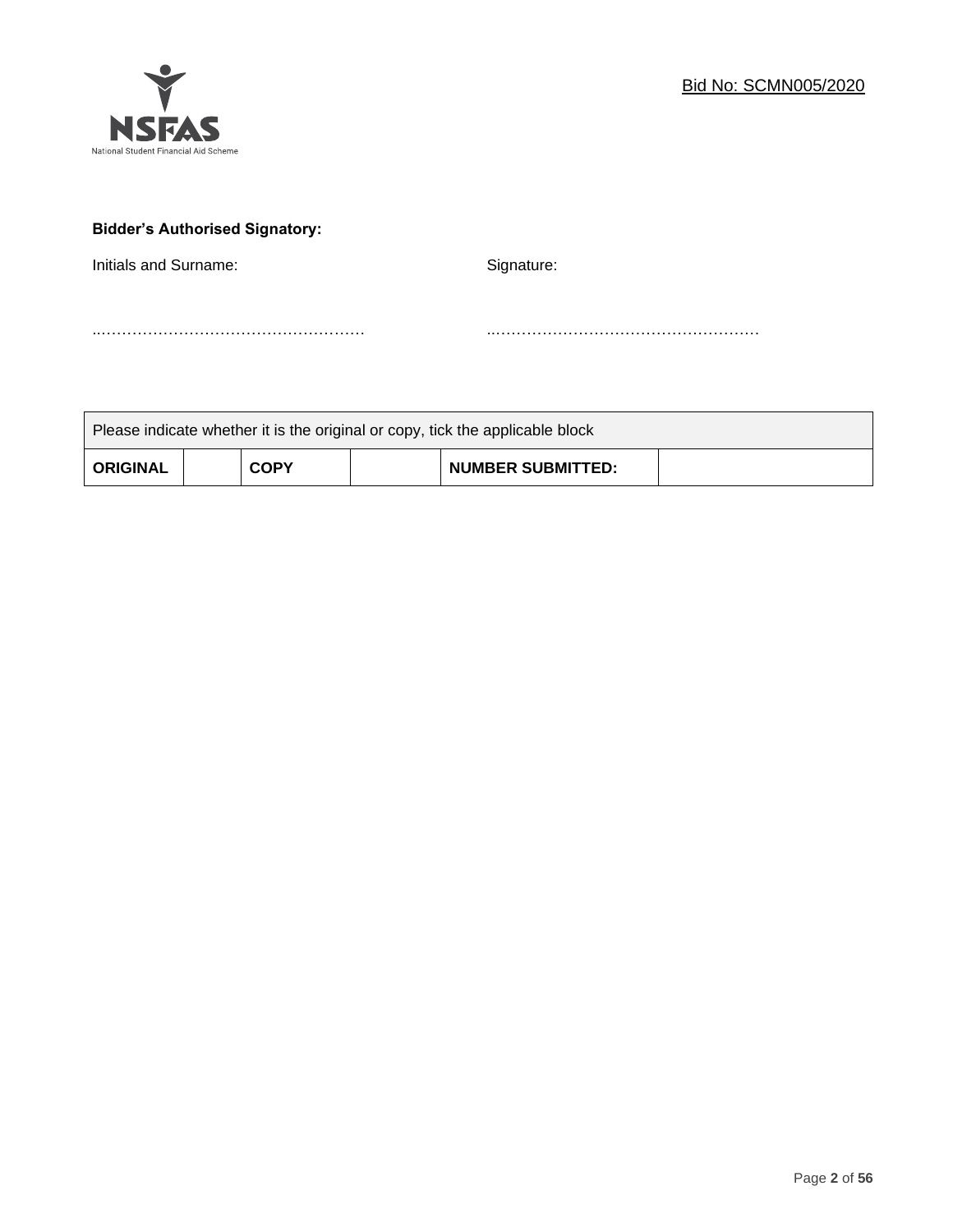

# **Glossary**

| Award                   | Conclusion of the procurement process and final notification to the successful bidder                                                                                                                                               |
|-------------------------|-------------------------------------------------------------------------------------------------------------------------------------------------------------------------------------------------------------------------------------|
| <b>B-BBEE</b>           | Broad-based Black Economic Empowerment (BBBEE) Act, 2003 (Act No. 53 of 2003) and BBBEE<br>Amended Act, 2013 (Act No. 46 of 2013) and the Codes of Good Practice issued thereunder by the<br>Department of Trade and Industry (DTI) |
| <b>Bid</b>              | Written offer in a prescribed or stipulated form in response to an invitation by NSFAS for the<br>provision of goods, works or services                                                                                             |
| Contractor              | Organization with whom NSFAS will conclude a contract and potential service level agreement<br>subsequent to the final award of the contract based on this Request for Bid                                                          |
| Core Team               | Team members who fill the non-administrative positions against which the experience will be<br>measured.                                                                                                                            |
| DTI                     | Department of Trade and Industry                                                                                                                                                                                                    |
| EME                     | <b>Exempted Micro Enterprise</b>                                                                                                                                                                                                    |
| QSE                     | <b>Qualifying Small Enterprise</b>                                                                                                                                                                                                  |
| <b>NSFAS</b>            | National Student Financial Aid Scheme                                                                                                                                                                                               |
| GCC                     | <b>General Conditions of Contract</b>                                                                                                                                                                                               |
|                         | Original Bid Original document signed in ink, or Copy of original document signed in ink                                                                                                                                            |
| Originally<br>certified | To comply with the principle of originally certified, a document must be both stamped and signed in<br>original ink by a commissioner of oaths.                                                                                     |
| <b>SCM</b>              | Supply Chain Management                                                                                                                                                                                                             |
| <b>SLA</b>              | Service Level Agreement                                                                                                                                                                                                             |
| <b>TOR</b>              | <b>Terms of Reference</b>                                                                                                                                                                                                           |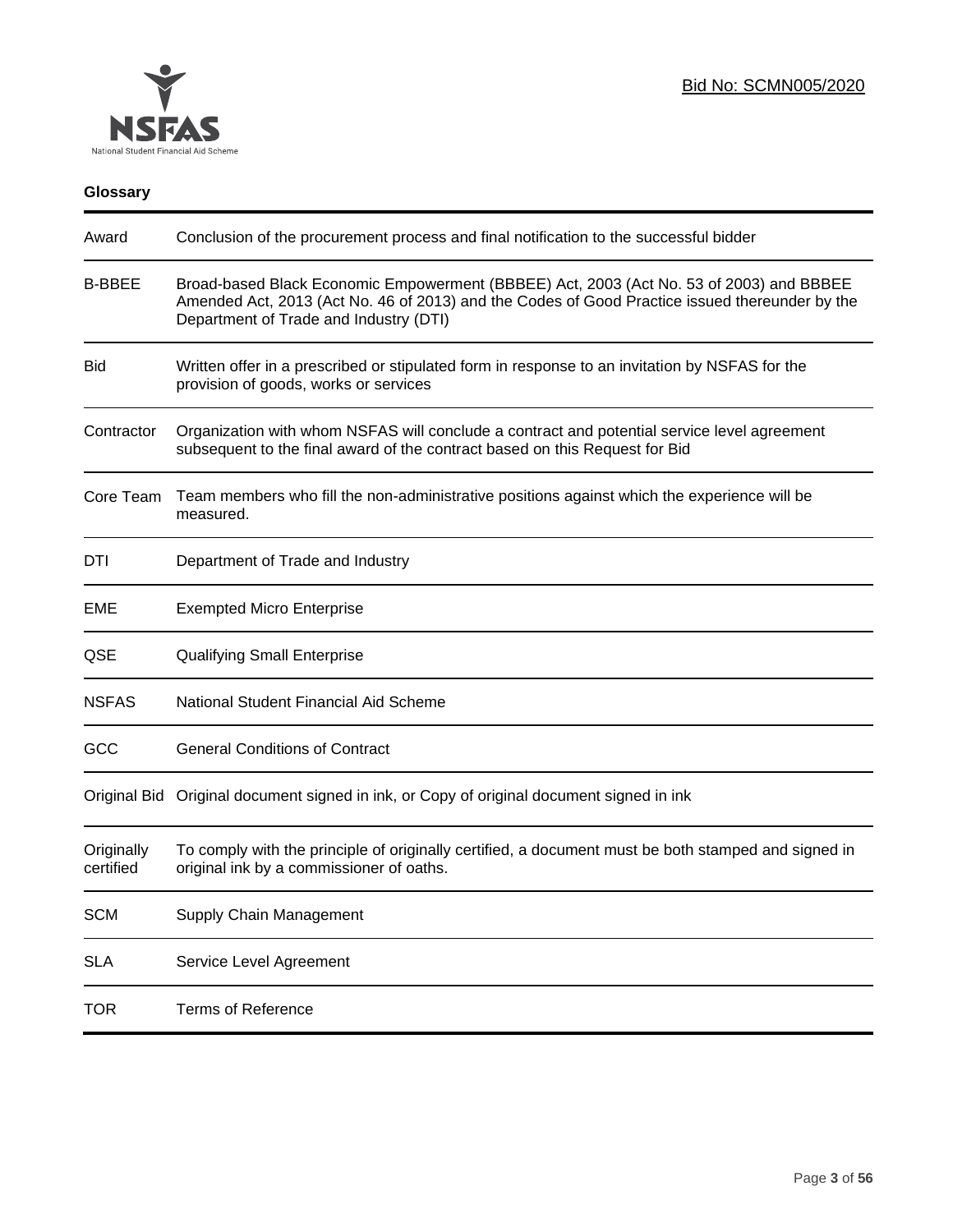

# **Documents in this Bid Document Pack**

Bidders are to ensure that they have received all pages 1 to 56 of this document, which consist of the following sections:

# **SECTION A**

### **Note: Documents in this section must be completed and returned or supplied with bids as prescribed.**

- □ Section A1: SBD1: Invitation to Bid
- □ Section A2: Executive Summary and Bid submission conditions and Instructions
- □ Section A3: Terms of Reference

#### **SECTION B**

**Note: Documents in this section must be completed and returned or supplied with bids as prescribed.**

- □ Section B1: Pricing schedule (SBD 3)
- □ Section B2: Declaration of Interest (SBD 4)
- Section B3: Preference Points Claim form in terms of the PPFA 2017 regulations (SBD 6.1)
- □ Section B4: Declaration of bidder's past SCM practices (SBD 8)
- □ Section B5: Certificate of Independent Bid Determination (SBD 9)
- **I** Section B6: General Conditions of Contract
- □ Section B7: Local content requirements (SBD 6.2) (not applicable)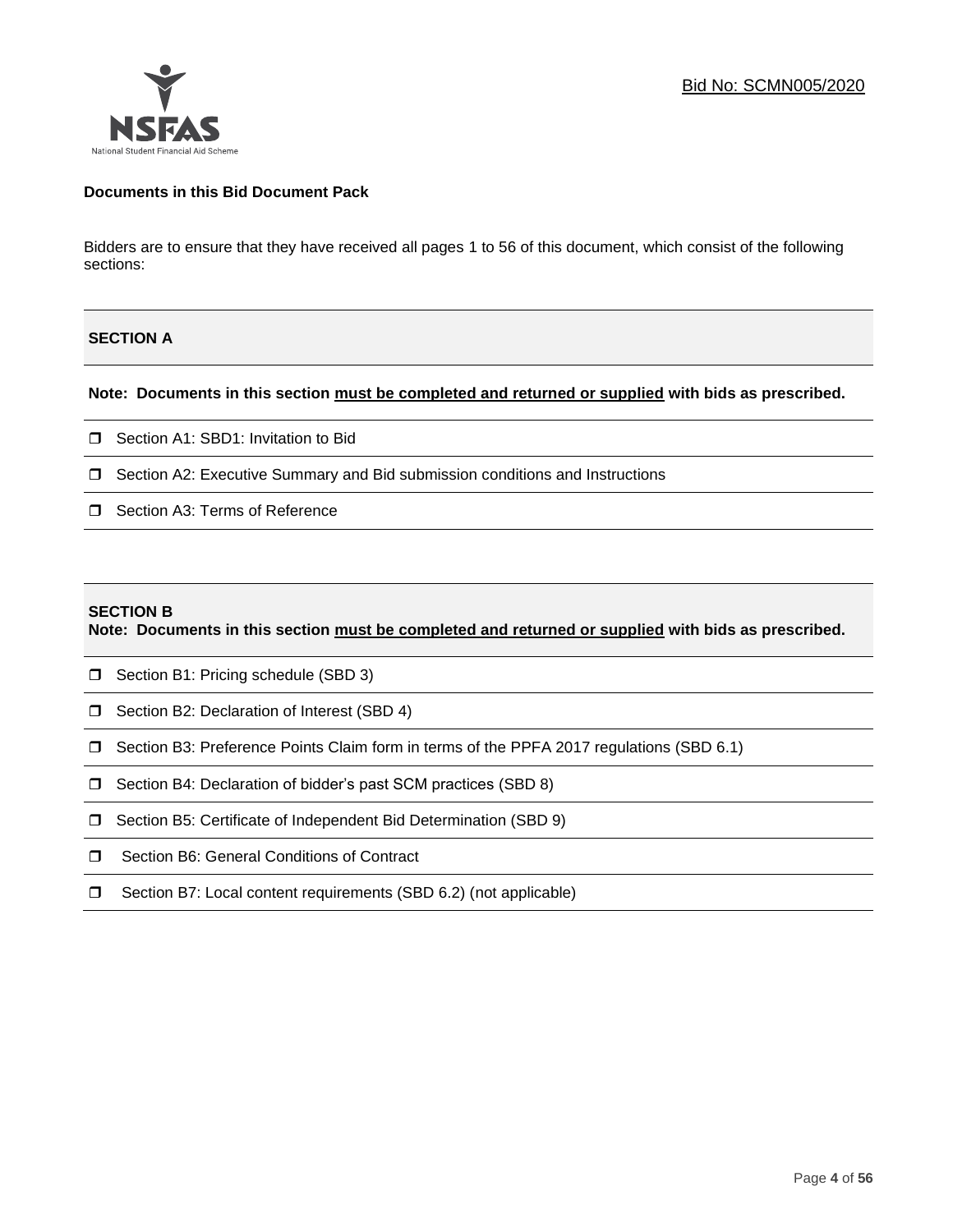#### **SECTION A 1 PART A INVITATION TO BID (SBD1)**

|                                                 |                                                                           |                       | YOU ARE HEREBY INVITED TO BID FOR REQUIREMENTS OF THE NATONAL STUDENT FINANCIAL AID SCHEME (NSFAS)                                                                   |                                  |               |                                                |      |              |                              |
|-------------------------------------------------|---------------------------------------------------------------------------|-----------------------|----------------------------------------------------------------------------------------------------------------------------------------------------------------------|----------------------------------|---------------|------------------------------------------------|------|--------------|------------------------------|
| <b>BID NUMBER:</b>                              | <b>SCMN005/2020</b><br><b>CLOSING DATE:</b>                               |                       |                                                                                                                                                                      | <b>21 AUGUST 2020</b>            |               | <b>CLOSING TIME:</b>                           |      | 11:00AM      |                              |
| DESCRIPTION                                     | SUPPLY AND DELIVERY OF COMPUTER HARDWARE FOR A PERIOD OF THREE (3) YEARS. |                       |                                                                                                                                                                      |                                  |               |                                                |      |              |                              |
|                                                 |                                                                           |                       | BID RESPONSE DOCUMENTS MAY BE DEPOSITED IN THE BID BOX SITUATED AT (STREET ADDRESS)                                                                                  |                                  |               |                                                |      |              |                              |
| <b>NSFAS Office, 10 Brodie Road</b>             |                                                                           |                       |                                                                                                                                                                      |                                  |               |                                                |      |              |                              |
| 1st Floor, House Vincent Building               |                                                                           |                       |                                                                                                                                                                      |                                  |               |                                                |      |              |                              |
| Wynberg, Cape Town                              |                                                                           |                       |                                                                                                                                                                      |                                  |               |                                                |      |              |                              |
| 7801                                            |                                                                           |                       |                                                                                                                                                                      |                                  |               |                                                |      |              |                              |
| BIDDING PROCEDURE ENQUIRIES MAY BE DIRECTED TO  |                                                                           |                       |                                                                                                                                                                      |                                  |               | <b>TECHNICAL ENQUIRIES MAY BE DIRECTED TO:</b> |      |              |                              |
| CONTACT PERSON                                  | <b>SCM</b>                                                                |                       |                                                                                                                                                                      | <b>CONTACT PERSON</b>            |               |                                                |      | <b>SCM</b>   |                              |
| <b>TELEPHONE NUMBER</b>                         | 021 763 3200                                                              |                       |                                                                                                                                                                      | <b>TELEPHONE NUMBER</b>          |               |                                                |      | 021 763 3200 |                              |
| <b>FACSIMILE NUMBER</b>                         | N/A                                                                       |                       |                                                                                                                                                                      | <b>FACSIMILE NUMBER</b>          |               |                                                |      | N/A          |                              |
| <b>E-MAIL ADDRESS</b>                           |                                                                           | SCM@NSFAS.ORG.ZA      |                                                                                                                                                                      | <b>E-MAIL ADDRESS</b>            |               |                                                |      |              | SCM@NSFAS.ORG.ZA             |
| <b>SUPPLIER INFORMATION</b>                     |                                                                           |                       |                                                                                                                                                                      |                                  |               |                                                |      |              |                              |
| NAME OF BIDDER                                  |                                                                           |                       |                                                                                                                                                                      |                                  |               |                                                |      |              |                              |
| POSTAL ADDRESS                                  |                                                                           |                       |                                                                                                                                                                      |                                  |               |                                                |      |              |                              |
| STREET ADDRESS                                  |                                                                           |                       |                                                                                                                                                                      |                                  |               |                                                |      |              |                              |
| <b>TELEPHONE NUMBER</b>                         | CODE                                                                      |                       |                                                                                                                                                                      |                                  | <b>NUMBER</b> |                                                |      |              |                              |
| <b>CELLPHONE NUMBER</b>                         |                                                                           |                       |                                                                                                                                                                      |                                  |               |                                                |      |              |                              |
| <b>FACSIMILE NUMBER</b>                         | CODE                                                                      |                       |                                                                                                                                                                      |                                  | <b>NUMBER</b> |                                                |      |              |                              |
| <b>E-MAIL ADDRESS</b>                           |                                                                           |                       |                                                                                                                                                                      |                                  |               |                                                |      |              |                              |
| VAT REGISTRATION NUMBER                         |                                                                           |                       |                                                                                                                                                                      |                                  |               |                                                |      |              |                              |
| <b>SUPPLIER</b><br><b>COMPLIANCE STATUS</b>     | <b>SYSTEM PIN:</b>                                                        | <b>TAX COMPLIANCE</b> |                                                                                                                                                                      | <b>OR</b>                        |               | <b>CENTRAL SUPPLIER</b><br><b>DATABASE No:</b> | MAAA |              |                              |
| <b>B-BBEE STATUS</b>                            |                                                                           |                       | <b>TICK APPLICABLE BOXI</b>                                                                                                                                          | <b>B-BBEE STATUS LEVEL SWORN</b> |               |                                                |      |              | <b>[TICK APPLICABLE BOX]</b> |
| <b>LEVEL VERIFICATION</b><br><b>CERTIFICATE</b> |                                                                           | $\Box$ Yes            | $\Box$ No                                                                                                                                                            | <b>AFFIDAVIT</b>                 |               |                                                |      | 7 Yes        | $\Box$ No                    |
|                                                 |                                                                           |                       |                                                                                                                                                                      |                                  |               |                                                |      |              |                              |
|                                                 |                                                                           |                       | [A B-BBEE STATUS LEVEL VERIFICATION CERTIFICATE/ SWORN AFFIDAVIT (FOR EMES & QSEs) MUST BE SUBMITTED IN<br><b>ORDER TO QUALIFY FOR PREFERENCE POINTS FOR B-BBEET</b> |                                  |               |                                                |      |              |                              |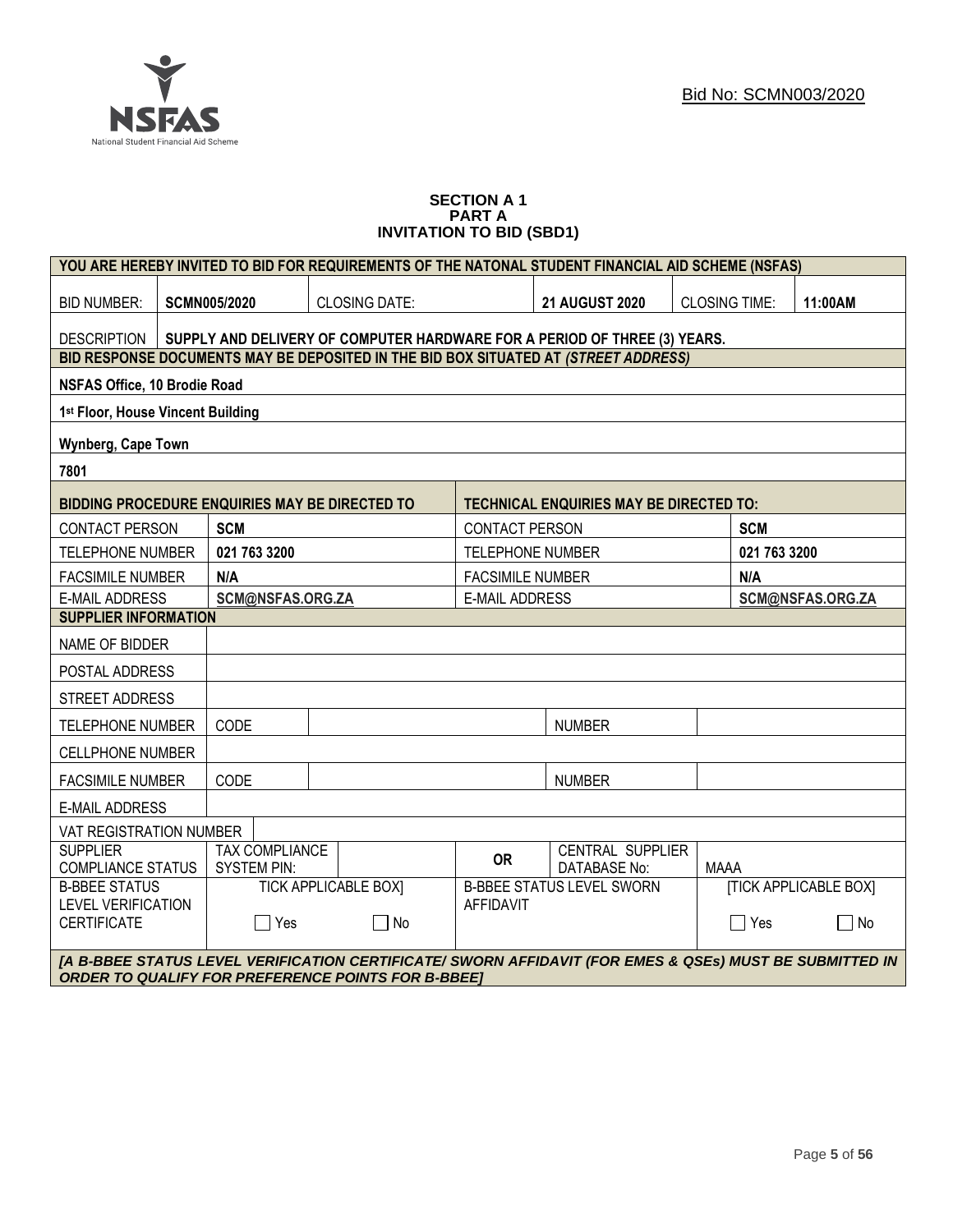

# Bid No: SCMN005/2020

| ARE YOU THE<br>ACCREDITED<br>REPRESENTATIVE IN SOUTH<br>AFRICA FOR THE GOODS<br><b>/SERVICES /WORKS OFFERED?</b> | $\Box$ No<br>lYes<br><b>IF YES ENCLOSE PROOFI</b> | 2<br>ARE YOU A FOREIGN<br>BASED SUPPLIER FOR THE GOODS<br><b>/SERVICES/WORKS OFFERED?</b>                                                                                                                              | $\neg$ No<br> Yes<br><b>IF YES, ANSWER THE</b><br><b>QUESTIONNAIRE BELOW 1</b> |
|------------------------------------------------------------------------------------------------------------------|---------------------------------------------------|------------------------------------------------------------------------------------------------------------------------------------------------------------------------------------------------------------------------|--------------------------------------------------------------------------------|
| QUESTIONNAIRE TO BIDDING FOREIGN SUPPLIERS                                                                       |                                                   |                                                                                                                                                                                                                        |                                                                                |
| YES $\Box$ NO<br>IS THE ENTITY A RESIDENT OF THE REPUBLIC OF SOUTH AFRICA (RSA)?                                 |                                                   |                                                                                                                                                                                                                        |                                                                                |
| YES $\Box$ NO<br>DOES THE ENTITY HAVE A BRANCH IN THE RSA?                                                       |                                                   |                                                                                                                                                                                                                        |                                                                                |
| YES $\Box$ NO<br>DOES THE ENTITY HAVE A PERMANENT ESTABLISHMENT IN THE RSA?                                      |                                                   |                                                                                                                                                                                                                        |                                                                                |
| DOES THE ENTITY HAVE ANY SOURCE OF INCOME IN THE RSA?                                                            |                                                   |                                                                                                                                                                                                                        | YES $\Box$ NO                                                                  |
| IS THE ENTITY LIABLE IN THE RSA FOR ANY FORM OF TAXATION?                                                        |                                                   | IF THE ANSWER IS "NO" TO ALL OF THE ABOVE, THEN IT IS NOT A REQUIREMENT TO REGISTER FOR A TAX COMPLIANCE STATUS<br>SYSTEM PIN CODE FROM THE SOUTH AFRICAN REVENUE SERVICE (SARS) AND IF NOT REGISTER AS PER 2.3 BELOW. | YES I INO                                                                      |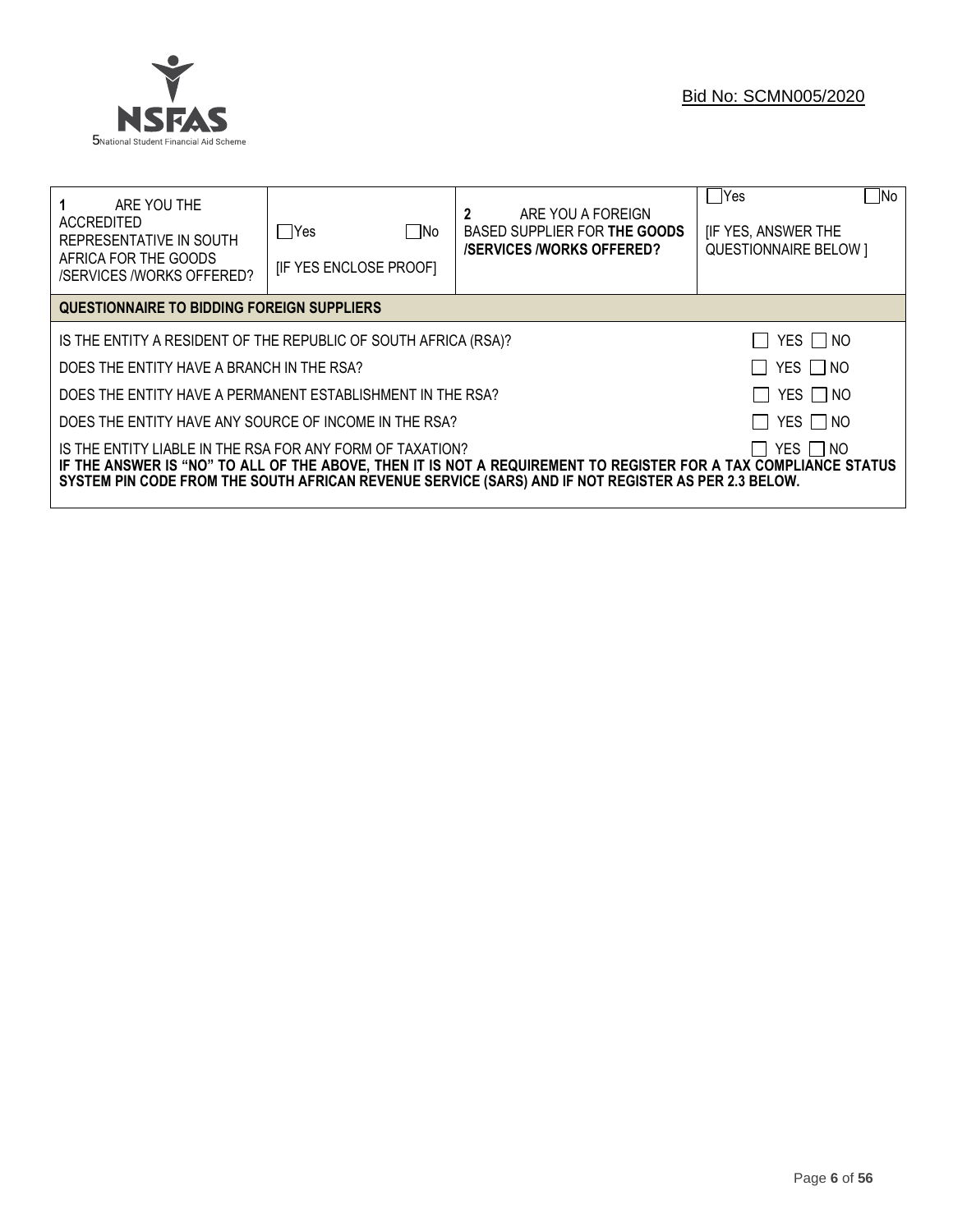

# **PART B TERMS AND CONDITIONS FOR BIDDING**

| $\overline{1}$ .  | <b>BID SUBMISSION:</b>                                                                                    |
|-------------------|-----------------------------------------------------------------------------------------------------------|
|                   | 1.1. BIDS MUST BE DELIVERED BY THE STIPULATED TIME TO THE CORRECT ADDRESS. LATE BIDS WILL NOT BE ACCEPTED |
|                   | FOR CONSIDERATION.                                                                                        |
|                   | 1.2. ALL BIDS MUST BE SUBMITTED ON THE OFFICIAL FORMS PROVIDED-(NOT TO BE RE-TYPED) OR IN THE MANNER      |
|                   | PRESCRIBED IN THE BID DOCUMENT.                                                                           |
|                   | 1.3. THIS BID IS SUBJECT TO THE PREFERENTIAL PROCUREMENT POLICY FRAMEWORK ACT, 2000 AND THE PREFERENTIAL  |
|                   | PROCUREMENT REGULATIONS, 2017, THE GENERAL CONDITIONS OF CONTRACT (GCC) AND, IF APPLICABLE, ANY           |
|                   | OTHER SPECIAL CONDITIONS OF CONTRACT.                                                                     |
|                   | 1.4. THE SUCCESSFUL BIDDER WILL BE REQUIRED TO FILL IN AND SIGN A WRITTEN CONTRACT FORM (SBD7).           |
|                   |                                                                                                           |
| 2.                | <b>TAX COMPLIANCE REQUIREMENTS</b>                                                                        |
| 2.1               | BIDDERS MUST ENSURE COMPLIANCE WITH THEIR TAX OBLIGATIONS.                                                |
| $2.2\overline{ }$ | BIDDERS ARE REQUIRED TO SUBMIT THEIR UNIQUE PERSONAL IDENTIFICATION NUMBER (PIN) ISSUED BY SARS TO        |
|                   | ENABLE THE ORGAN OF STATE TO VERIFY THE TAXPAYER'S PROFILE AND TAX STATUS.                                |
| 2.3               | APPLICATION FOR TAX COMPLIANCE STATUS (TCS) PIN MAY BE MADE VIA E-FILING THROUGH THE SARS WEBSITE         |
|                   | WWW.SARS.GOV.ZA.                                                                                          |
| 2.4               | BIDDERS MAY ALSO SUBMIT A PRINTED TCS CERTIFICATE TOGETHER WITH THE BID.                                  |
| 2.5               | IN BIDS WHERE CONSORTIA / JOINT VENTURES / SUB-CONTRACTORS ARE INVOLVED, EACH PARTY MUST SUBMIT A         |
|                   | SEPARATE TCS CERTIFICATE / PIN / CSD NUMBER.                                                              |
| 2.6               | WHERE NO TCS PIN IS AVAILABLE BUT THE BIDDER IS REGISTERED ON THE CENTRAL SUPPLIER DATABASE (CSD), A      |
|                   | CSD NUMBER MUST BE PROVIDED.                                                                              |
| 2.7               | NO BIDS WILL BE CONSIDERED FROM PERSONS IN THE SERVICE OF THE STATE, COMPANIES WITH DIRECTORS WHO         |
|                   | ARE PERSONS IN THE SERVICE OF THE STATE, OR CLOSE CORPORATIONS WITH MEMBERS PERSONS IN THE SERVICE        |
|                   | OF THE STATE."                                                                                            |
|                   | NB: FAILURE TO PROVIDE / OR COMPLY WITH ANY OF THE ABOVE PARTICULARS MAY RENDER THE BID INVALID.          |

SIGNATURE OF BIDDER: **2008** 

CAPACITY UNDER WHICH THIS BID IS SIGNED: ……………………………………………

(Proof of authority must be submitted e.g. company resolution)

DATE: …………………………………………...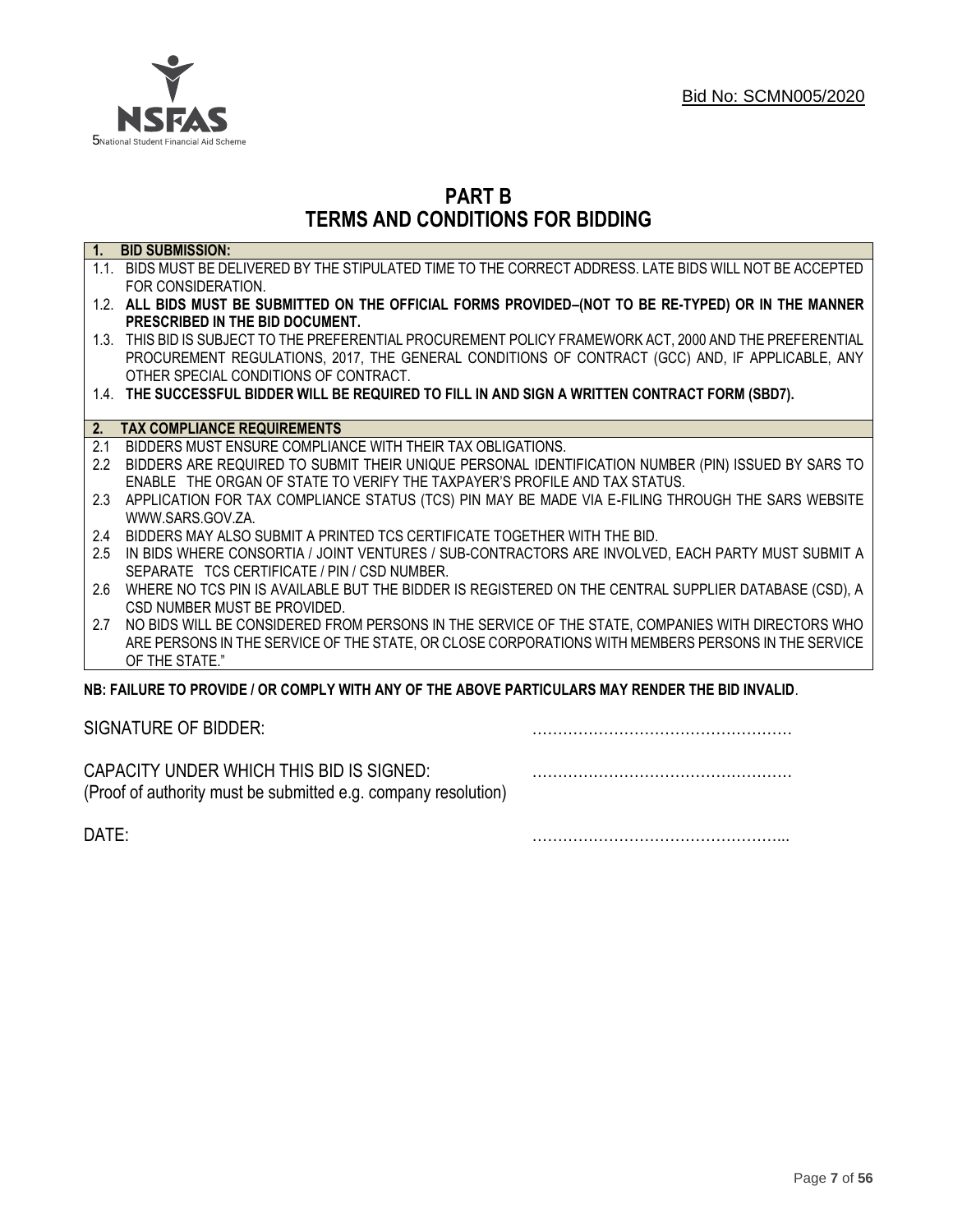

# **Executive Summary**

The National Student Financial Aid Scheme (NSFAS) is a statutory body providing financial aid to eligible students who wish to study at public universities and Technical Vocational Education and Training (TVET) colleges. NSFAS is mandated to manage and distribute funds in accordance with the provisions of the NSFAS Act (Act 56 of 1999).

# **Fraud and Corruption**

All providers are to take note of the implications of contravening the Prevention and Combating of Corrupt Activities Act, Act No 12 of 2004 and any other Act applicable.

# **Clarifications / Additional information / Rights / Appeals**

# **Clarification**

Any clarification required by a bidder regarding the meaning or interpretation of the TOR, or any other aspect concerning the bid, are to be requested in writing by email from scm@nsfas.org.za. The bid number should be mentioned in all correspondence. Telephonic requests for clarification will not be accepted. If appropriate, the clarifying information will be made available to all bidders by e-mail only.

# **Additional Information**

During the evaluation of the bids, additional information may be requested in writing from bidders, for clarity. Replies to such requests must be submitted, within 5 (five) working days from the date of request, or as otherwise indicated. Failure to comply, may lead to your bid being disregarded.

### **Rights**

NSFAS reserves the right to appoint more than one (1) service provider. NSFAS further reserves the right to engage with the short-listed bidders for price negotiation and a site inspection where necessary. NSFAS in addition reserves the right to invite the shortlisted for a presentation as part of the bid process. NFAS reserves the right to not select the lowest price. In addition, NSFAS reserves the right to consider the performance of bidders in past contracts/services delivered to NSFAS in the determination of the award outcome. NSFAS reserves the right to award the contract in whole or in parts.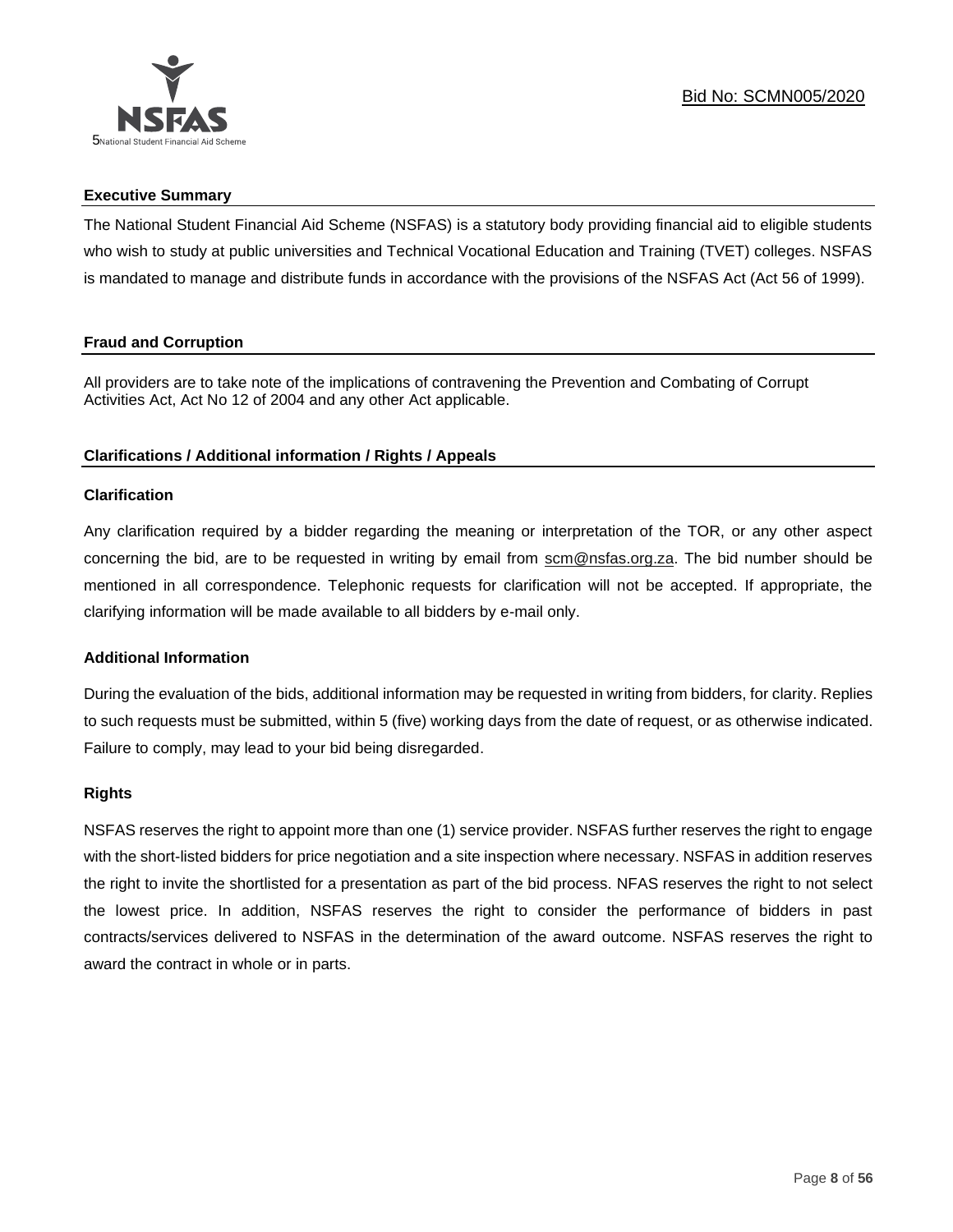

# **Appeals**

The unsuccessful bidder (s) has a period of fourteen (14) working days following the date of the letter of regret to formally lodge an appeal. The appeal should include the reasons of the appeal, the way in which the bidder's rights have been affected, and how the bidder would like the matter to be fixed. All formal appeals should be forwarded to [scm@nsfas.org.za](mailto:scm@nsfas.org.za)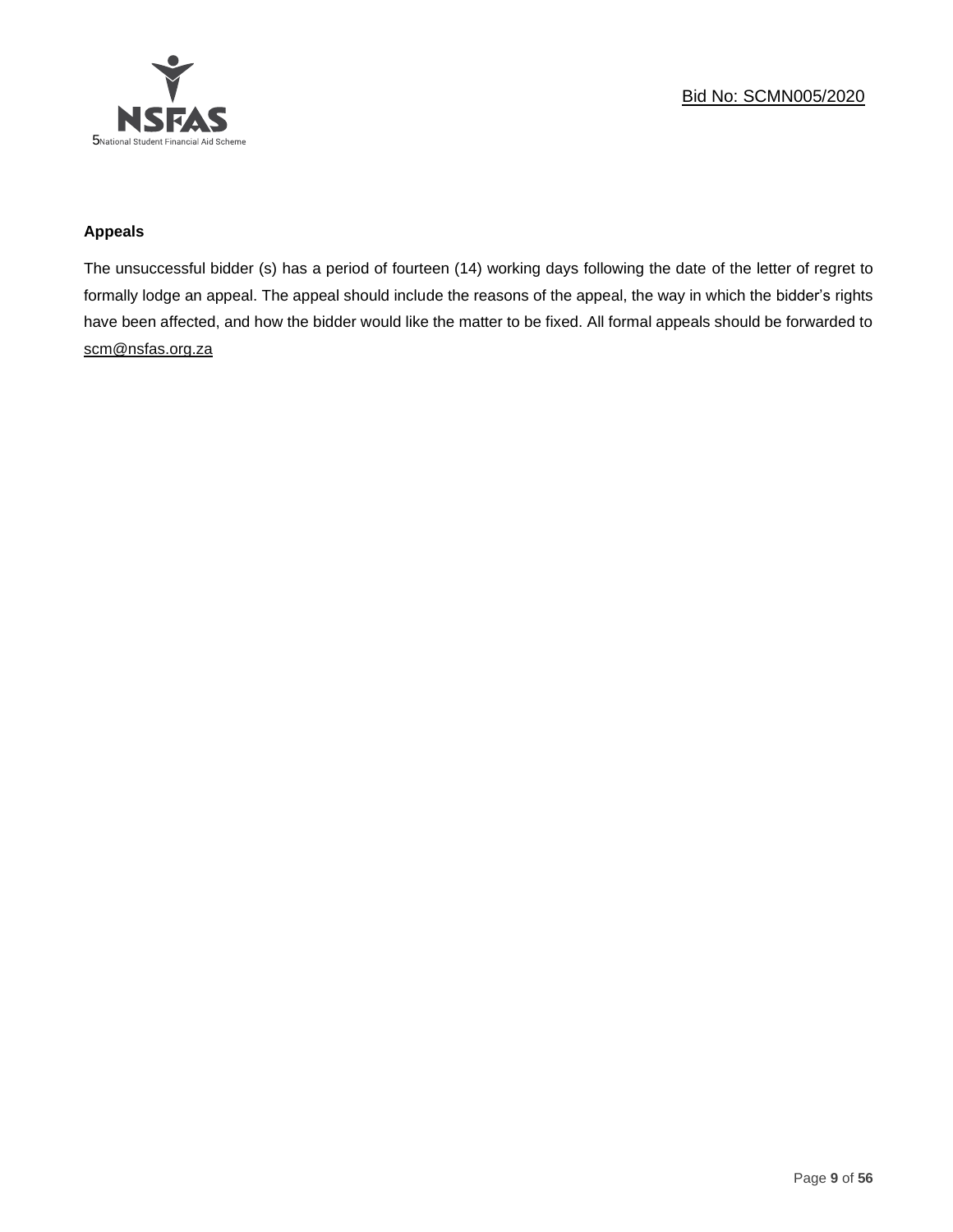

# **Submitting Bids**

**One (1) original and one (1) hard copy**, i.e. two documents must be handed in/delivered to:

The deposit box situated at: 1st Floor, House Vincent Brodie Road Wynberg 7801 Tenders can be delivered and deposited into the tender box between 08:30 and 17:00, Mondays to Fridays and, prior to the closing date, and between 08:30 and 11:00 on the closing date.

No faxed or e-mailed quotations will be accepted. All tenders must be submitted on the official forms (not to be re typed).

# **Only bids that are submitted as one (1) original and one (1) copy will be accepted as valid and responsive.**

The original and copies will be distributed to the bid evaluation committee and must contain the same information; and must all be nearly marked and professionally presented. All bid documents should be referenced.

Respondents should ensure that tender documents are delivered to NSFAS before the closing date and time to the correct physical address. If the tender document is late, it will not be accepted and will be disregarded.

Any tender submitted shall remain valid, irrevocable and open for written acceptance by NSFAS for a period of 120 (one hundred and twenty) days. A tender submitted shall further be deemed to remain valid after the expiry of the above mentioned 120-day period until formal acceptance by NSFAS, unless NSFAS is notified in writing by the tenderer of anything to the contrary (including any further conditions the tender may introduce). Any further conditions that the tenderer may introduce will be considered at the sole discretion of NSFAS.

Bidders must indicate on the cover of each document whether it is the original or a copy. Copies must be numbered, e.g. Copy 1. Bids should be submitted in a sealed envelope, marked with:

- Bid number **SCMN005/2020**
- Closing date and time **21 August 2020 at 11:00**
- The name and address of the bidder

Documents submitted on time by bidders shall not be returned.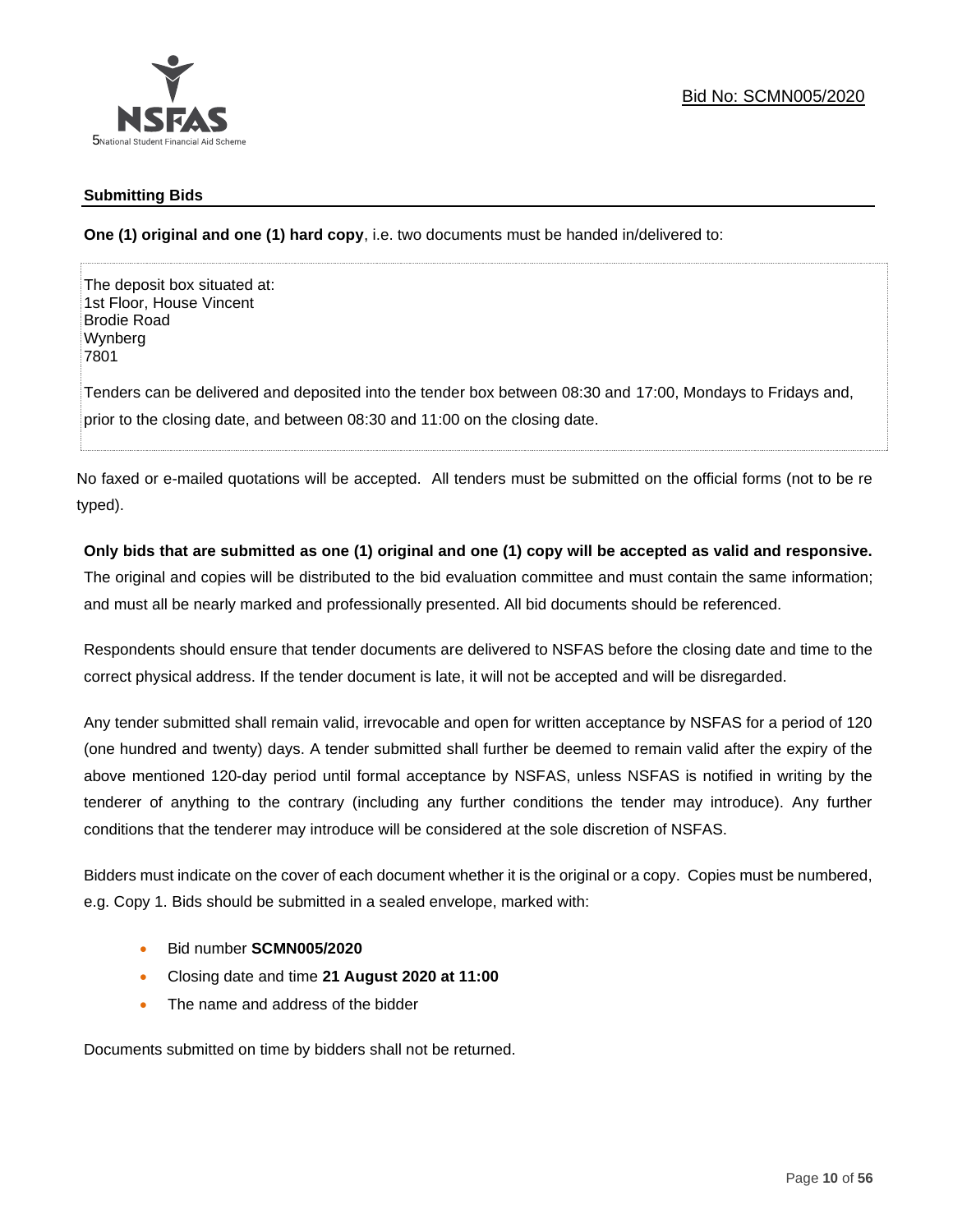# **LATE BIDS**

Bids received late will not be considered for evaluation purposes. A bid will be considered late if it arrived even one second after 11:00 am or any time thereafter. The tender (bid) box shall be locked at exactly 11:00 am and bids arriving late will not be considered under any circumstances. Bidders are therefore strongly advised to ensure that bids be dispatched allowing enough time for any unforeseen events that may delay the delivery of the bid.

Bids sent to the NSFAS via courier shall be deemed to be received at the date and time of arrival at the NSFAS premises (tender/bid box or reception). Bids received at the physical address after the closing date and time of the bid, shall therefore be deemed to be received late. **Bidders should allow time to access the premises due to security arrangements that need to be observed.**

# **Response Structure:**

The contents of the **BID/TENDER** document must be as follows, and numbering below, with each schedule punched, placed in a file and separated from the next schedule with a file divider.

Please complete the checklist below to verify your submission of the relevant documents:

| Schedules         | Description                                                                                                  |     | Submitted<br>(tick box below): |  |
|-------------------|--------------------------------------------------------------------------------------------------------------|-----|--------------------------------|--|
|                   |                                                                                                              | Yes | <b>No</b>                      |  |
| <b>Schedule 1</b> | Entity registration documentation                                                                            |     |                                |  |
| Schedule 2        | Original Valid Tax Clearance Certificate/tax pin                                                             |     |                                |  |
| <b>Schedule 3</b> | BBB-EE Certificate / or BBBEE Sworn Affidavit for EME/QSE signed by<br>Commissioner of Oaths                 |     |                                |  |
| <b>Schedule 4</b> | National Treasury Central Supplier Database proof of registration<br>(Mandatory requirement)                 |     |                                |  |
| Schedule 5        | Letter from Bank confirming banking details (not older than 3 months from<br>date of closing date of tender) |     |                                |  |
| Schedule 6        | Completed and signed Tender Documents: including the following;<br>SBD <sub>1</sub><br>SBD <sub>3</sub>      |     |                                |  |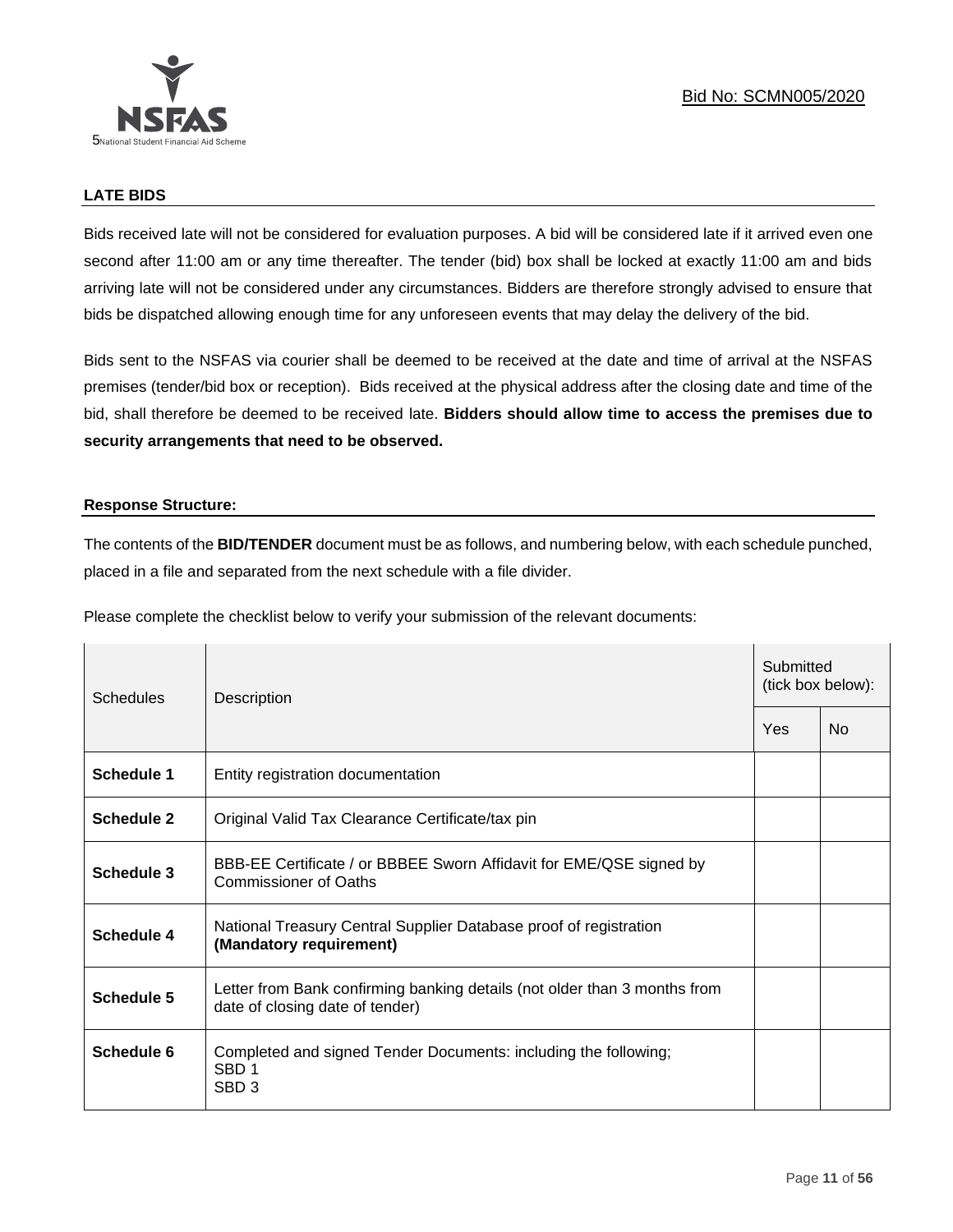# Bid No: SCMN005/2020



| <b>Schedules</b> | Description                                                                                                                                                             |     | Submitted<br>(tick box below): |  |
|------------------|-------------------------------------------------------------------------------------------------------------------------------------------------------------------------|-----|--------------------------------|--|
|                  |                                                                                                                                                                         | Yes | <b>No</b>                      |  |
|                  | SBD <sub>4</sub><br><b>SBD 6.1</b><br>SDB 6.2 (where applicable)<br>SBD <sub>8</sub><br>SBD <sub>9</sub><br>General Conditions of Contracts (with every page initiated) |     |                                |  |
| Schedule 7       | Detailed Bid proposal in response to bid specification requirements                                                                                                     |     |                                |  |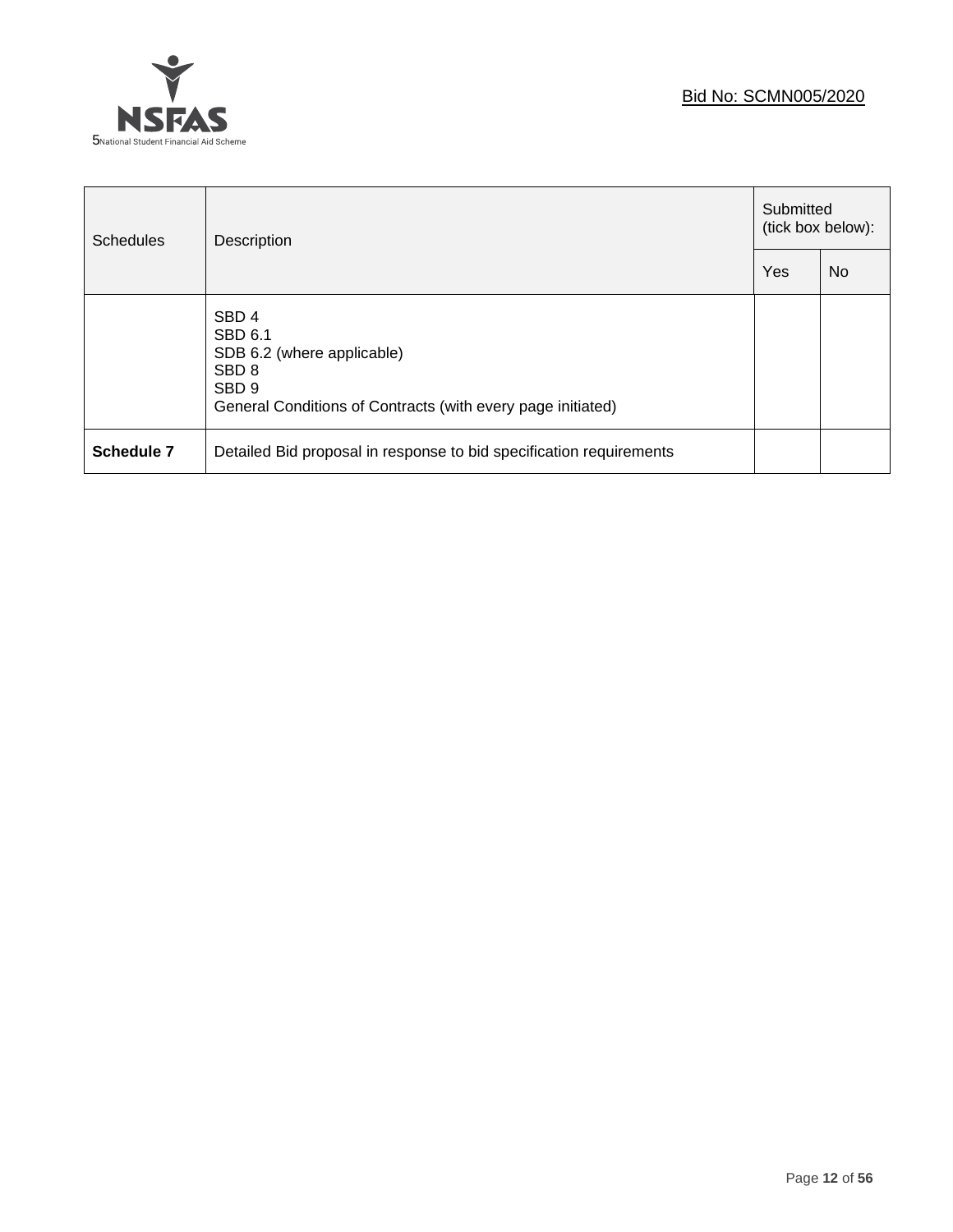

# **Contract Negotiations**

The successful bidder (s) will be required to enter into a written contract/SLA with NSFAS. The final terms and conditions will be negotiated between NSFAS and the successful bidders (s). Should the awarded bidder fail to sign the SLA within a reasonable timeframe deemed by NSFAS, NSFAS reserves the right to cancel the award/contract and award the tender to the 2<sup>nd</sup> placed bidder.

The **GENERAL CONDITIONS OF CONTRACT (GCC)** will form the basis of the contract; however, NSFAS reserves its rights to impose additional terms and conditions at its sole discretion. General Conditions of Contract are obtainable from [www.nsfas.org.za.](http://www.nsfas.org.za/) The General Conditions of Contract must be accepted.

# **Payments**

NSFAS will pay the successful bidder (s) the fees set out in the final contract according to the table of deliverables. No additional amounts will be payable by NSFAS to the successful bidder (s).

The successful bidder (s) shall invoice NSFAS for the services rendered in a reasonable timeframe. The invoices billed to NSFAS must be in relation to the original scope of work/terms of reference.

The invoice must be accompanied by supporting source document(s) containing detailed information, as NSFAS may reasonably require, for the purposes of establishing the specific nature, extent and quality of the services which were undertaken by the successful bidder (s).

No payment will be made to the successful bidder (s) unless an original tax invoice complying with section 20 of the VAT Act, 1991 (Act No 89 of 1991), as amended, has been submitted to NSFAS.

Payment shall be made by bank transfer into the successful bidder (s) back account normally 30 days after receipt of an acceptable, original, valid tax invoice. Money will only be transferred into a South African bank account. (Banking details on a bank letterhead must be submitted as soon as the bid is awarded).

Payments will only be made to the bidder in accordance with the purchase order issued to the awarded bidder. Any services delivered by the bidder outside of the original bid specifications and over and above the purchase order value will not be paid for as NSFAS is not liable for these payments.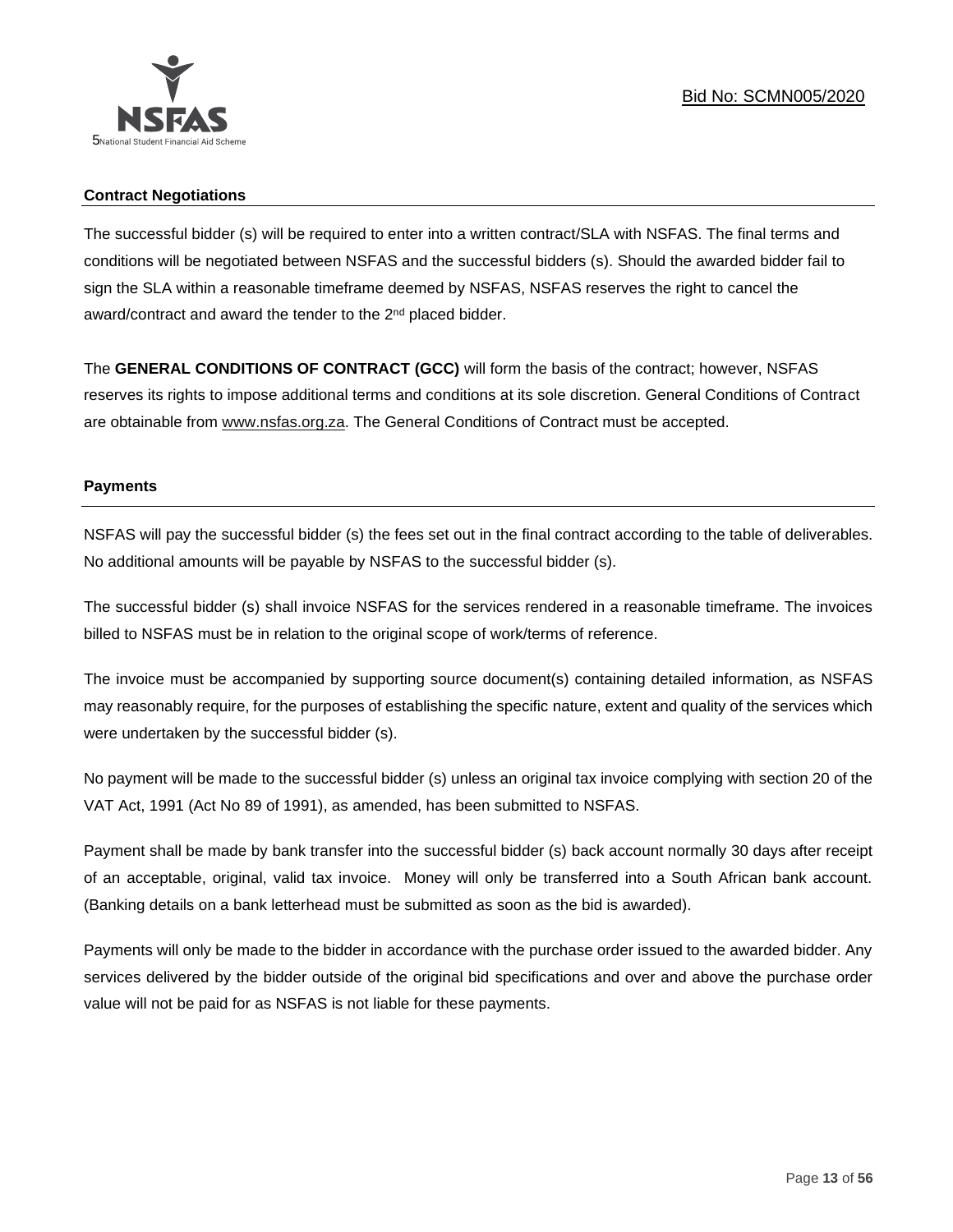

# **1. Purpose**

NSFAS seeks proposals from suitably qualified bidder to supply and deliver desktop and laptop computer hardware for a period of three (3) years.

# **2. Background**

The National Student Financial Aid Scheme (NSFAS) provides financial assistance to eligible students at public universities and at Technical Vocational Education and Training (TVET) colleges throughout South Africa. NSFAS requires the service of a reputable service provider of desktop and laptop computers to enable NSFAS staff to access NSFAS systems in the most efficient way to fulfil their duties and responsibilities.

The equipment will be expected to be delivered to NSFAS offices which is currently situated in Brodie Road, Wynberg, Cape Town.

# **3. Mandatory requirements**

*All bids must comply with the mandatory requirements and failure to comply with any of these requirements will immediately disqualify the bid.*

| No. | <b>Mandatory requirement</b>                                                                                                                                                                                | Complied (Y/N) | Page<br>reference<br>per bidder<br>proposal |
|-----|-------------------------------------------------------------------------------------------------------------------------------------------------------------------------------------------------------------|----------------|---------------------------------------------|
|     | The bidder must be certified as a preferred partner by the<br>manufacturer. The evidence of certification (valid at the<br>time of bid closure and appointment) must be submitted<br>with the bid proposal. |                |                                             |

# **4. Functional specifications**

The bidder will be expected to perform the following:

- 1. The manufacturer (via the service provider) must supply a 3-year warranty on all equipment.
- 2. The manufacturer must be the same across all the laptops and desktops specified.
- 3. The expected time of delivery (ETA) of the requested equipment must be two (2) weeks or less from date of NSFAS issuing the purchase order.
- 4. As technology changes, specifications will need to change to reflect the then current equivalent.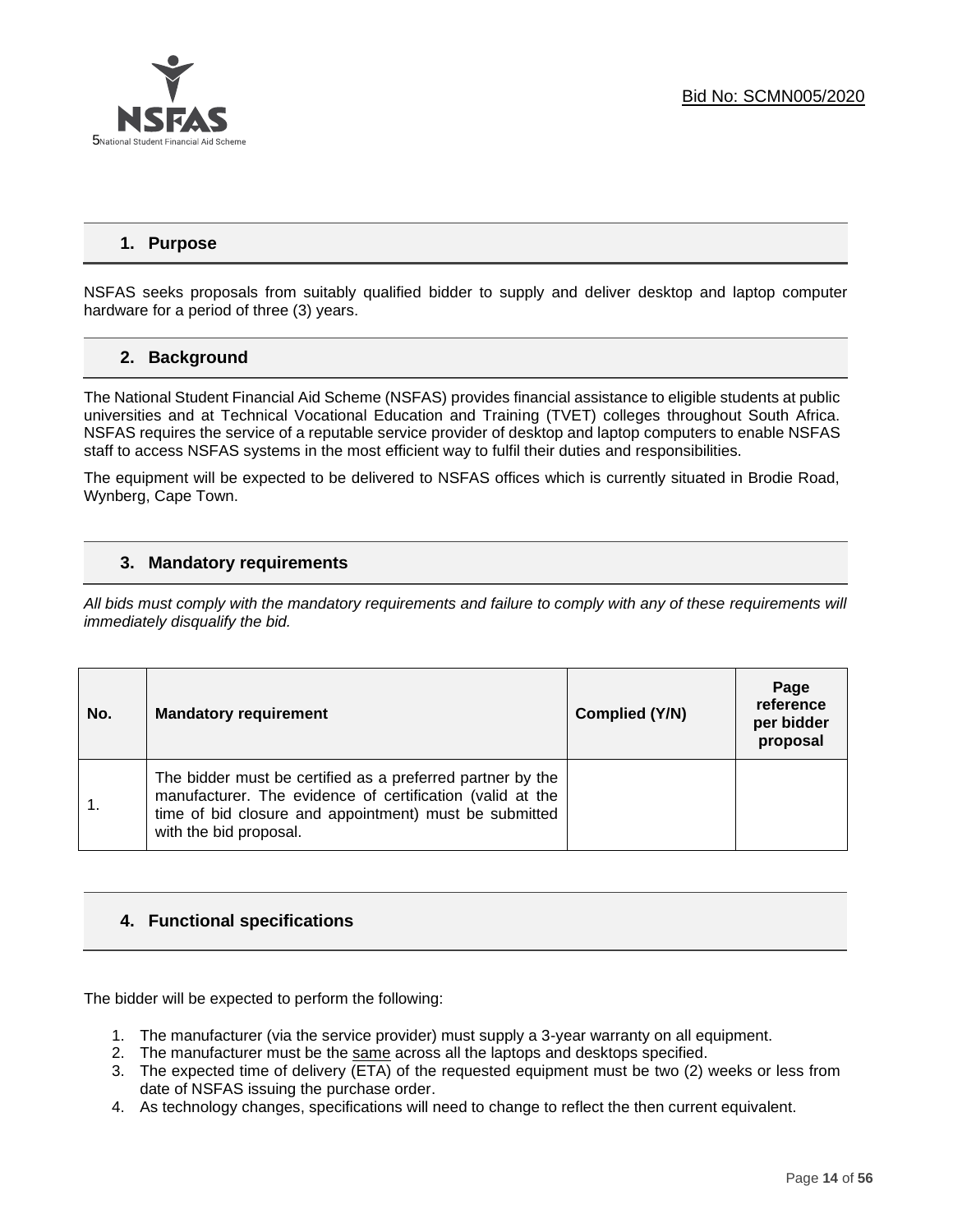

- 5. NSFAS still reserves the right to buy the equipment below from SITA (Government Agency) during the contract period, or any other service provider should the equipment not be available when request.
- 6. The bidder must have a minimum of five (5) years' experience in providing computer hardware, evidenced by the company profile and/or proposal.
- 7. The bidder must have a dedicated key accounts manager allocated to this contract. A CV must be submitted with the bid proposal.
- 8. The bidder must submit at least three (3) reference letters on the client's letterhead of similar contracts awarded and/or completed in any sphere of government

# **5. Technical specifications**

The bidders proposal must meet the following equipment specifications as a minimum.

# **8.1 NSFAS 12-inch laptop specification:**

| No.   | <b>Specification</b>         |
|-------|------------------------------|
| 5.1.1 | Core i5                      |
| 5.1.2 | 8GB RAM and 16GB RAM         |
| 5.1.3 | 256GB Solid State Hard Drive |
| 5.1.4 | Windows 10 64Bit             |
| 5.1.5 | 12.1 Inch Screen             |
| 5.1.6 | Built in GSM module          |

# **8.2 NSFAS 15-inch laptop specification:**

| No.   | <b>Specification</b>         |
|-------|------------------------------|
| 5.2.1 | Core i5                      |
| 5.2.2 | 8GB RAM and 16GB RAM         |
| 5.2.3 | 256GB Solid State Hard Drive |
| 5.2.4 | Windows 10 64Bit             |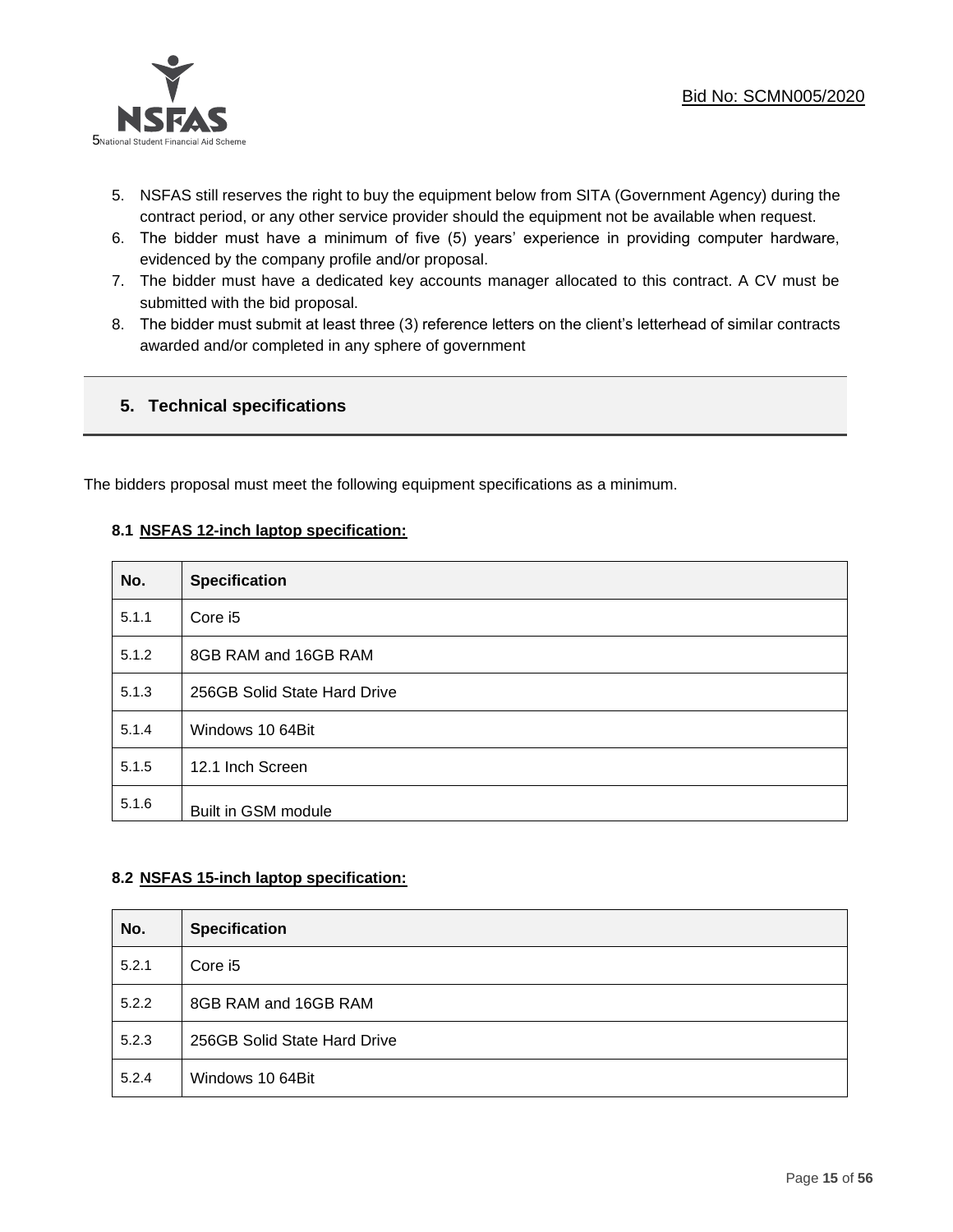

| 5.2.5 | 15 Inch Screen      |
|-------|---------------------|
| 5.2.6 | Built in GSM module |

# **8.3 NSFAS standard desktop specification:**

| No.   | <b>Specification</b> |
|-------|----------------------|
| 5.3.1 | Small Form Factor    |
| 5.3.2 | Core i5              |
| 5.3.3 | 8GB RAM              |
| 5.3.4 | 500GB HDD            |
| 5.3.5 | <b>DVD Writer</b>    |
| 5.3.6 | Windows 10 64Bit     |

# **8.4 NSFAS monitor specification:**

| No.   | <b>Specification</b>                |
|-------|-------------------------------------|
| 5.4.1 | 22-inch monitor - Height adjustable |

# **8.5 Docking station specification (USB 3.0 Docking station with the following):**

| No.   | <b>Specification</b>               |
|-------|------------------------------------|
| 5.5.1 | 2x Display Port or 1x Display Port |
| 5.5.2 | 1x VGA                             |
| 5.5.3 | 1GB LAN                            |
| 5.5.4 | At least 3x USB                    |
| 5.5.5 | Audio out                          |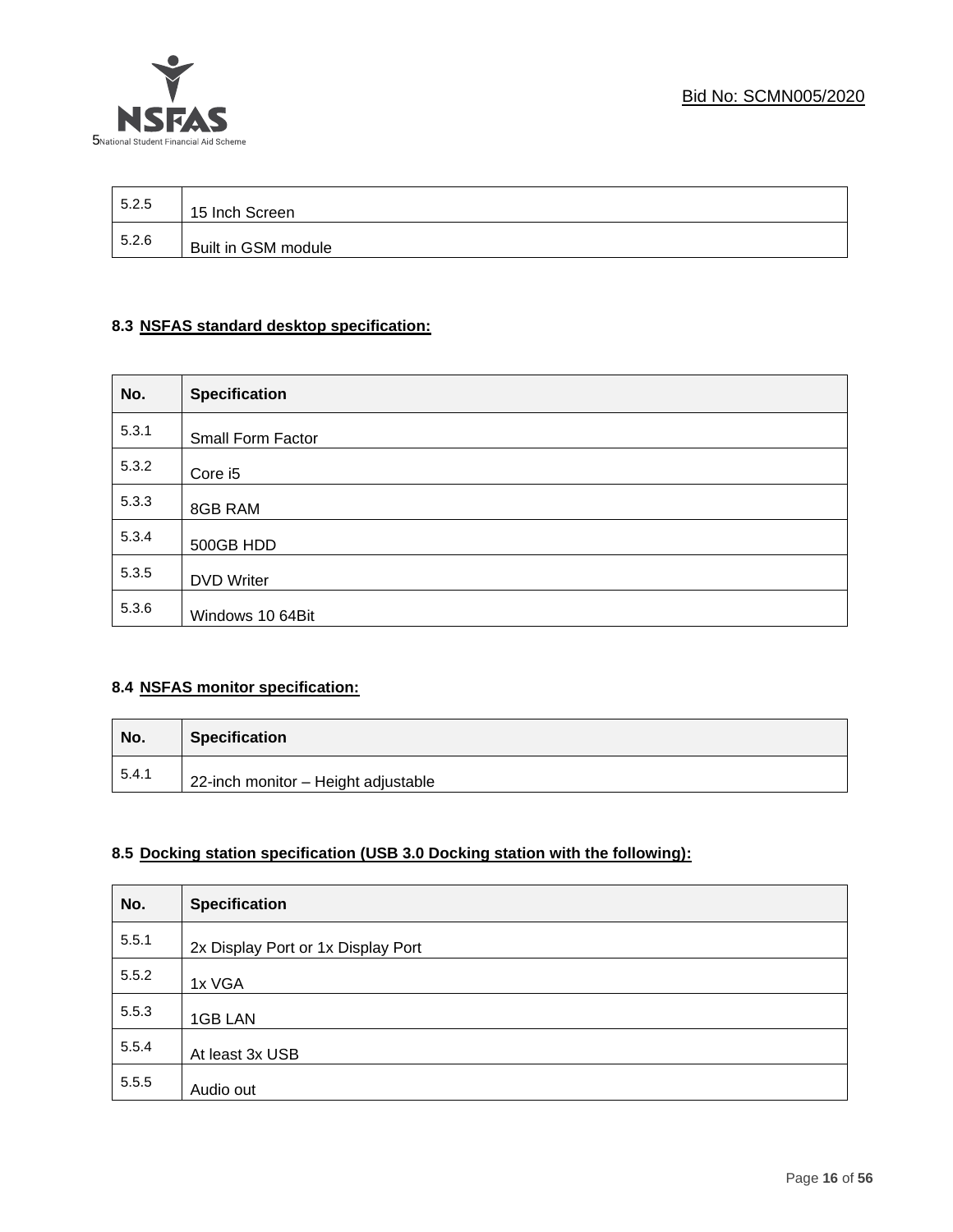



┱

| 5.5.6<br>  Microphone in for the above laptops |  |
|------------------------------------------------|--|
|------------------------------------------------|--|

### **Estimated quantities:**

The estimated quantities per annum for the above requirements is as follows, but no commitments on quantities will be made by NSFAS. These quantities may be used as a guideline for planning and costing by the bidder.

| <b>Estimated</b> | Item description                                  |
|------------------|---------------------------------------------------|
| annual quantity  |                                                   |
| 50               | NSFAS 12-inch laptop specification. (8GB memory)  |
| 20               | NSFAS 12-inch laptop specification. (16GB memory) |
| 10               | NSFAS 15-inch laptop specification (8GB memory)   |
| 20               | NSFAS 15-inch laptop specification (16GB memory)  |
| 100              | NSFAS standard desktop specification (8GB memory) |
| 120              | 22-inch monitor - Height adjustable               |
| 60               | Docking station specification                     |

# **6. Contract Period**

The contract period is for three (3) years. The equipment will be expected to be delivered to the NSFAS office, currently situated in Brodie Road, Wynberg, Cape Town.

# **7. Pricing Schedule**

Please consider the inevitable Consumer Price Index (CPI) increases year on year on the pricing upon the duration of the contract period being in excess of a 12-month period. The pricing must be inclusive of all costs including disbursements (travel, accommodation etc) where applicable.

Pricing must be calculated based on a Rand/US Dollar exchange rate of R18.40/USD.

To allow for a standardised price comparison for evaluation purposes by the Bid Evaluation Committee (BEC), the bidder is required to complete the table below. The table is based on the unit price for one (1) item respectively. NSFAS will calculate the average unit price for the computer equipment which will be used in the Price and BBB-EE evaluation assessment in accordance with the PPPFA 2017 regulations.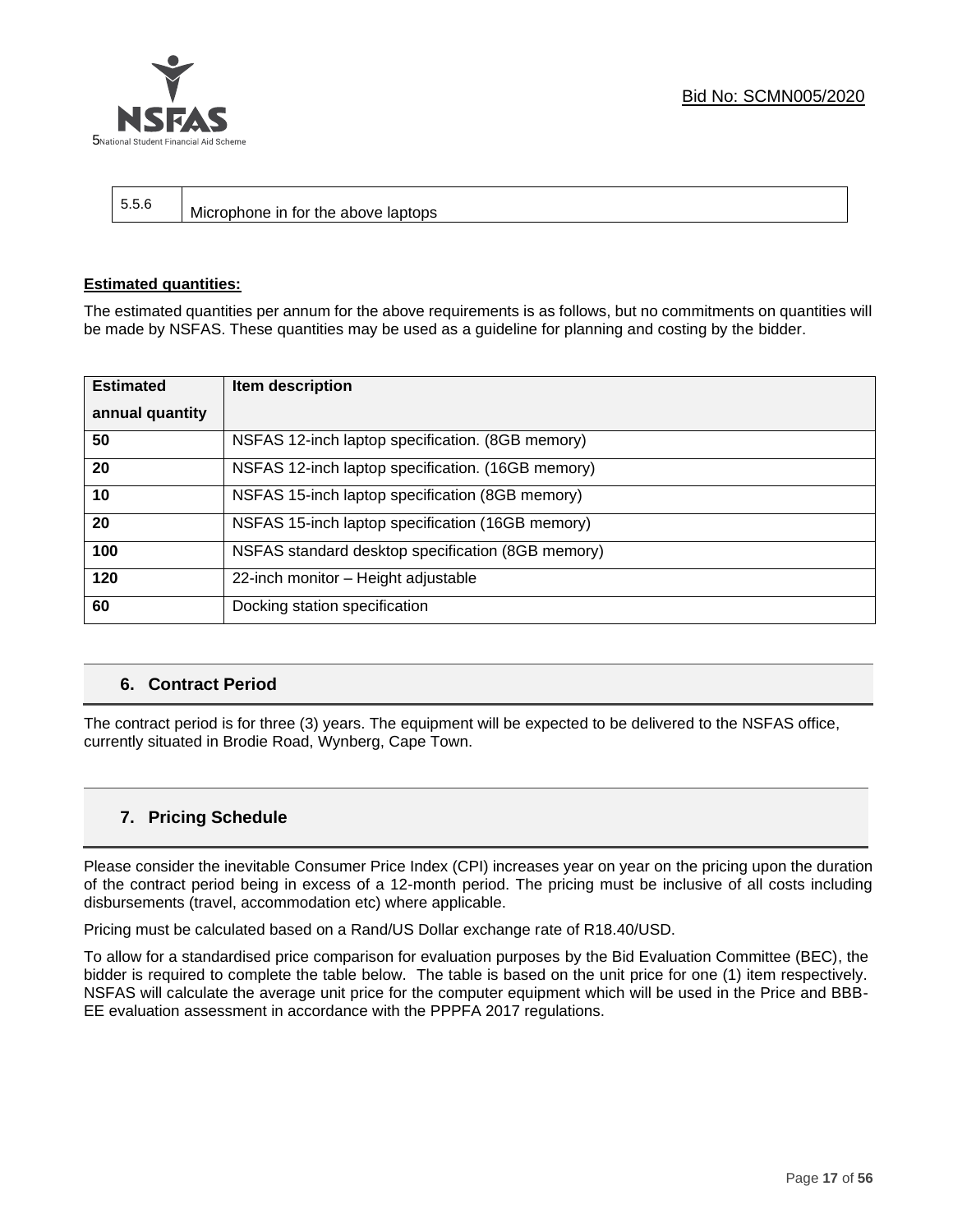

| No. | Quantity | Item description                                 | Unit price (VAT included) in SA Rands (including CPI<br>and all associated costs) |        |        |
|-----|----------|--------------------------------------------------|-----------------------------------------------------------------------------------|--------|--------|
|     |          |                                                  | Year 1                                                                            | Year 2 | Year 3 |
|     |          | NSFAS 12-inch laptop<br>specification (8GB RAM)  |                                                                                   |        |        |
| 2   |          | NSFAS 12-inch laptop<br>specification (16GB RAM) |                                                                                   |        |        |
| 3   |          | NSFAS 15-inch laptop<br>specification (8Gb RAM)  |                                                                                   |        |        |
| 4   | 1        | NSFAS 15-inch laptop<br>specification (16GB RAM) |                                                                                   |        |        |
| 5   |          | NSFAS standard desktop<br>specification          |                                                                                   |        |        |
| 6   |          | 22-inch monitor - Height<br>adjustable           |                                                                                   |        |        |
| 7   |          | Docking station specification                    |                                                                                   |        |        |

# **8. Evaluation Criteria**

# Technical evaluation criteria element:

| <b>Element</b>              | Weight |
|-----------------------------|--------|
| <b>Company Experience</b>   | 30%    |
| <b>Skills and Resources</b> | 30%    |
| <b>Company Performance</b>  | 40%    |
| <b>TOTAL</b>                | 100%   |

Criteria and Weighting:

*Bidders need to score a minimum of 70% for functionality. Bidders who score less than 70% minimum for functionality will not be considered further for price and BBBEE. Bids will be evaluated in accordance with the following technical criteria:*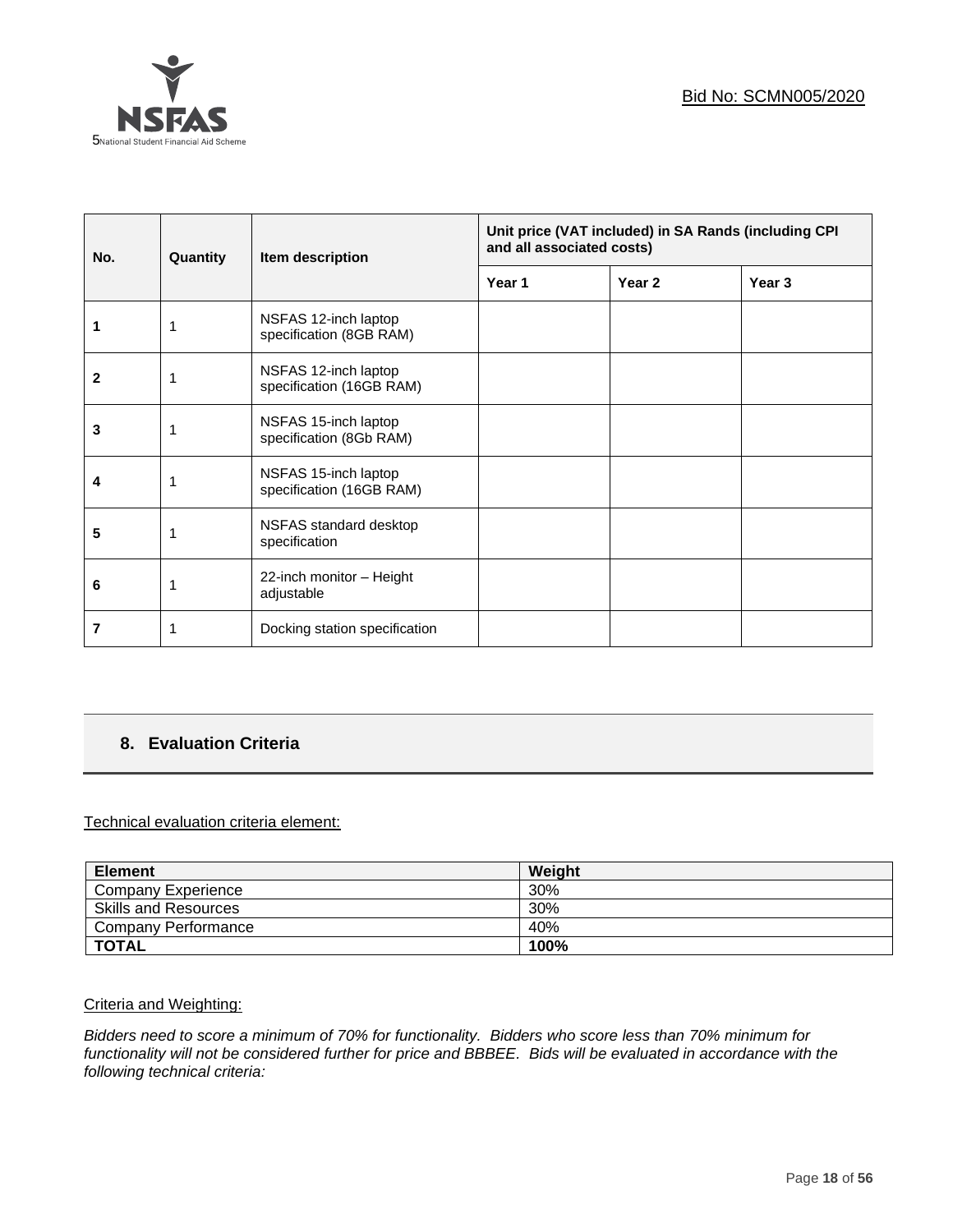



| <b>Company experience</b>                            | <b>Points available</b> | <b>Bidder scoring</b> | <b>Points scored</b> |
|------------------------------------------------------|-------------------------|-----------------------|----------------------|
| The bidder must have a<br>minimum of five (5) years' | $<$ 5years= 0 points    |                       |                      |
| experience in providing<br>computer hardware,        | 5-7 years = 20 points   |                       |                      |
| evidenced by the company<br>profile and/or proposal  | >7 years= 30 points     |                       |                      |

| <b>Skills and resources</b>                                                   | <b>Points available</b>                                 | <b>Bidder scoring</b> | <b>Points scored</b> |
|-------------------------------------------------------------------------------|---------------------------------------------------------|-----------------------|----------------------|
| The bidder must have a<br>dedicated key accounts<br>manager allocated to this | No CV provided $= 0$ points                             |                       |                      |
| contract. A CV must be<br>submitted with the bid<br>proposal                  | Relevant and<br>comprehensive CV<br>provided= 30 points |                       |                      |

| <b>Company performance</b>                                                                                                                                        | <b>Points available</b>                                                                                                        | <b>Bidder scoring</b> | <b>Points scored</b> |
|-------------------------------------------------------------------------------------------------------------------------------------------------------------------|--------------------------------------------------------------------------------------------------------------------------------|-----------------------|----------------------|
| The bidder must submit at                                                                                                                                         | Less than 3 reference letters<br>provided= 0 points                                                                            |                       |                      |
| least three (3) reference<br>letters on the client's<br>letterhead of similar<br>contracts awarded and/or<br>completed in any sphere of<br>government. (NSFAS has | 3 or more reference letters<br>provided all from<br>government institutions $=$ 30<br>points                                   |                       |                      |
| the right to contact the<br>references provided. A<br>NSFAS reference letter does<br>not count as a submission).                                                  | 3 or more reference letters<br>provided all from<br>government institutions and<br>all note excellent service $=$<br>40 points |                       |                      |

| Total points scored by bidder for the evaluation<br>criteria: |  |
|---------------------------------------------------------------|--|
| Percentage scored by bidder for evaluation<br>criteria:       |  |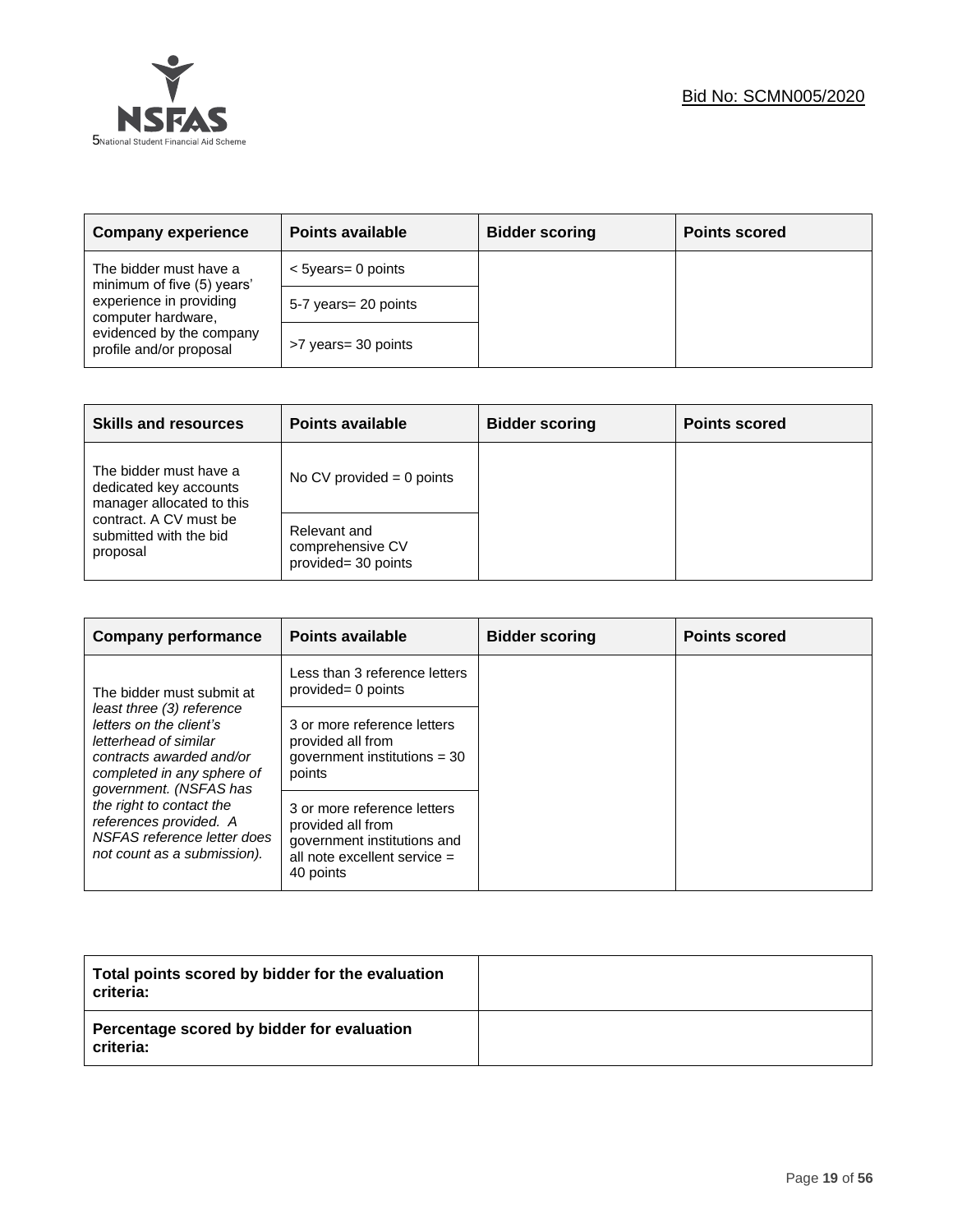

# **9. Preference Point System**

All proposals that will achieve the minimum qualifying score (acceptable tenders) will be evaluated further in terms of the preference point system as follows: A maximum of 80 points is allocated for price on the following basis:

**80/20**

$$
Ps = 80 \left( 1 - \frac{Pt - P \min}{P \min} \right)
$$

Where

Ps = Points scored for comparative price of proposal under consideration

Pt = Comparative price of bid under consideration

Pmin = Comparative price of lowest acceptable proposal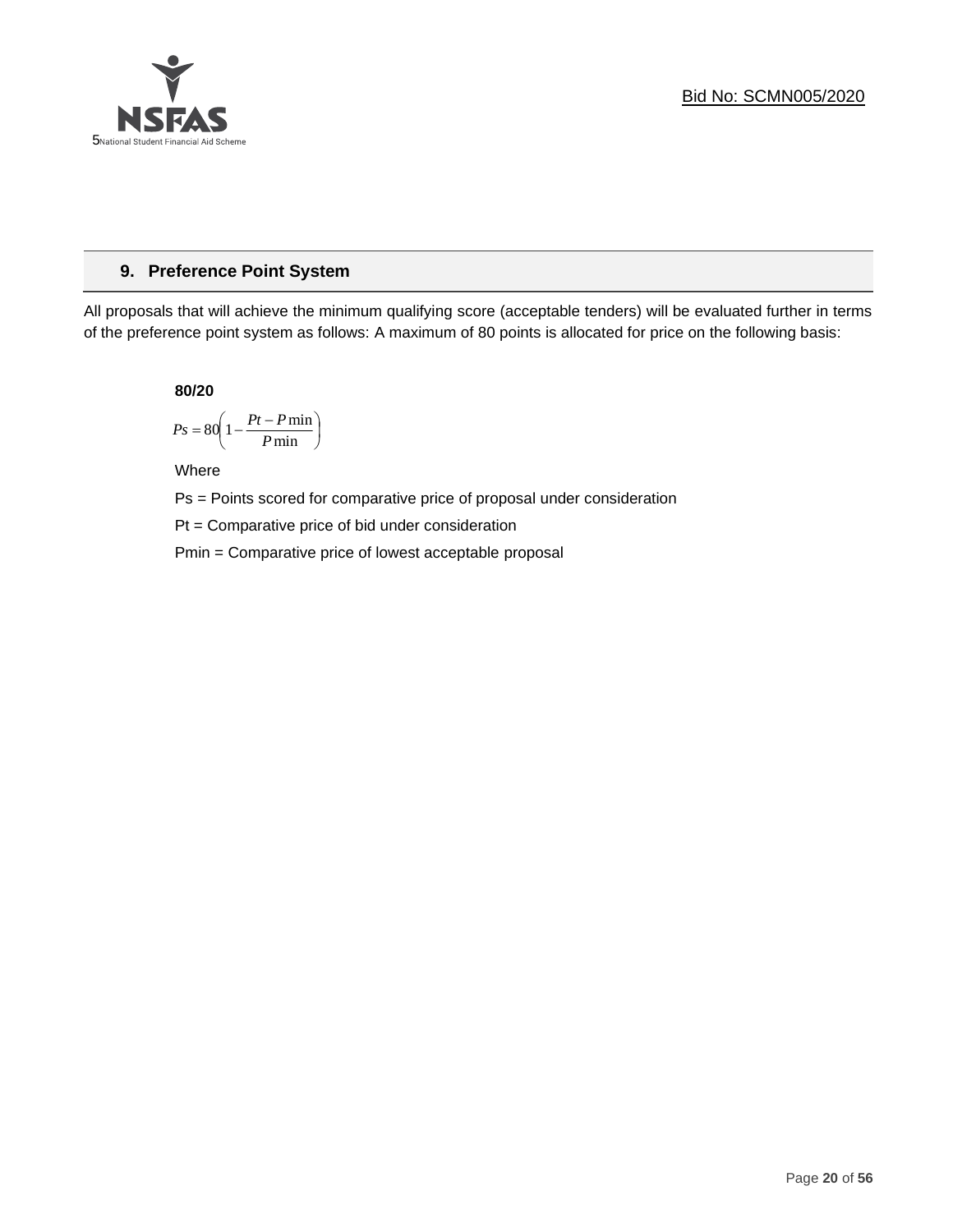

# **PRICING SCHEDULE**

#### **SBD3**

Please consider the inevitable Consumer Price Index (CPI) increases year on year on the pricing upon the duration of the contract period being in excess of a 12-month period. The pricing must be inclusive of all costs including disbursements (travel, accommodation etc) where applicable.

Pricing must be calculated based on a Rand/US Dollar exchange rate of R18.40/USD.

To allow for a standardised price comparison for evaluation purposes by the Bid Evaluation Committee (BEC), the bidder is required to complete the table below. The table is based on the unit price for one (1) item respectively. NSFAS will calculate the average unit price for the computer equipment which will be used in the Price and BBB-EE evaluation assessment in accordance with the PPPFA 2017 regulations.

| No. | Quantity | Item description                                 | Unit price (VAT included) in SA Rands (including CPI<br>and all associated costs) |                   |                   |
|-----|----------|--------------------------------------------------|-----------------------------------------------------------------------------------|-------------------|-------------------|
|     |          |                                                  | Year 1                                                                            | Year <sub>2</sub> | Year <sub>3</sub> |
|     | 1        | NSFAS 12-inch laptop<br>specification (8GB RAM)  |                                                                                   |                   |                   |
| 2   | 1        | NSFAS 12-inch laptop<br>specification (16GB RAM) |                                                                                   |                   |                   |
| 3   | 1        | NSFAS 15-inch laptop<br>specification (8Gb RAM)  |                                                                                   |                   |                   |
| 4   | 1        | NSFAS 15-inch laptop<br>specification (16GB RAM) |                                                                                   |                   |                   |
| 5   | 1        | NSFAS standard desktop<br>specification          |                                                                                   |                   |                   |
| 6   | 1        | 22-inch monitor - Height<br>adjustable           |                                                                                   |                   |                   |
| 7   | 1        | Docking station specification                    |                                                                                   |                   |                   |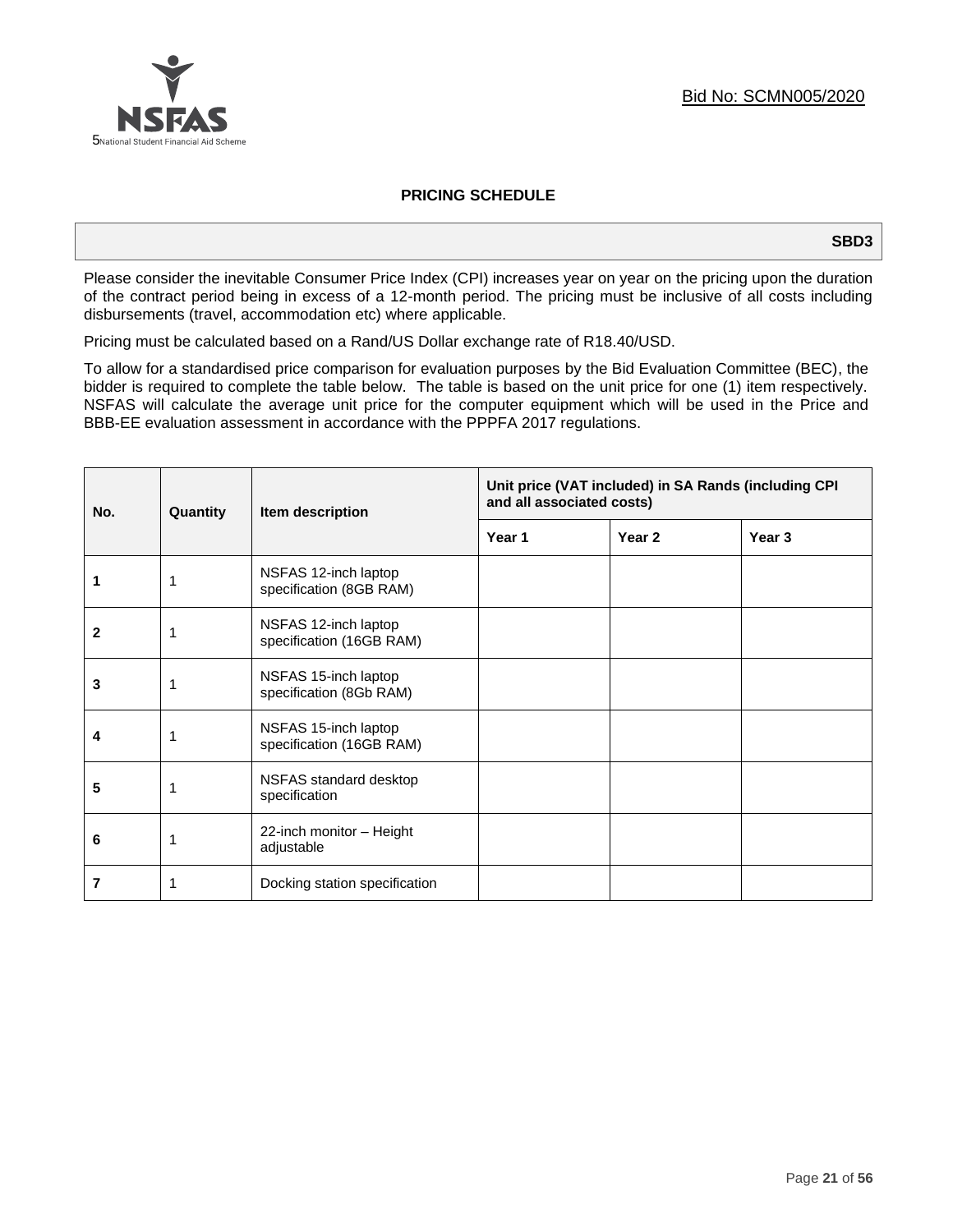

# **1. Declaration of Interest**

This declaration will be used by institutions to ensure that when goods and services are being procured, all reasonable steps are taken to combat the abuse of the supply chain management system.

The bid of any bidder may be disregarded if that bidder, or any of its directors have:

- A. abused the NSFAS's supply chain management system;
- B. committed fraud or any other improper conduct in relation to such system; or
- C. failed to perform on any previous contract.

**In order to give effect to the above, the following questionnaire must be completed and submitted with the bid**.

| The following particulars must be furnished: |                                                                                          |  |  |
|----------------------------------------------|------------------------------------------------------------------------------------------|--|--|
| 2.1                                          | Full Name of bidder or his or her representative:                                        |  |  |
|                                              |                                                                                          |  |  |
| 2.2                                          | <b>Identity Number:</b>                                                                  |  |  |
|                                              |                                                                                          |  |  |
| 2.3                                          | Position occupied in the Company (director, trustee, shareholder <sup>2</sup> , member): |  |  |
|                                              |                                                                                          |  |  |
|                                              |                                                                                          |  |  |

| 2.4 | Registration number of the company, enterprise, close corporation, partnership agreement or trust: |
|-----|----------------------------------------------------------------------------------------------------|
|-----|----------------------------------------------------------------------------------------------------|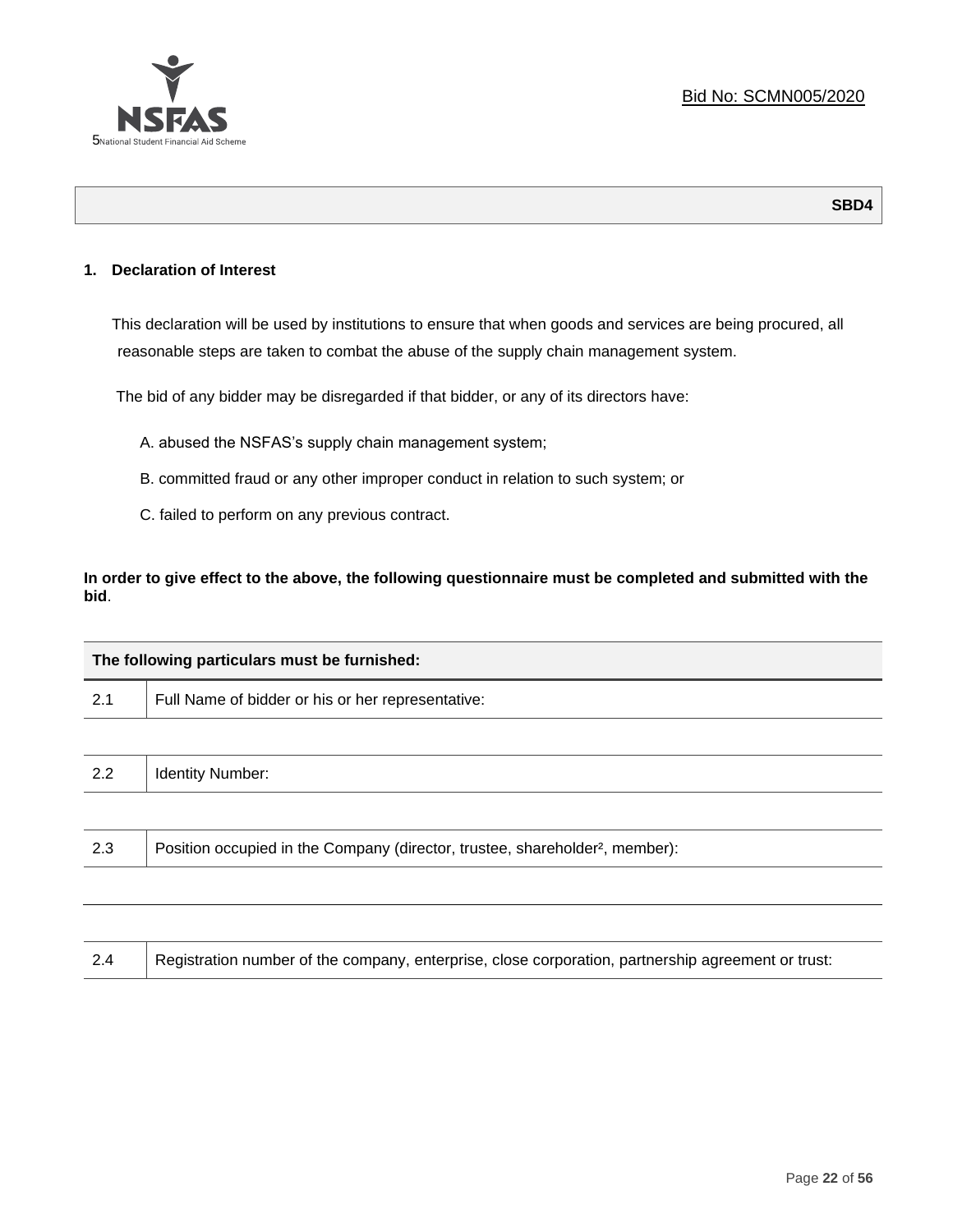

| 2.5 | Tax Reference Number: |
|-----|-----------------------|
|     |                       |

| 2.6<br>VAT Registration Number: |
|---------------------------------|
|---------------------------------|

| 2.6.1  | The names of all directors / trustees / shareholders / members, their individual identity numbers, tax<br>reference numbers and, if applicable, employee / PESAL numbers must be indicated in paragraph 3<br>below. |     |  |  |  |
|--------|---------------------------------------------------------------------------------------------------------------------------------------------------------------------------------------------------------------------|-----|--|--|--|
| 2.7    | Are you or any person connected with the bidder presently employed by the state?                                                                                                                                    |     |  |  |  |
|        | Yes                                                                                                                                                                                                                 | No. |  |  |  |
| 2.7.2. | If yes, furnish the following particulars:                                                                                                                                                                          |     |  |  |  |
|        | Name of person / director / trustee / shareholder/ member:                                                                                                                                                          |     |  |  |  |

| Name of state institution at which you or the person connected to the bidder is employed: |
|-------------------------------------------------------------------------------------------|
|                                                                                           |

Position occupied in the state institution:

### "State" means

- (a) Any national or provincial department, national or provincial public entity or constitutional institution within the meaning of the Public Finance Management Act, 1999 (Act No 1 of 1999);
- (b) Any municipality or municipal entity;
- (c) Provincial legislature;
- (d) National Assembly or the National Council of Provinces;
- (e) Parliament.

"Shareholder" means a person who owns shares in the company and is actively involved in the management of the enterprise or business and exercises control over the enterprise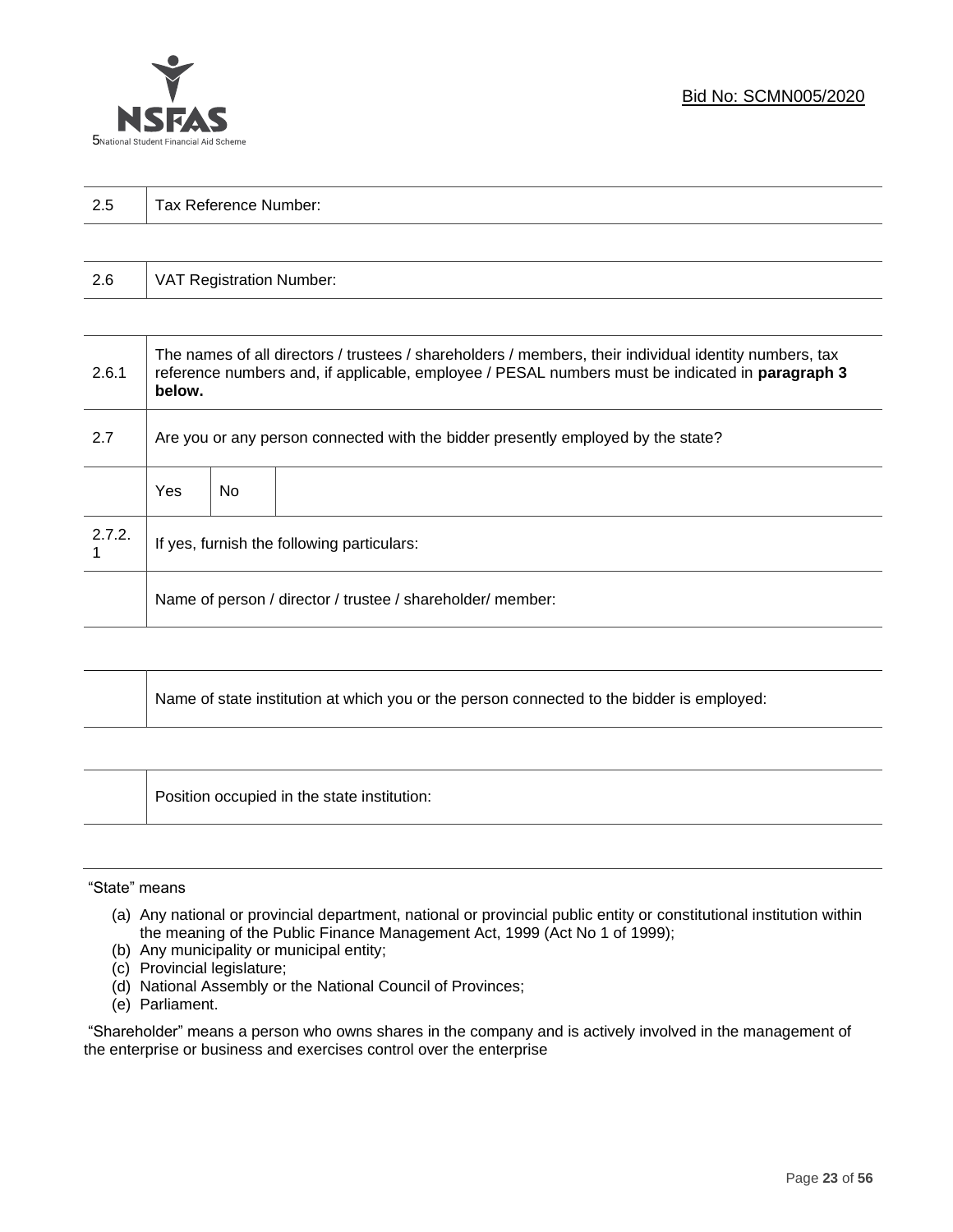

|             | Any other particulars:                                                                                                                                                                                                                           |    |                                                                     |  |  |
|-------------|--------------------------------------------------------------------------------------------------------------------------------------------------------------------------------------------------------------------------------------------------|----|---------------------------------------------------------------------|--|--|
| 2.7.2       | If you are presently employed by the state, did you obtain the appropriate authority to undertake<br>remunerative work outside employment in the public sector?                                                                                  |    |                                                                     |  |  |
|             | Yes                                                                                                                                                                                                                                              | No |                                                                     |  |  |
|             |                                                                                                                                                                                                                                                  |    | If yes, did you attach proof of such authority to the bid document? |  |  |
| 2.7.2.<br>1 | Note: Failure to submit proof of such authority, where applicable, may result in the disqualification of the<br>bid.                                                                                                                             |    |                                                                     |  |  |
|             | Yes                                                                                                                                                                                                                                              | No |                                                                     |  |  |
| 2.7.2.<br>2 |                                                                                                                                                                                                                                                  |    | If no, furnish reasons for non-submission of such proof:            |  |  |
| 2.8         | Did you or your spouse, or any of the company's directors / trustees / shareholders / members or their<br>spouses conduct business with the state in the previous twelve months?                                                                 |    |                                                                     |  |  |
|             | Yes                                                                                                                                                                                                                                              | No |                                                                     |  |  |
| 2.8.1       | If so, furnish particulars:                                                                                                                                                                                                                      |    |                                                                     |  |  |
| 2.9         | Do you, or any person connected with the bidder, have any relationship (family, friend, other) with a<br>person employed by the state and who may be involved with the evaluation and or adjudication of this<br>bid?                            |    |                                                                     |  |  |
|             | Yes                                                                                                                                                                                                                                              | No |                                                                     |  |  |
| 2.9.1       | If so, furnish particulars:                                                                                                                                                                                                                      |    |                                                                     |  |  |
| 2.10        | Are you, or any person connected with the bidder, aware of any relationship (family, friend, other)<br>between any other bidder and any person employed by the state who may be involved with the<br>evaluation and or adjudication of this bid? |    |                                                                     |  |  |
|             | Yes                                                                                                                                                                                                                                              | No |                                                                     |  |  |
| 2.10.1      | If so, furnish particulars:                                                                                                                                                                                                                      |    |                                                                     |  |  |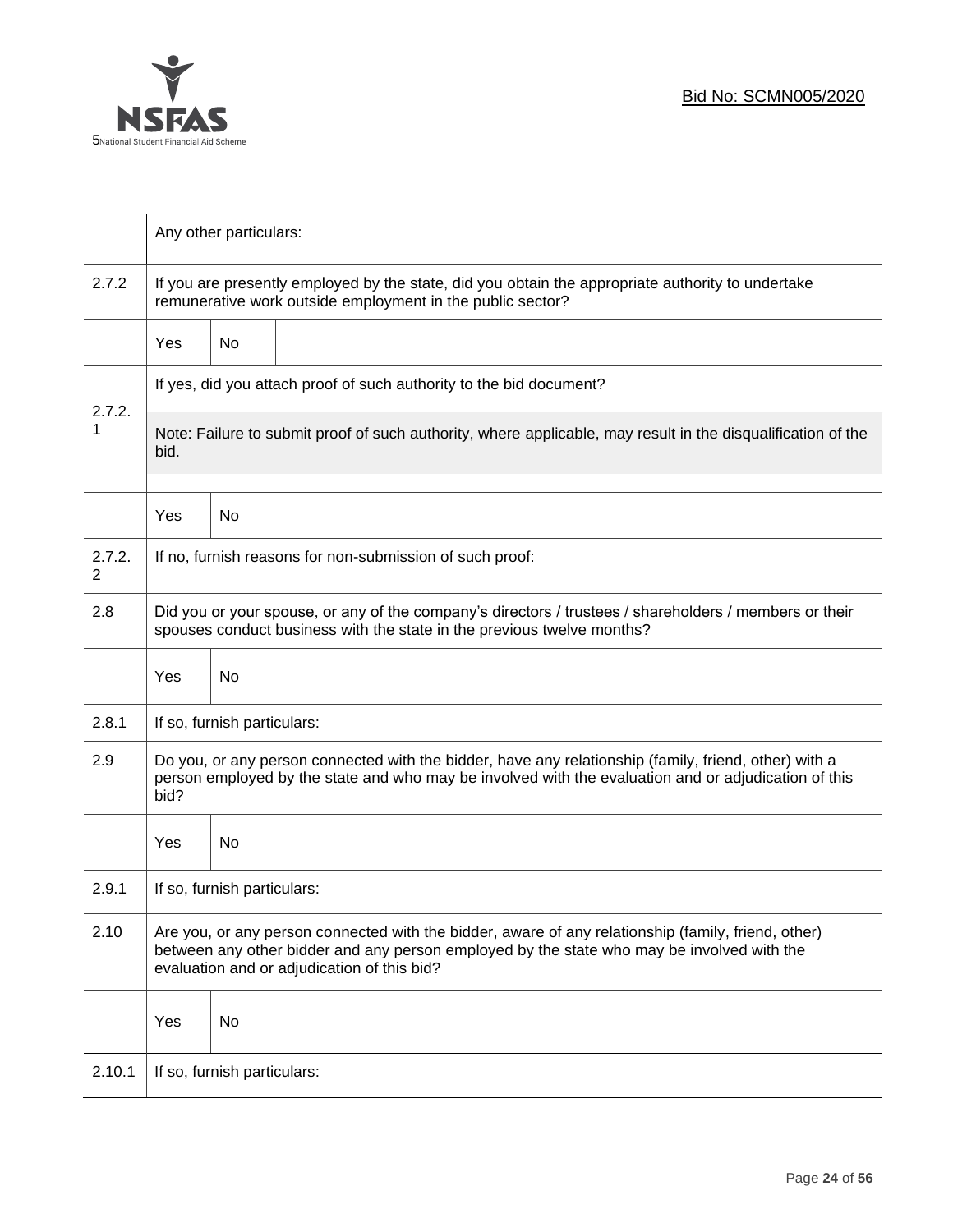



| 2.11   | Do you or any of the directors / trustees / shareholders / members of the company have any interest in<br>any other related companies whether or not they are bidding for this contract? |    |  |  |  |
|--------|------------------------------------------------------------------------------------------------------------------------------------------------------------------------------------------|----|--|--|--|
|        | Yes                                                                                                                                                                                      | No |  |  |  |
| 2.11.1 | If so, furnish particulars:                                                                                                                                                              |    |  |  |  |

# **Full details of directors / trustees / members / shareholders**.

| Full Name | <b>Identity Number</b> | Personal Income Tax<br>Reference Number | State Employee Number /<br>PERSEL Number |
|-----------|------------------------|-----------------------------------------|------------------------------------------|
|           |                        |                                         |                                          |
|           |                        |                                         |                                          |
|           |                        |                                         |                                          |
|           |                        |                                         |                                          |
|           |                        |                                         |                                          |
|           |                        |                                         |                                          |
|           |                        |                                         |                                          |
|           |                        |                                         |                                          |
|           |                        |                                         |                                          |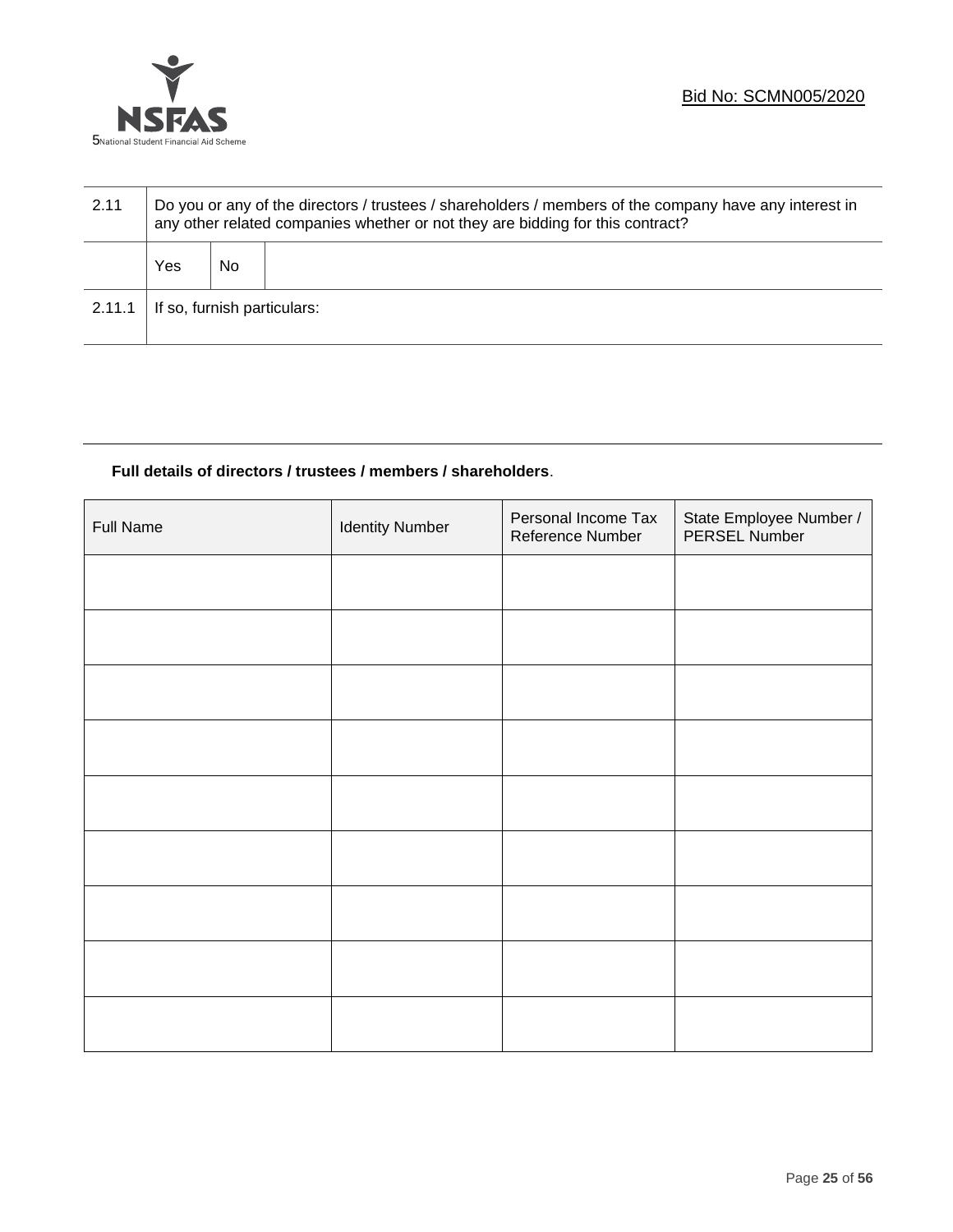

# **Declaration**

I, the undersigned (NAME)………………………………………………………………………

Certify that the information furnished in paragraphs 2 and 3 above is correct.

I accept that the state may reject the bid or act against me should this declaration prove to be false.

| <b>Signature</b> | <b>Date</b>    |
|------------------|----------------|
|                  |                |
| <b>Position</b>  | Name of bidder |
|                  |                |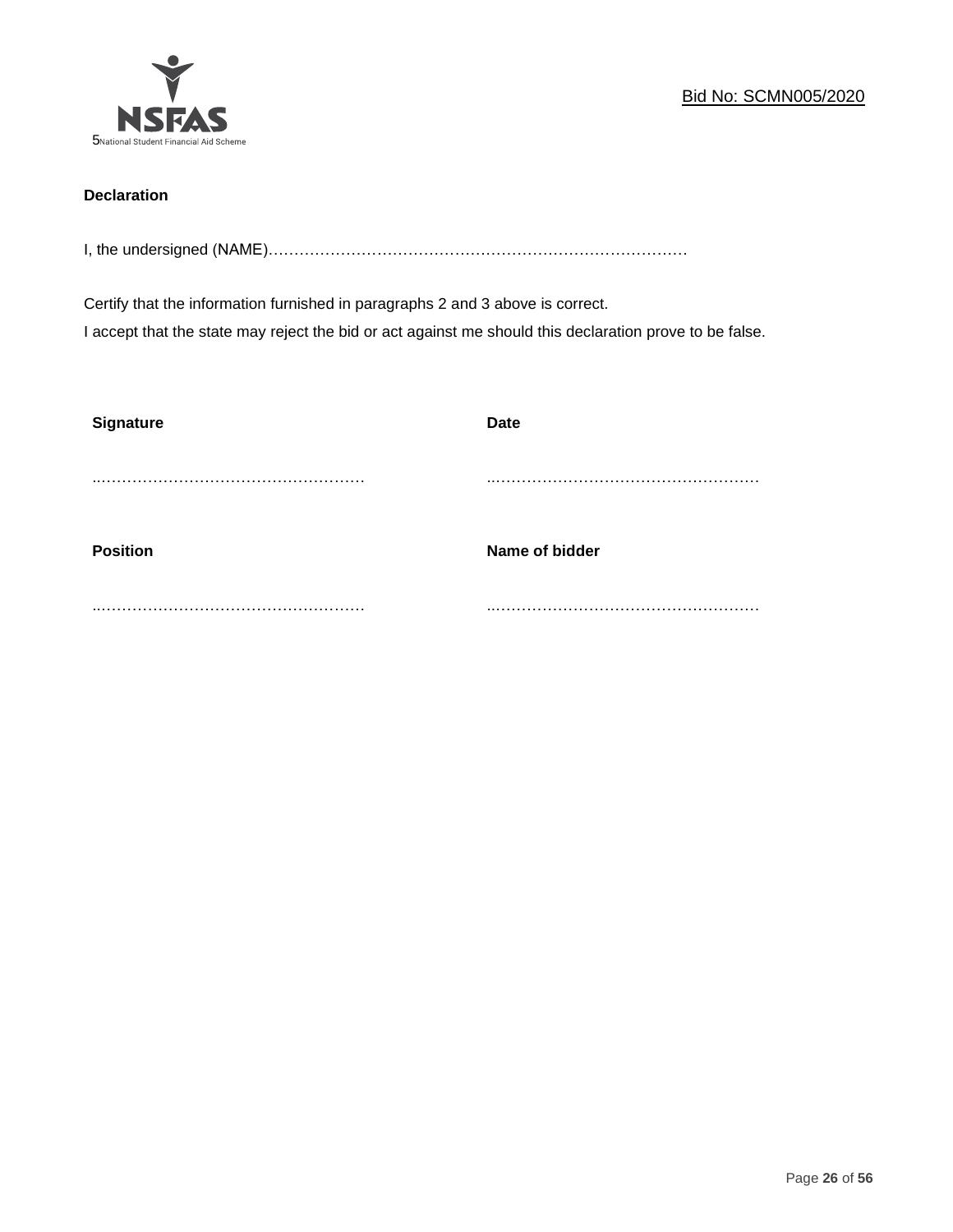

# **Declaration of bidder's past Supply Chain Management practices**

**SBD 8**

This declaration will be used by institutions to ensure that when goods and services are being procured, all reasonable steps are taken to combat the abuse of the supply chain management system.

The bid of any bidder may be disregarded if that bidder, or any of its directors have -

- (a) abused the institution's supply chain management system;
- (b) committed fraud or any other improper conduct in relation to such system; or
- (c) failed to perform on any previous contract.

In order to give effect to the above, **the following questionnaire must be completed and submitted with the bid.**

**The following particulars must be furnished:**

| 1.1. | Is the bidder or any of its directors listed on the National Treasury's Database of Restricted Suppliers as<br>companies or persons prohibited from doing business with the public sector?                                                                                                                                                                                                                |                             |                                                                                                                                                                                                |  |  |
|------|-----------------------------------------------------------------------------------------------------------------------------------------------------------------------------------------------------------------------------------------------------------------------------------------------------------------------------------------------------------------------------------------------------------|-----------------------------|------------------------------------------------------------------------------------------------------------------------------------------------------------------------------------------------|--|--|
|      | (Companies or persons who are listed on this Database were informed in writing of this restriction by the<br>Accounting Officer/Authority of the institution that imposed the restriction after the audi alteram partem<br>rule was applied).                                                                                                                                                             |                             |                                                                                                                                                                                                |  |  |
|      | The                                                                                                                                                                                                                                                                                                                                                                                                       |                             | Database of Restricted Suppliers now resides on the National<br>Treasury's website<br>(http://www.treasury.gov.za) and can be accessed by clicking on its link at the bottom of the home page. |  |  |
|      | Yes                                                                                                                                                                                                                                                                                                                                                                                                       | <b>No</b>                   |                                                                                                                                                                                                |  |  |
| 1.2. |                                                                                                                                                                                                                                                                                                                                                                                                           | If so, furnish particulars: |                                                                                                                                                                                                |  |  |
| 1.3. | Is the bidder or any of its directors listed on the Register for Tender Defaulters in terms of section 29 of<br>Prevention<br>Activities<br>(No<br>Combating<br>of<br>Corrupt<br>12<br>2004)?<br>the<br>and<br>Act<br>of<br>The Register for Tender Defaulters can be accessed on the National Treasury's website<br>(http://www.treasury.gov.za) by clicking on its link at the bottom of the home page. |                             |                                                                                                                                                                                                |  |  |
|      | Yes                                                                                                                                                                                                                                                                                                                                                                                                       | No                          |                                                                                                                                                                                                |  |  |
| 1.4. |                                                                                                                                                                                                                                                                                                                                                                                                           | If so, furnish particulars: |                                                                                                                                                                                                |  |  |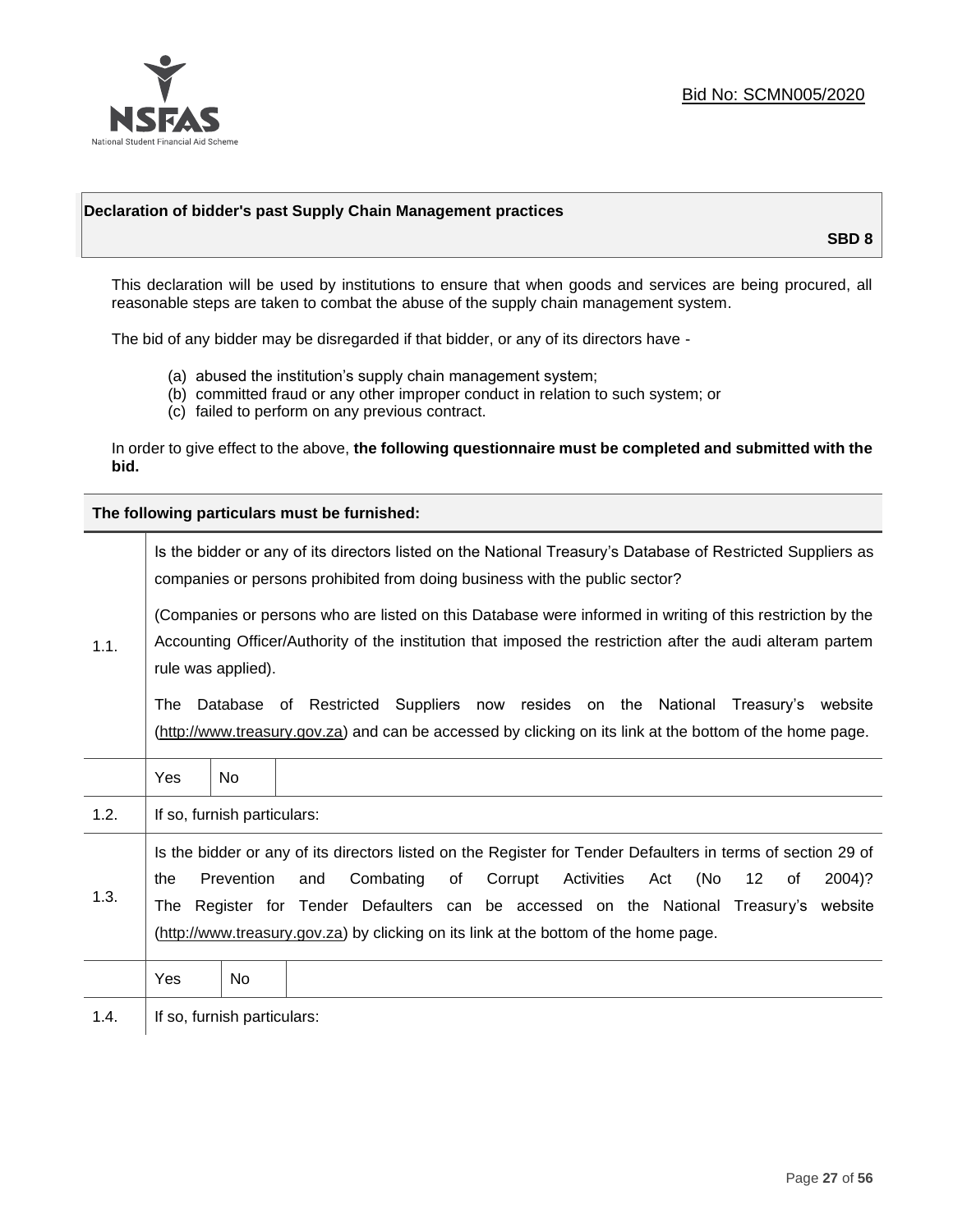

Τ

| 1.5. | Was the bidder or any of its directors convicted by a court of law (including a court outside of the<br>Republic of South Africa) for fraud or corruption during the past five years? |    |  |  |
|------|---------------------------------------------------------------------------------------------------------------------------------------------------------------------------------------|----|--|--|
|      | Yes                                                                                                                                                                                   | No |  |  |
| 1.6. | If so, furnish particulars:                                                                                                                                                           |    |  |  |
| 1.7. | Was any contract between the bidder and any organ of state terminated during the past five years on<br>account of failure to perform on or comply with the contract?                  |    |  |  |
|      | Yes                                                                                                                                                                                   | No |  |  |
| 1.8. | If so, furnish particulars:                                                                                                                                                           |    |  |  |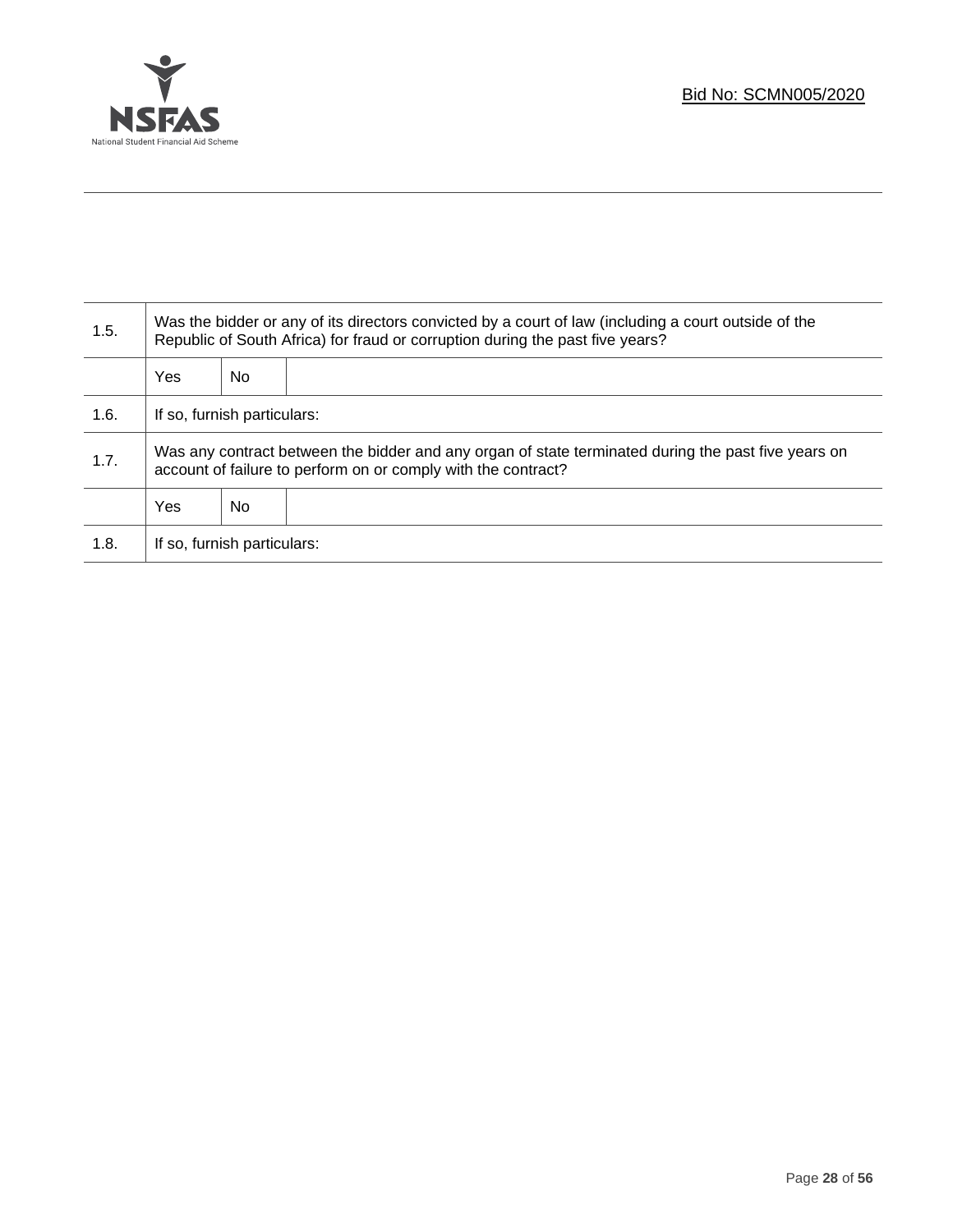

# **Declaration**

I, the undersigned (NAME)………………………………………………………………………

Certify that the information furnished on the declaration from is true and correct.

I accept that, in addition to cancellation of a contract, action may be taken against me should this declaration provide to be false.

| <b>Signature</b> | <b>Date</b>    |
|------------------|----------------|
|                  |                |
|                  |                |
| <b>Position</b>  | Name of bidder |
|                  |                |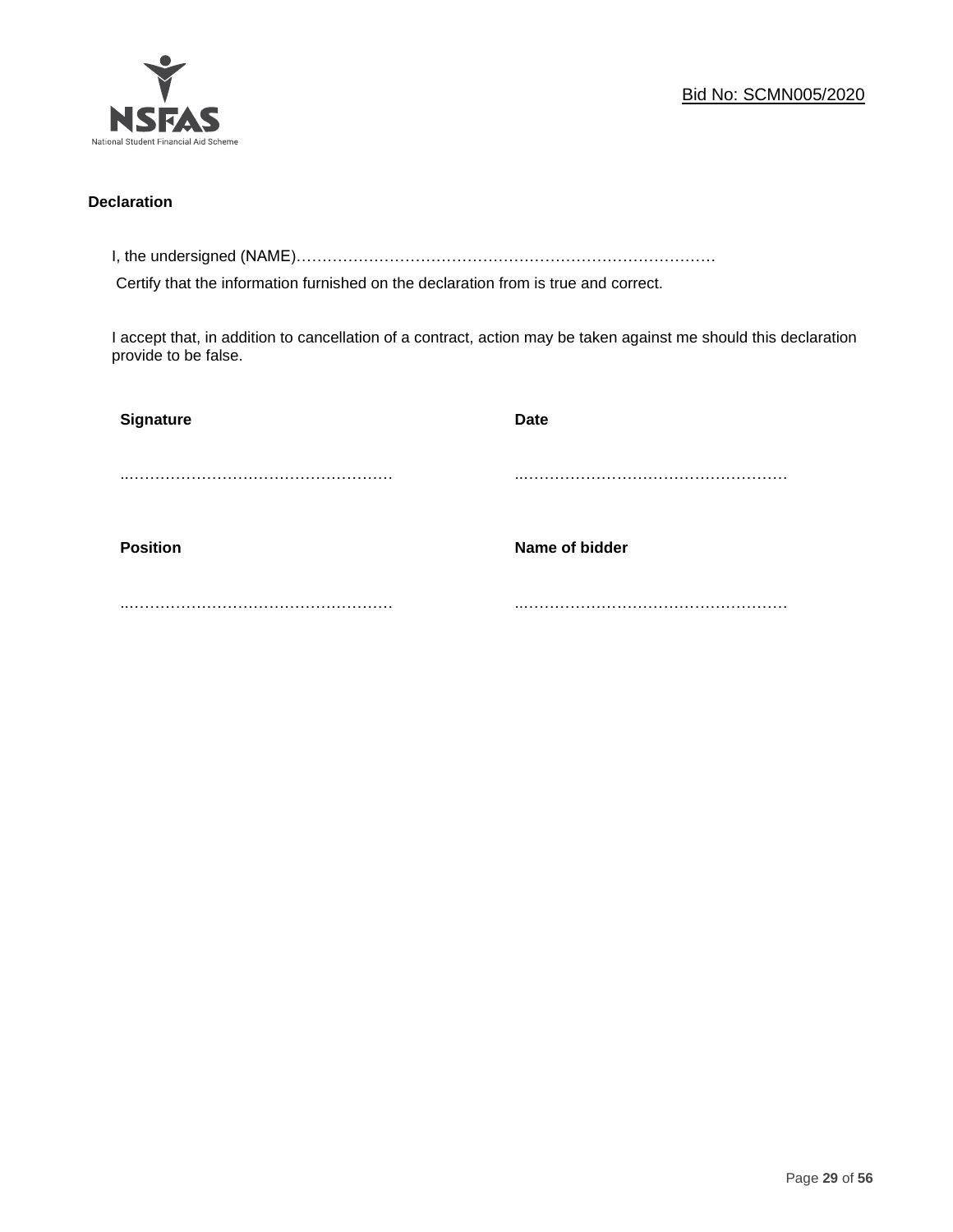

# **SBD 9**

# **CERTIFICATE OF INDEPENDENT BID DETERMINATION**

I, the undersigned, in submitting the accompanying bid in response to the invitation for the bid made by: NSFAS

(Name of Institution)

Do hereby make the following statements that I certify to be true and complete in every respect:

| I certify, on behalf of: |  |
|--------------------------|--|
| (Name of Bidder)         |  |

- 1. I have read, and I understand the contents of this Certificate;
- 6.1.I understand that the accompanying bid will be disqualified if this Certificate is found not to be true and complete in every respect;
- 6.2.I am authorized by the bidder to sign this Certificate, and to submit the accompanying bid, on behalf of the bidder;
- 6.3.Each person whose signature appears on the accompanying bid has been authorized by the bidder to determine the terms of, and to sign the bid, on behalf of the bidder;
- 6.4.For the purposes of this Certificate and the accompanying bid, I understand that the word "competitor" shall include any individual or organization, other than the bidder, whether or not affiliated with the bidder, who:
	- 6.4.1.1.1. has been requested to submit a bid in response to this bid invitation;
	- 6.4.1.1.2. could potentially submit a bid in response to this bid invitation, based on their qualifications,
	- 6.4.1.1.3. Abilities or experience;
- 6.10. Provides the same goods and services as the bidder and/or is in the same line of business as the bidder.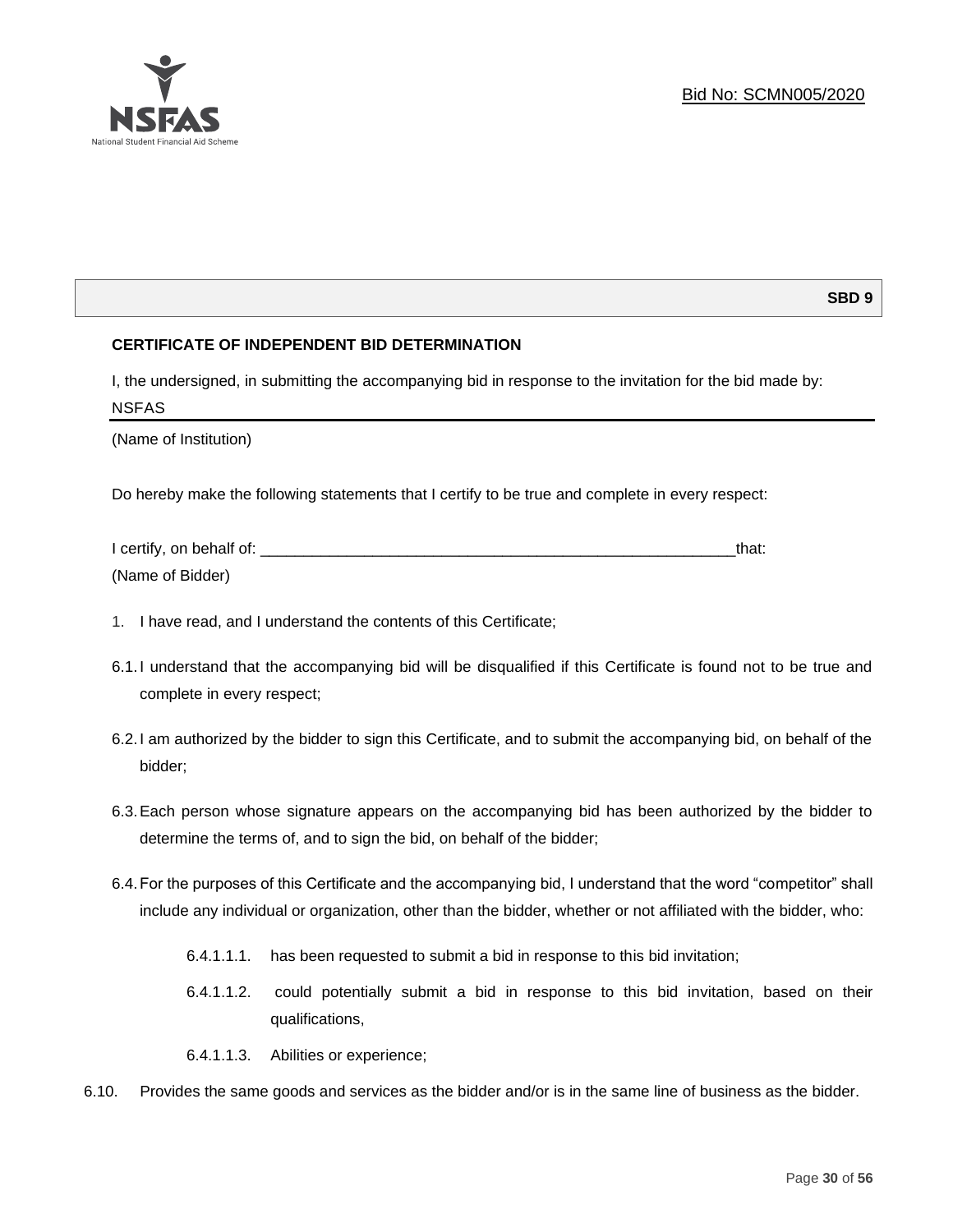

6.11. The bidder has arrived at the accompanying bid independently from, and without consultation, communication, agreement or arrangement with any competitor. However, communication between partners in a joint venture or consortium<sup>3</sup> will not be construed as collusive bidding.

<sup>3</sup> Joint venture or Consortium means an association of persons for the purpose of combining their expertise, property, capital, efforts, skill and knowledge in an activity for the execution of a contract.

- 6.12. In particular, without limiting the generality of paragraphs 6 above, there has been no consultation, communication, agreement or arrangement with any competitor regarding:
	- (a) prices
	- (b) geographical area where product or service will be rendered (market allocation)
	- (c) methods, factors or formulas used to calculate prices;
	- (d) the intention or decision to submit or not to submit, a bid;
	- (e) the submission of a bid which does not meet the specifications and conditions of the bid; or
	- (f) bidding with the intention not to win the bid.
- 6.13. In addition, there have been no consultations, communications, agreements or arrangements with any competitor regarding the quality, quantity, specifications and conditions or delivery particulars of the products or services to which this bid invitation relates.
- 6.14. The terms of the accompanying bid have not been, and will not be, disclosed by the bidder, directly or indirectly, to any competitor, prior to the date and time of the official bid opening or of the awarding of the contract.
- 6.15. I am aware that, in addition and without prejudice to any other remedy provided to combat any restrictive practices related to bids and contracts, bids that are suspicious will be reported to the Competition Commission for investigation and possible imposition of administrative penalties in terms of section 59 of the Competition Act No 89 of 1998 and or may be reported to the National Prosecuting Authority (NPA) for criminal investigation and or may be restricted from conducting business with the public sector for a period not exceeding ten (10) years in terms of the Prevention and Combating of Corrupt Activities Act No 12 of 2004 or any other applicable legislation.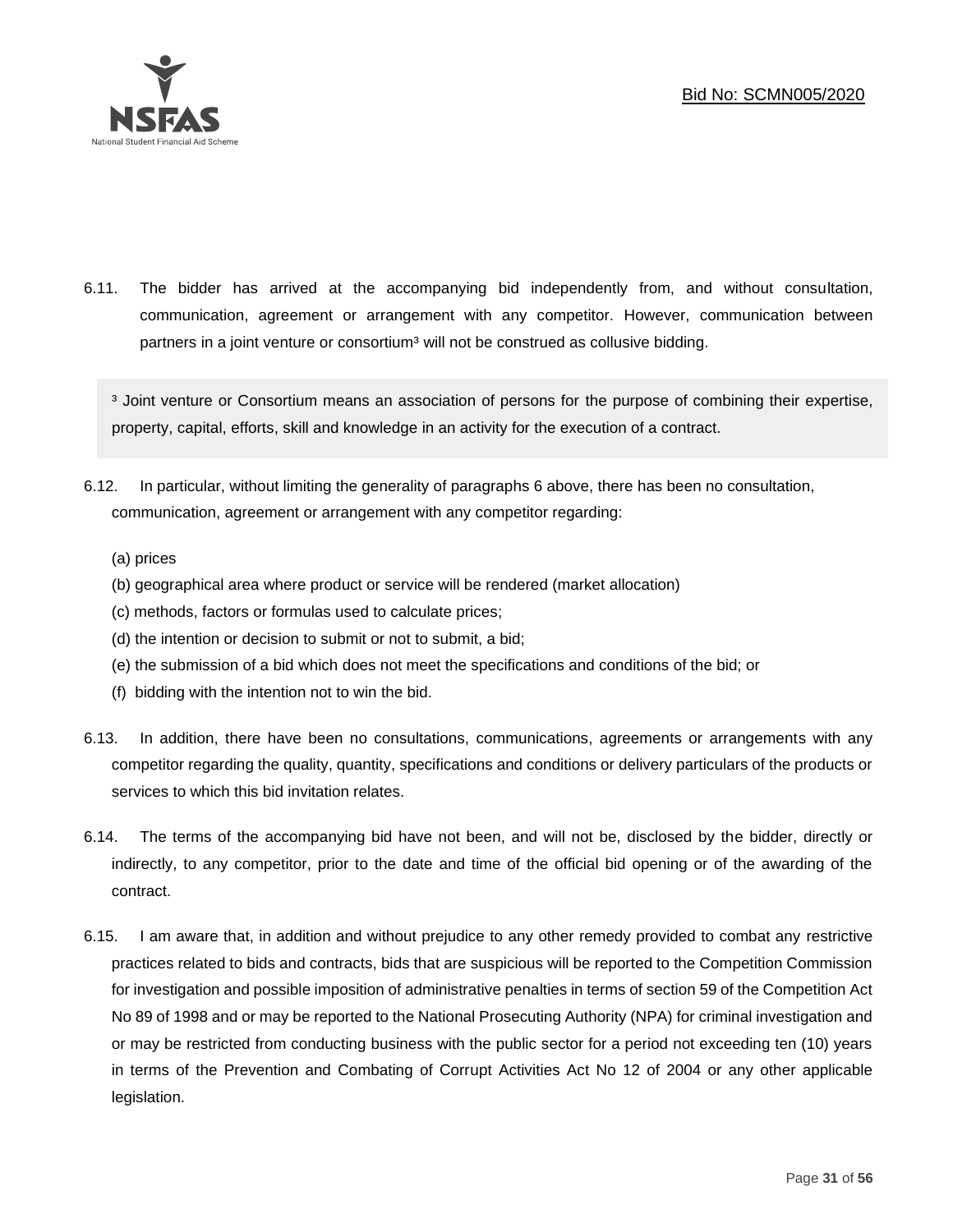

| Signature | Date           |
|-----------|----------------|
|           |                |
|           |                |
|           |                |
| Position  | Name of bidder |
|           |                |
|           |                |
|           |                |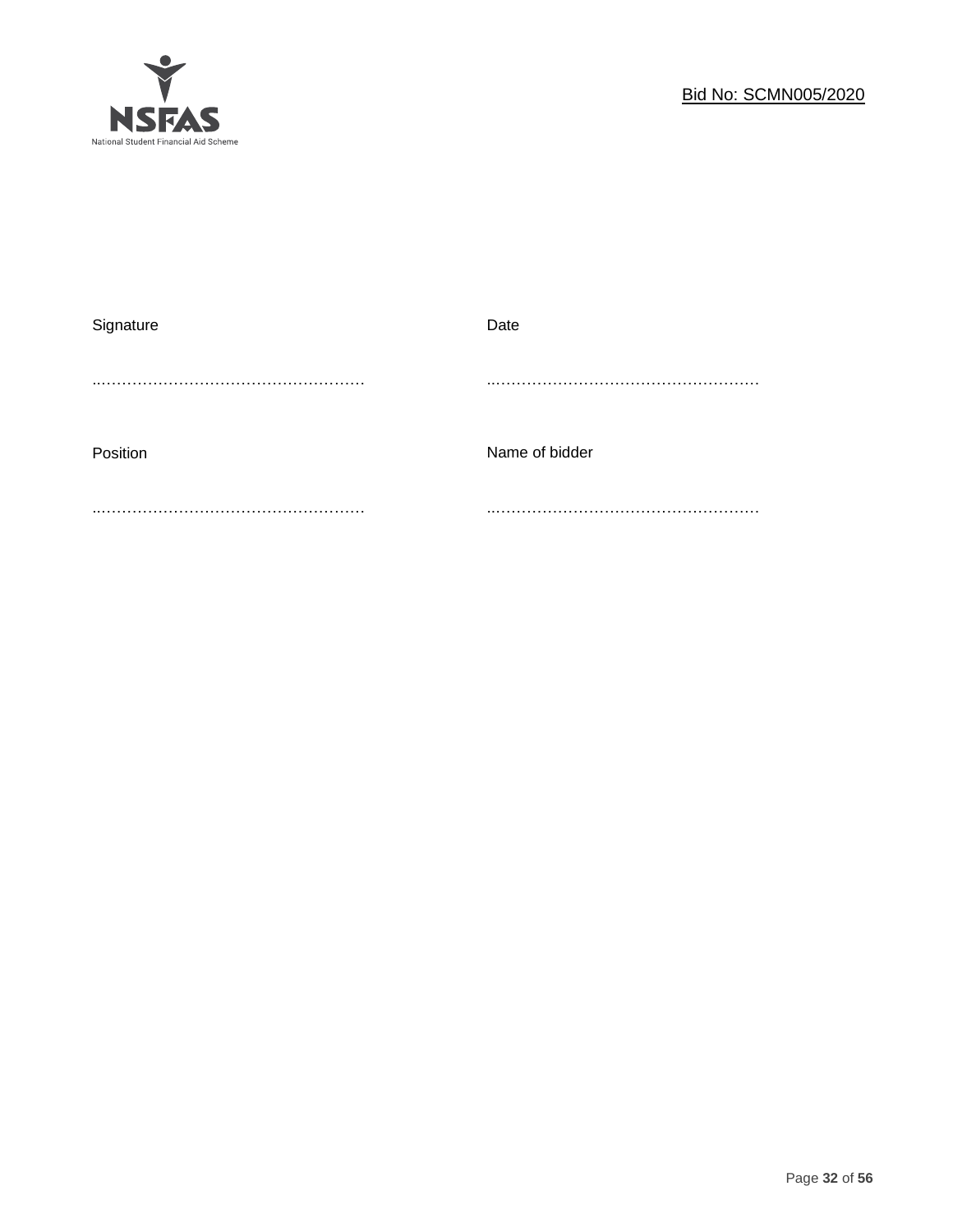

# **1. PREFERENCE POINTS CLAIM FORM IN TERMS OF THE PREFERENTIAL PROCUREMENT REGULATIONS 2017**

This preference form must form part of all bids invited. It contains general information and serves as a claim form for preference points for Broad-Based Black Economic Empowerment (B-BBEE) Status Level of Contribution

# **NB: BEFORE COMPLETING THIS FORM, BIDDERS MUST STUDY THE GENERAL CONDITIONS, DEFINITIONS AND DIRECTIVES APPLICABLE IN RESPECT OF B-BBEE, AS PRESCRIBED IN THE PREFERENTIAL PROCUREMENT REGULATIONS, 2017.**

# **1. GENERAL CONDITIONS**

- 1.1 The following preference point systems are applicable to all bid:
	- the 80/20 system for requirements with a Rand value of up to R50 000 000 (all applicable taxes included); and
- 1.2
- a) The value of this bid is estimated not to exceed R50 000 000 (all applicable taxes included) and therefore the 80/20 Preference point system shall be applicable; or
- b) The 80/20 preference point system will be applicable to this tender
- 1.3 Points for this bid shall be awarded for:
	- (a) Price; and
	- (b) B-BBEE Status Level of Contributor.
- 1.4 The maximum points for this bid are allocated as follows:

|                                                   | <b>POINTS</b> |
|---------------------------------------------------|---------------|
| <b>PRICE</b>                                      | 80            |
| <b>B-BBEE STATUS LEVEL OF CONTRIBUTOR</b>         | 20            |
| Total points for Price and B-BBEE must not exceed | 100           |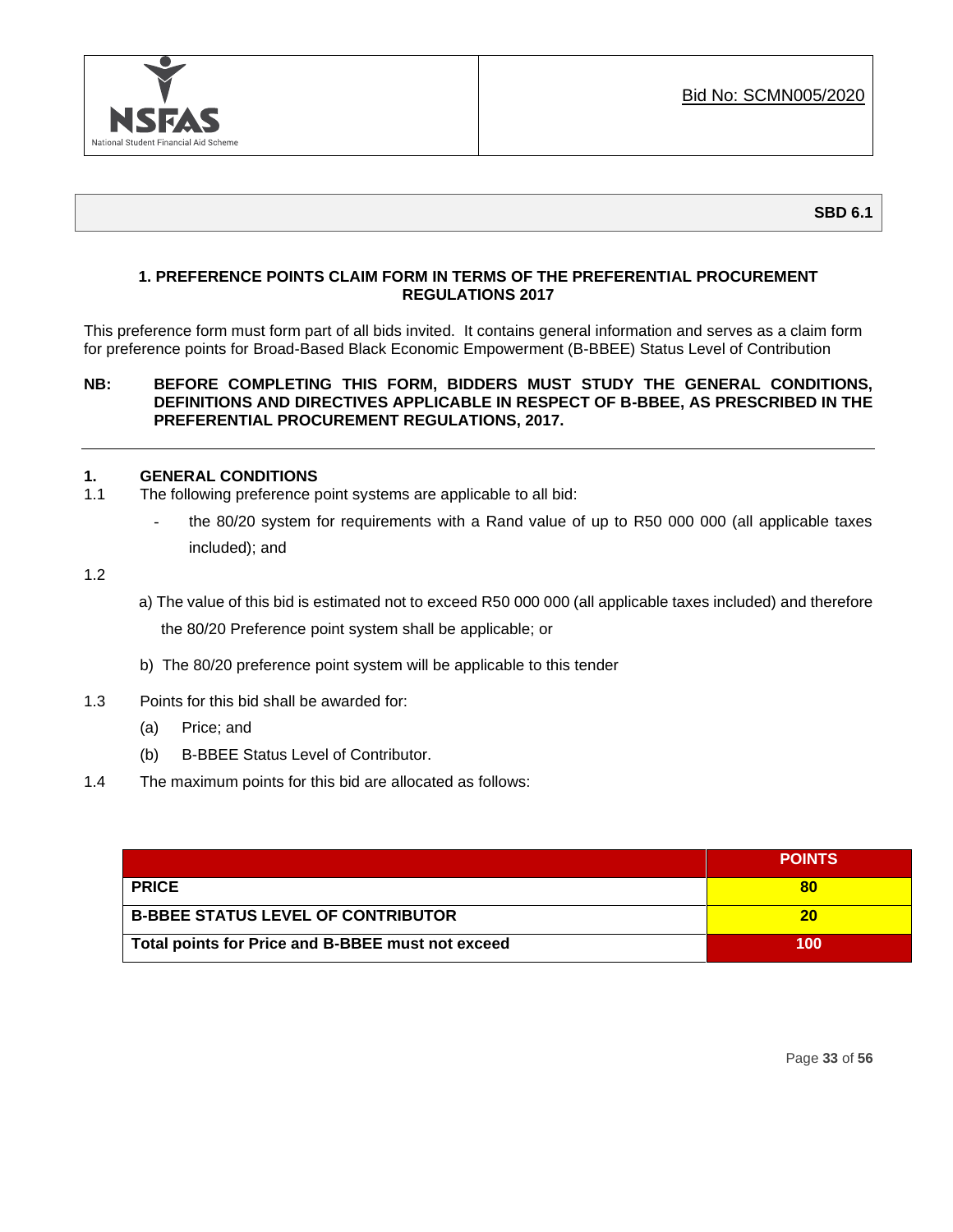

- 1.5 Failure on the part of a bidder to submit proof of B-BBEE Status level of contributor together with the bid, will be interpreted to mean that preference points for B-BBEE status level of contribution are not claimed.
- 1.6 The purchaser reserves the right to require of a bidder, either before a bid is adjudicated or at any time subsequently, to substantiate any claim in regard to preferences, in any manner required by the purchaser.

# **2. DEFINITIONS**

- (a) **"B-BBEE"** means broad-based black economic empowerment as defined in section 1 of the Broad-Based Black Economic Empowerment Act;
- (b) "**B-BBEE status level of contributor"** means the B-BBEE status of an entity in terms of a code of good practice on black economic empowerment, issued in terms of section 9(1) of the Broad-Based Black Economic Empowerment Act;
- (c) **"bid"** means a written offer in a prescribed or stipulated form in response to an invitation by an organ of state for the provision of goods or services, through price quotations, advertised competitive bidding processes or proposals;
- (d) **"Broad-Based Black Economic Empowerment Act"** means the Broad-Based Black Economic Empowerment Act, 2003 (Act No. 53 of 2003);
- **(e) "EME"** means an Exempted Micro Enterprise in terms of a code of good practice on black economic empowerment issued in terms of section 9 (1) of the Broad-Based Black Economic Empowerment Act;
- (f) **"functionality"** means the ability of a tenderer to provide goods or services in accordance with specifications as set out in the tender documents.
- (g) **"prices"** includes all applicable taxes less all unconditional discounts;
- (h) **"proof of B-BBEE status level of contributor"** means:
	- **1)** B-BBEE Status level certificate issued by an authorized body or person;
	- **2)** A sworn affidavit as prescribed by the B-BBEE Codes of Good Practice;
	- **3)** Any other requirement prescribed in terms of the B-BBEE Act;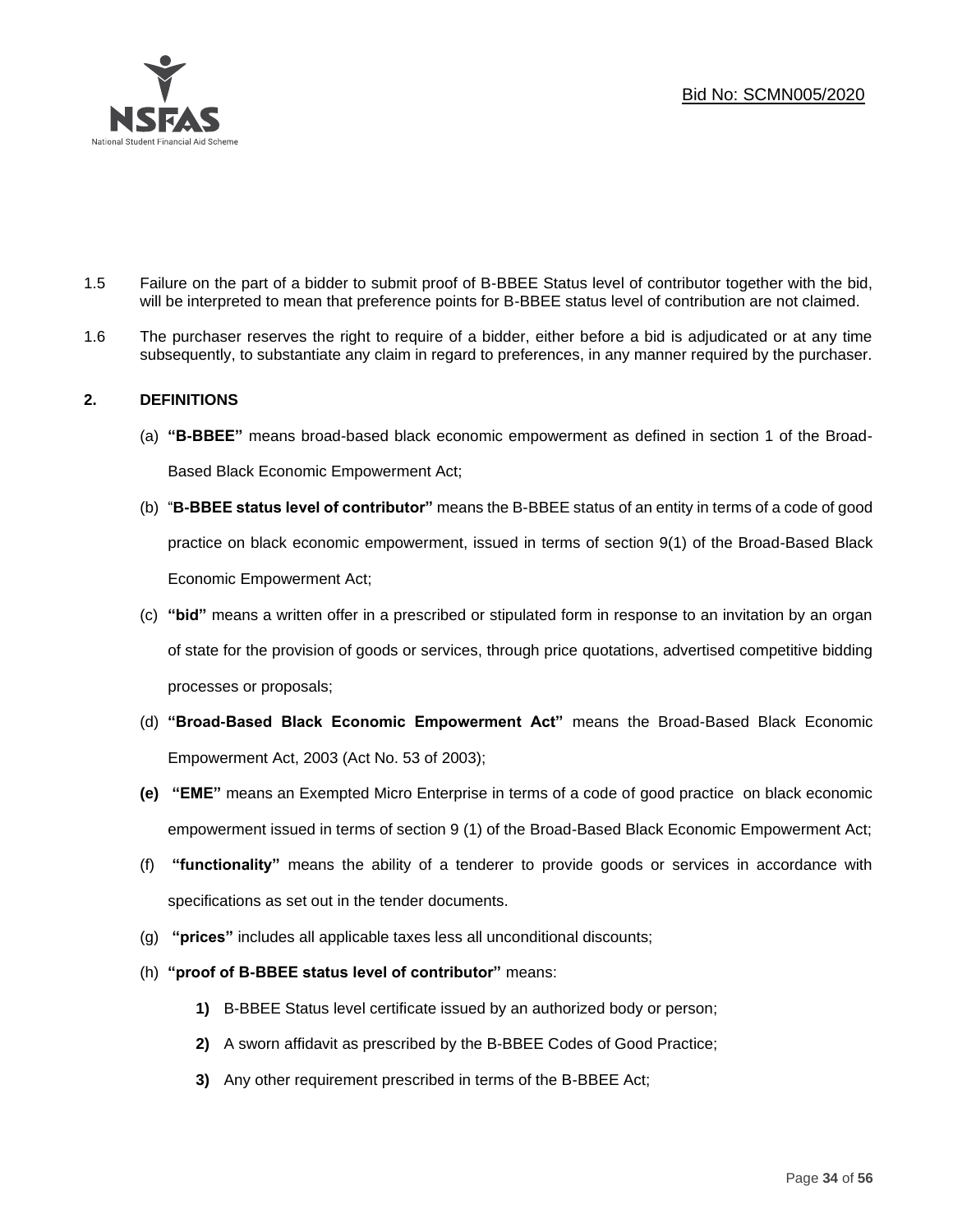

- (i) **"QSE"** means a qualifying small business enterprise in terms of a code of good practice on black economic empowerment issued in terms of section 9 (1) of the Broad-Based Black Economic Empowerment Act;
- *(j)* **"rand value"** means the total estimated value of a contract in Rand, calculated at the time of bid invitation, and includes all applicable taxes;

# **3. POINTS AWARDED FOR PRICE**

# 3.1 **THE 80/20 PREFERENCE POINT SYSTEMS**

A maximum of 80 points is allocated for price on the following basis:

**80/20**

$$
Ps = 80 \left( 1 - \frac{Pt - P \min}{P \min} \right)
$$

Where

- Ps = Points scored for price of bid under consideration
- $Pt =$  Price of bid under consideration
- Pmin = Price of lowest acceptable bid

# **4. POINTS AWARDED FOR B-BBEE STATUS LEVEL OF CONTRIBUTOR**

4.1 In terms of Regulation 6 (2) and 7 (2) of the Preferential Procurement Regulations, preference points must be awarded to a bidder for attaining the B-BBEE status level of contribution in accordance with the table below: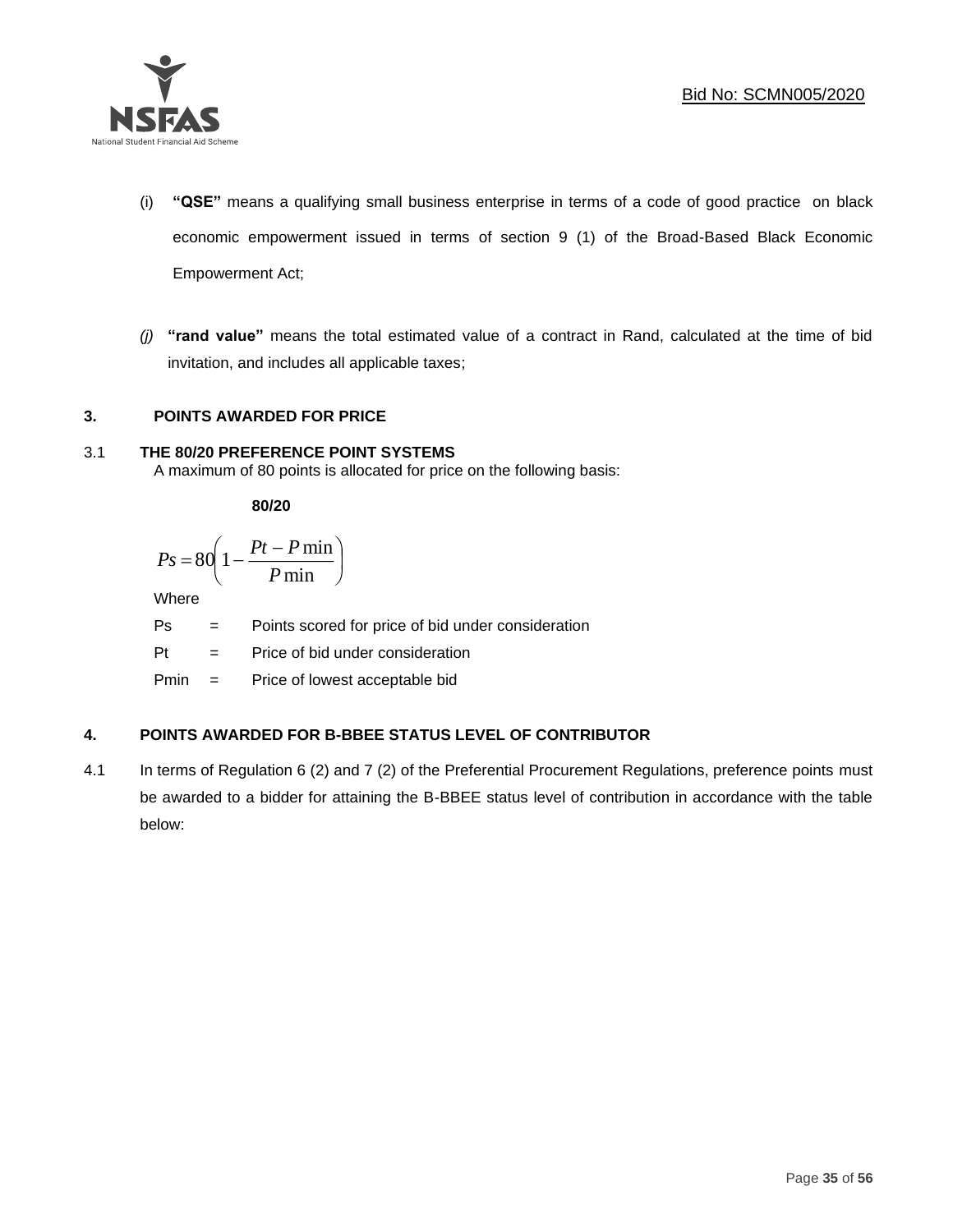

| <b>B-BBEE Status Level of</b><br><b>Contributor</b> | <b>Number of points</b><br>(90/10 system) | <b>Number of points</b><br>(80/20 system) |
|-----------------------------------------------------|-------------------------------------------|-------------------------------------------|
|                                                     | 10                                        | 20                                        |
| ົ                                                   | 9                                         | 18                                        |
| 3                                                   | 6                                         | 14                                        |
|                                                     | 5                                         | 12                                        |
| 5                                                   |                                           | 8                                         |
| 6                                                   |                                           | 6                                         |
|                                                     |                                           |                                           |
| 8                                                   |                                           |                                           |
| Non-compliant contributor                           |                                           |                                           |

# **5. BID DECLARATION**

5.1 Bidders who claim points in respect of B-BBEE Status Level of Contribution must complete the following:

# **6. B-BBEE STATUS LEVEL OF CONTRIBUTOR CLAIMED IN TERMS OF PARAGRAPHS 1.4 AND 4.1**

6.1 B-BBEE Status Level of Contributor: = ……… (maximum of 20 points)

(Points claimed in respect of paragraph 7.1 must be in accordance with the table reflected in paragraph

4.1 and must be substantiated by relevant proof of B-BBEE status level of contributor.

# **7. SUB-CONTRACTING**

7.1 Will any portion of the contract be sub-contracted?

# (*Tick applicable box*)



7.1.1 If yes, indicate:

- i) What percentage of the contract will be subcontracted............…………….…………%
- ii) The name of the sub-contractor…………………………………………………………...
- iii) The B-BBEE status level of the sub-contractor......................................……………...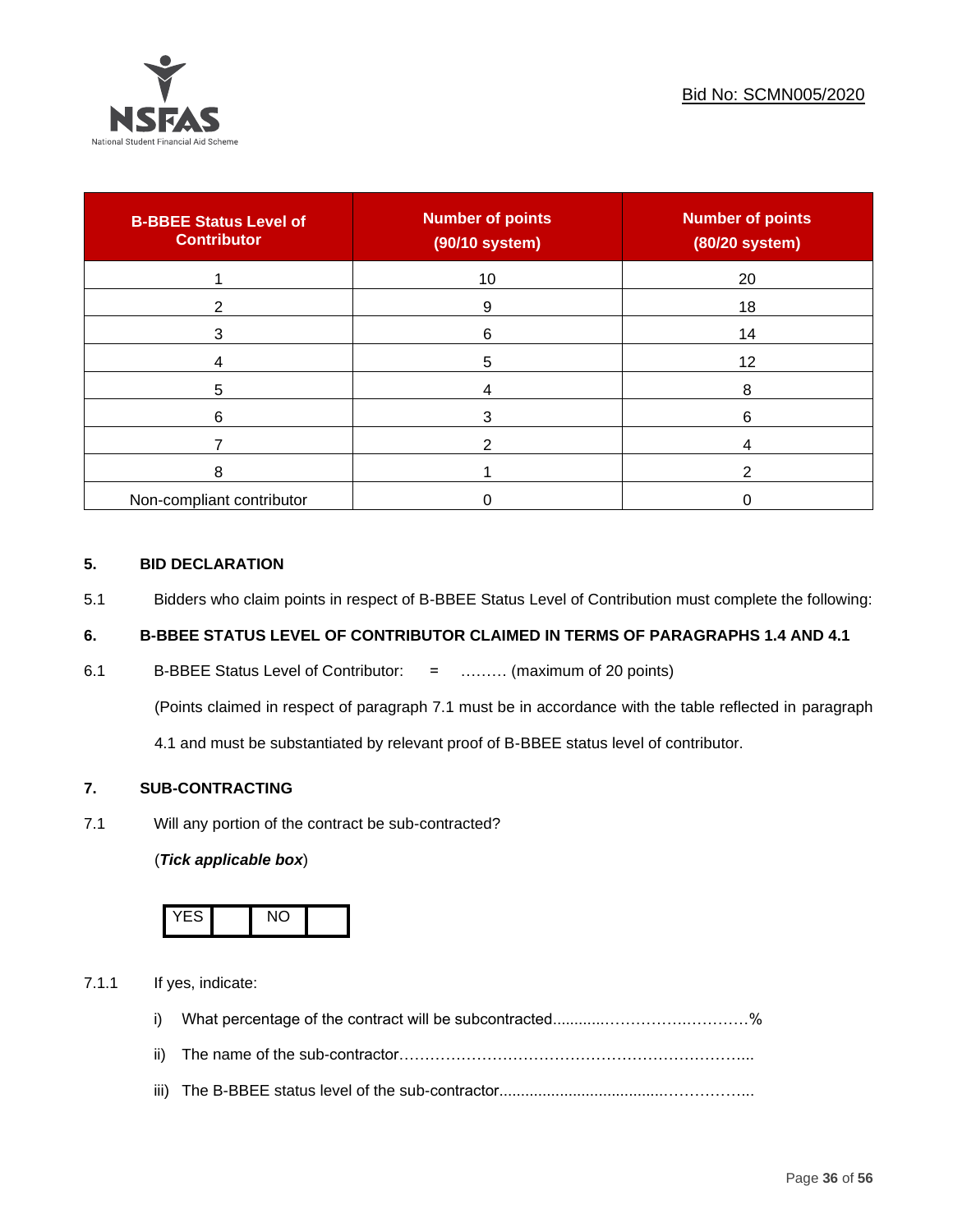

iv) Whether the sub-contractor is an EME or QSE

# *(Tick applicable box*)



v) Specify, by ticking the appropriate box, if subcontracting with an enterprise in terms of Preferential

Procurement Regulations,2017:

| Designated Group: An EME or QSE which is at last 51% owned by:    | <b>EME</b> | <b>QSE</b> |
|-------------------------------------------------------------------|------------|------------|
|                                                                   | $\sqrt{ }$ | V          |
| <b>Black people</b>                                               |            |            |
| Black people who are youth                                        |            |            |
| Black people who are women                                        |            |            |
| Black people with disabilities                                    |            |            |
| Black people living in rural or underdeveloped areas or townships |            |            |
| Cooperative owned by black people                                 |            |            |
| Black people who are military veterans                            |            |            |
| <b>OR</b>                                                         |            |            |
| Any EME                                                           |            |            |
| Any QSE                                                           |            |            |

# 8. **DECLARATION WITH REGARD TO COMPANY/FIRM**

- 8.1 Name of company/firm………………………………………………………………………….
- 8.2 VAT registration number…………………………………….…………………………………
- 8.3 Company registration number…………….……………………….…………………………….

# 8.4 TYPE OF COMPANY/ FIRM

- D Partnership/Joint Venture / Consortium
- □ One-person business/sole propriety
- D Close corporation
- D Company
- (Pty) Limited

[TICK APPLICABLE BOX]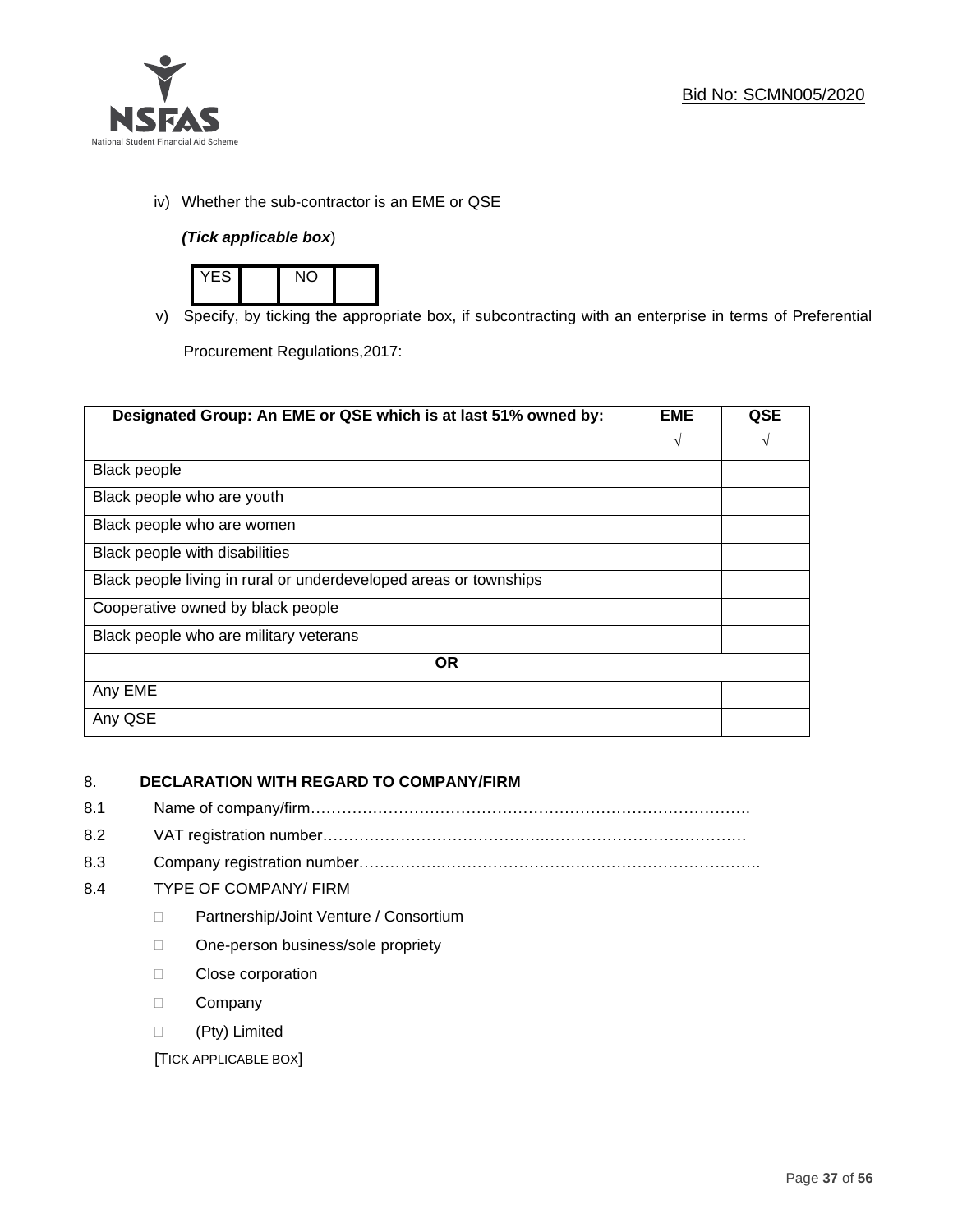

# Bid No: SCMN005/2020

| 8.5 | DESCRIBE PRINCIPAL BUSINESS ACTIVITIES                                                                                  |                                                                                                           |
|-----|-------------------------------------------------------------------------------------------------------------------------|-----------------------------------------------------------------------------------------------------------|
|     |                                                                                                                         |                                                                                                           |
|     |                                                                                                                         |                                                                                                           |
|     |                                                                                                                         |                                                                                                           |
| 8.6 | <b>COMPANY CLASSIFICATION</b>                                                                                           |                                                                                                           |
|     | $\Box$                                                                                                                  | Manufacturer                                                                                              |
|     | $\Box$                                                                                                                  | Supplier                                                                                                  |
|     | $\Box$                                                                                                                  | Professional service provider                                                                             |
|     | $\Box$                                                                                                                  | Other service providers, e.g. transporter, etc.                                                           |
|     |                                                                                                                         | [TICK APPLICABLE BOX]                                                                                     |
| 8.7 | Total number of years the company/firm has been in business:                                                            |                                                                                                           |
| 8.8 | I/we, the undersigned, who is / are duly authorised to do so on behalf of the company/firm, certify that the            |                                                                                                           |
|     |                                                                                                                         | points claimed, based on the B-BBE status level of contributor indicated in paragraphs 1.4 and 6.1 of the |
|     | foregoing certificates, qualifies the company/ firm for the preference(s) shown and I / we acknowledge                  |                                                                                                           |
|     | that:                                                                                                                   |                                                                                                           |
|     | i)                                                                                                                      | The information furnished is true and correct;                                                            |
|     | ii)                                                                                                                     | The preference points claimed are in accordance with the General Conditions as indicated in               |
|     |                                                                                                                         | paragraph 1 of this form;                                                                                 |
|     | iii)                                                                                                                    | In the event of a contract being awarded as a result of points claimed as shown in paragraphs 1.4 and     |
|     |                                                                                                                         | 6.1, the contractor may be required to furnish documentary proof to the satisfaction of the purchaser     |
|     |                                                                                                                         | that the claims are correct;                                                                              |
|     | iv)                                                                                                                     | If the B-BBEE status level of contributor has been claimed or obtained on a fraudulent basis or any of    |
|     | the conditions of contract have not been fulfilled, the purchaser may, in addition to any other remedy<br>it may have - |                                                                                                           |
|     |                                                                                                                         |                                                                                                           |
|     |                                                                                                                         |                                                                                                           |
|     |                                                                                                                         | disqualify the person from the bidding process;<br>(a)                                                    |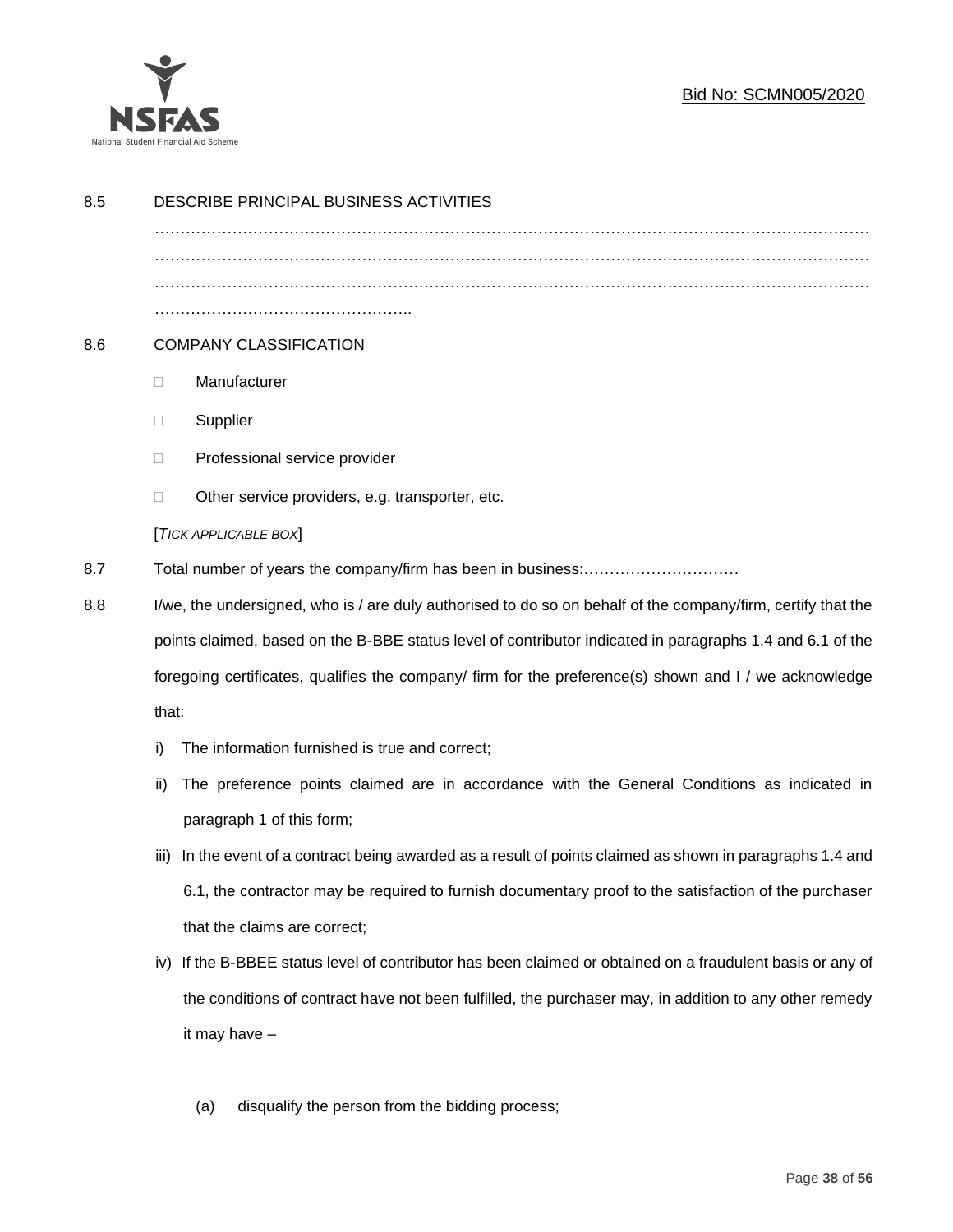

- (b) recover costs, losses or damages it has incurred or suffered as a result of that person's conduct;
- (c) cancel the contract and claim any damages which it has suffered as a result of having to make less favourable arrangements due to such cancellation;
- (d) recommend that the bidder or contractor, its shareholders and directors, or only the shareholders and directors who acted on a fraudulent basis, be restricted by the National Treasury from obtaining business from any organ of state for a period not exceeding 10 years, after the *audi alteram partem* (hear the other side) rule has been applied; and
- (e) forward the matter for criminal prosecution.

| <b>WITNESSES</b> |                            |
|------------------|----------------------------|
|                  | SIGNATURE(S) OF BIDDERS(S) |
|                  | DATE:<br>.<br>ADDRESS      |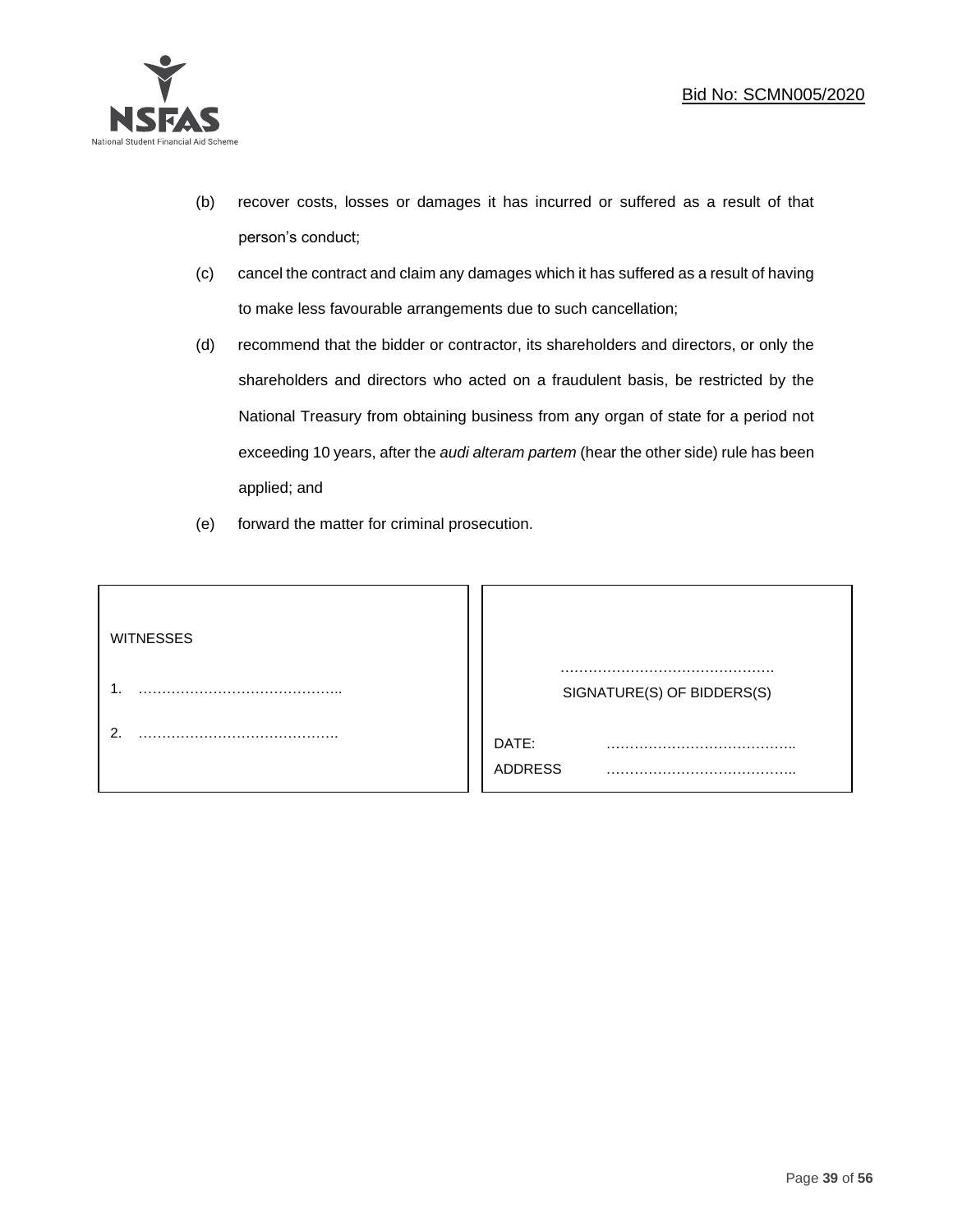

# GOVERNMENT PROCUREMENT

# **GENERAL CONDITIONS OF CONTRACT July 2010**

# **NOTES**

The purpose of this document is to:

(i) Draw special attention to certain general conditions applicable to government bids, contracts and orders; and

(ii) To ensure that clients be familiar with regard to the rights and obligations of all parties involved in doing business with government.

In this document words in the singular also mean in the plural and vice versa and words in the masculine also mean in the feminine and neuter.

• The General Conditions of Contract will form part of all bid documents and may not be amended.

Special Conditions of Contract (SCC) relevant to a specific bid, should be compiled separately for every bid (if applicable) and will supplement the General Conditions of Contract. Whenever there is a conflict, the provisions in the SCC shall prevail.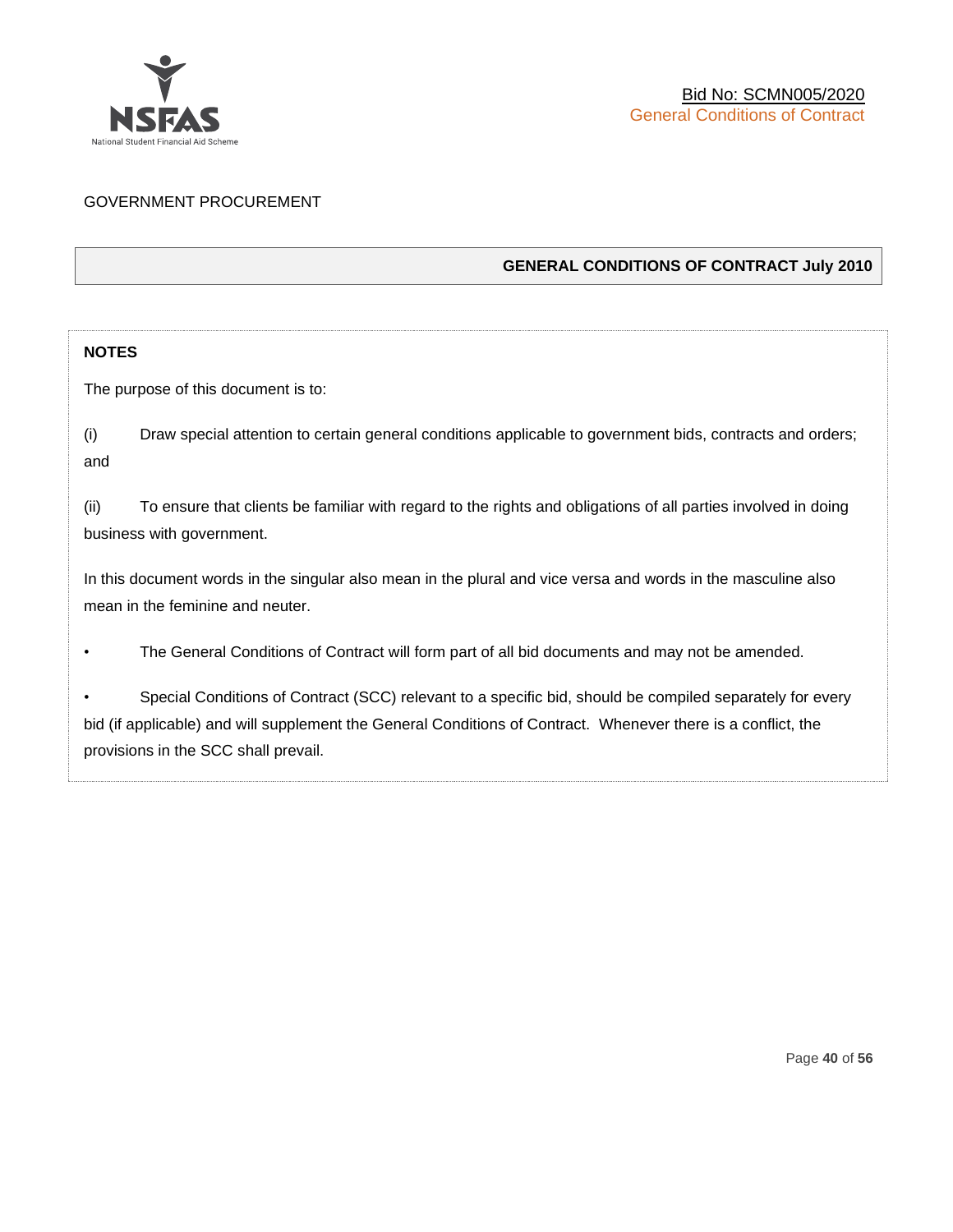

# TABLE OF CLAUSES

- 1. Definitions
- 2. Application
- 3. General
- 4. Standards
- 5. Use of contract documents and information; inspection
- 6. Patent rights
- 7. Performance security
- 8. Inspections, tests and analysis
- 9. Packing
- 10. Delivery and documents
- 11. Insurance
- 12. Transportation
- 13. Incidental services
- 14. Spare parts
- 15. Warranty
- 16. Payment
- 17. Prices
- 18. Contract amendments
- 19. Assignment
- 20. Subcontracts
- 21. Delays in the supplier's performance
- 22. Penalties
- 23. Termination for default
- 24. Dumping and countervailing duties
- 25. Force Majeure
- 26. Termination for insolvency
- 27. Settlement of disputes
- 28. Limitation of liability
- 29. Governing language
- 30. Applicable law
- 31. Notices
- 32. Taxes and duties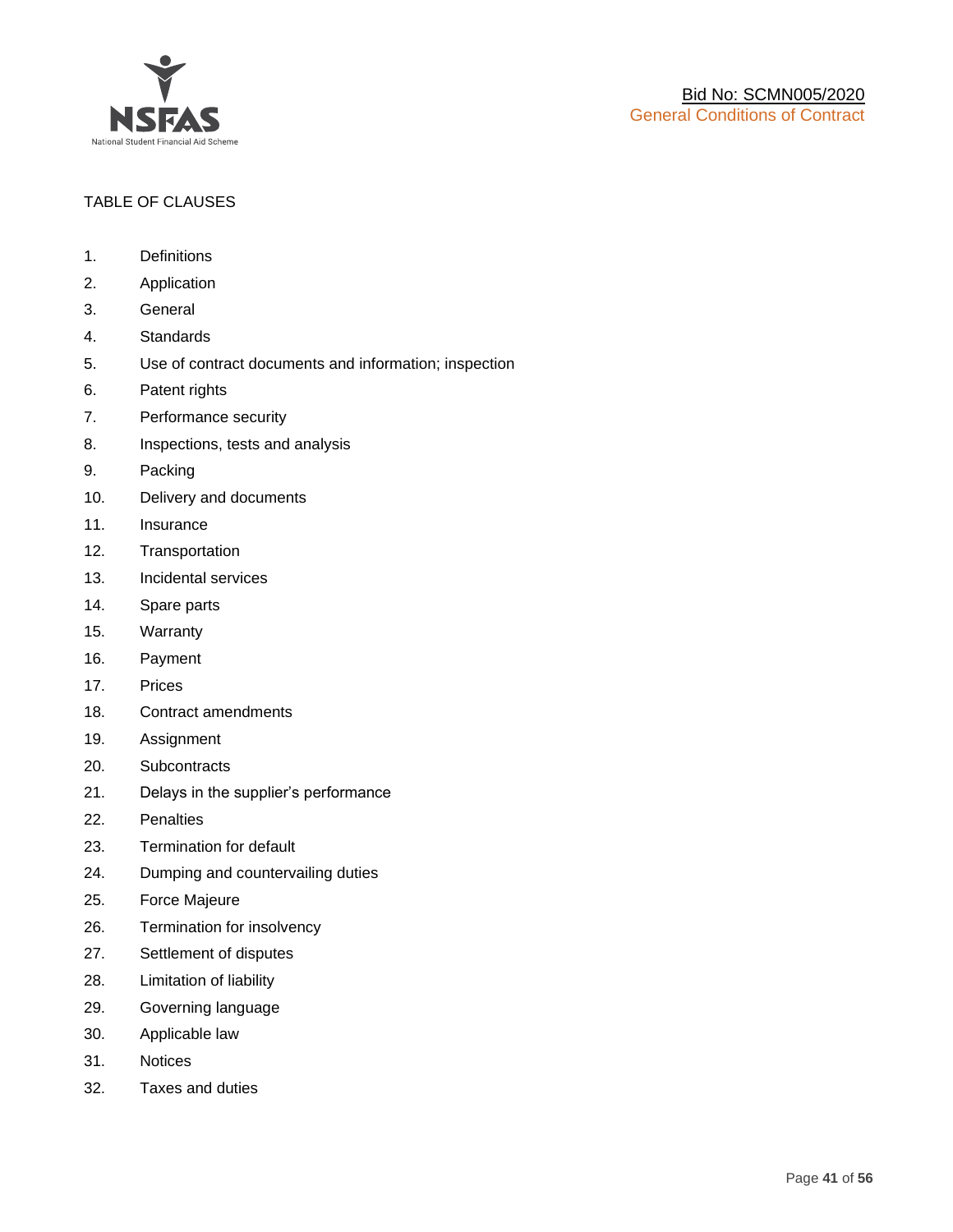

- 33. National Industrial Participation Programme (NIPP)
- 34. Prohibition of restrictive practices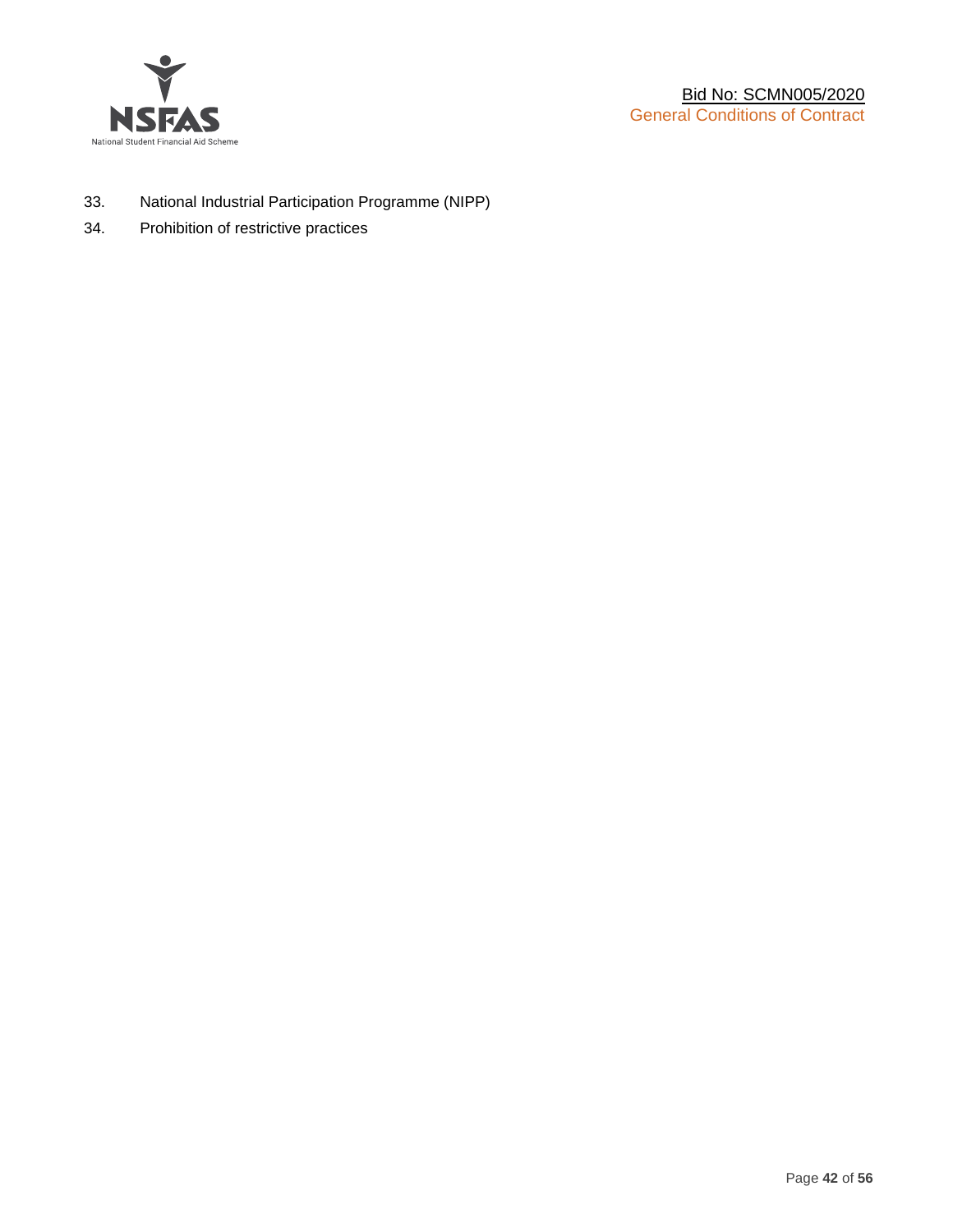

# **General Conditions of Contract**

# **1. Definitions**

- 1. The following terms shall be interpreted as indicated:
- 1.1 "Closing time" means the date and hour specified in the bidding documents for the receipt of bids.
- 1.2 "Contract" means the written agreement entered into between the purchaser and the supplier, as recorded in the contract form signed by the parties, including all attachments and appendices thereto and all documents incorporated by reference therein.
- 1.3 "Contract price" means the price payable to the supplier under the contract for the full and proper performance of his contractual obligations.
- 1.4 "Corrupt practice" means the offering, giving, receiving, or soliciting of anything of value to influence the action of a public official in the procurement process or in contract execution.
- 1.5 "Countervailing duties" are imposed in cases where an enterprise abroad is subsidized by its government and encouraged to market its products internationally.
- 1.6 "Country of origin" means the place where the goods were mined, grown or produced or from which the services are supplied. Goods are produced when, through manufacturing, processing or substantial and major assembly of components, a commercially recognized new product results that is substantially different in basic characteristics or in purpose or utility from its components.
- 1.7 "Day" means calendar day.
- 1.8 "Delivery" means delivery in compliance of the conditions of the contract or order.
- 1.9 "Delivery ex stock" means immediate delivery directly from stock actually on hand.
- 1.10 "Delivery into consignees store or to his site" means delivered and unloaded in the specified store or depot or on the specified site in compliance with the conditions of the contract or order, the supplier bearing all risks and charges involved until the supplies are so delivered and a valid receipt is obtained.
- 1.11 "Dumping" occurs when a private enterprise abroad market its goods on own initiative in the RSA at lower prices than that of the country of origin and which have the potential to harm the local industries in the RSA.
- 1.12 " Force majeure" means an event beyond the control of the supplier and not involving the supplier's fault or negligence and not foreseeable. Such events may include, but is not restricted to, acts of the purchaser in its sovereign capacity, wars or revolutions, fires, floods, epidemics, quarantine restrictions and freight embargoes.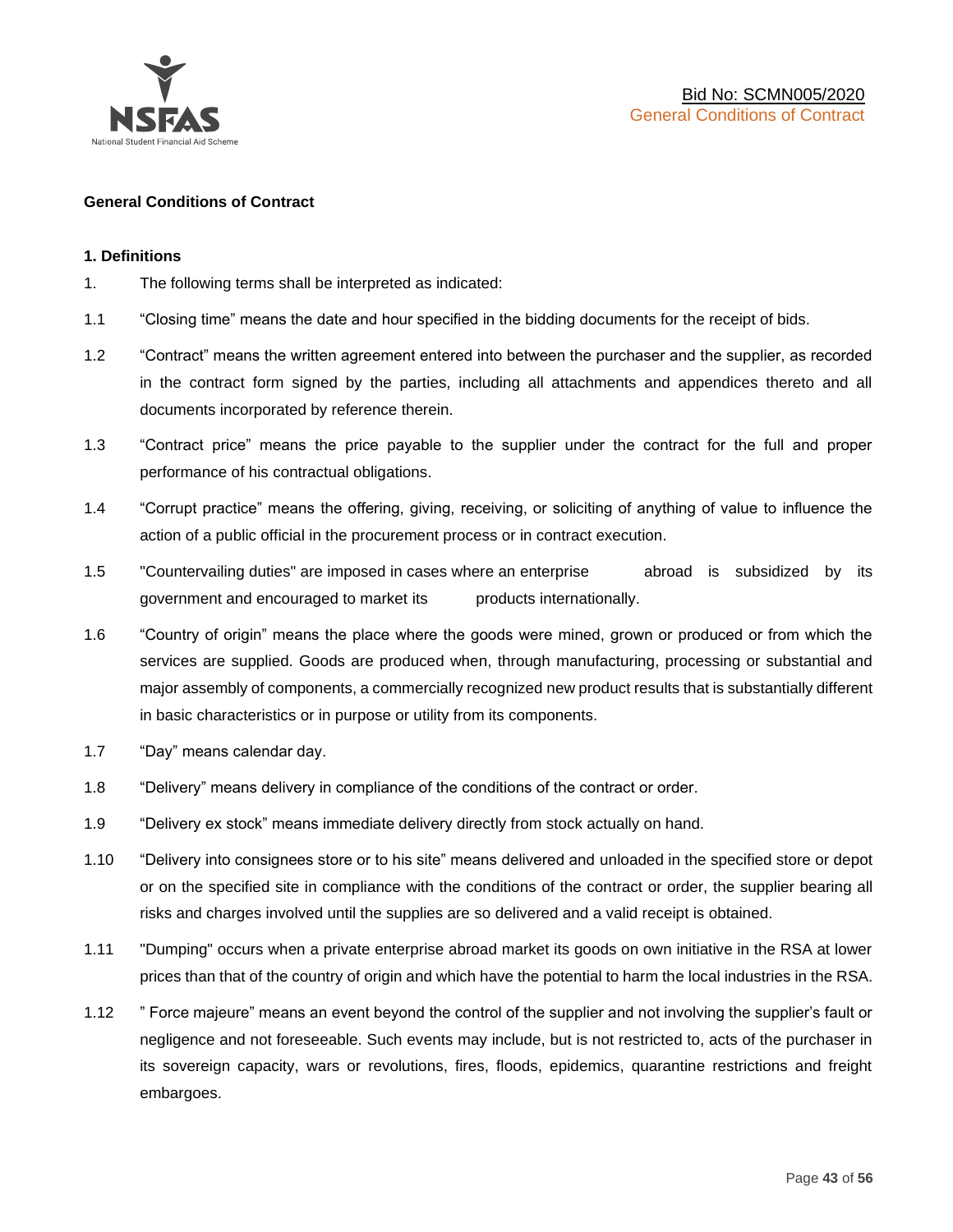

- 1.13 "Fraudulent practice" means a misrepresentation of facts in order to influence a procurement process or the execution of a contract to the detriment of any bidder and includes collusive practice among bidders (prior to or after bid submission) designed to establish bid prices at artificial non-competitive levels and to deprive the bidder of the benefits of free and open competition.
- 1.14 "GCC" means the General Conditions of Contract.
- 1.15 "Goods" means all of the equipment, machinery, and/or other materials that the supplier is required to supply to the purchaser under the contract.
- 1.16 "Imported content" means that portion of the bidding price represented by the cost of components, parts or materials which have been or are still to be imported (whether by the supplier or his subcontractors) and which costs are inclusive of the costs abroad, plus freight and other direct importation costs such as landing costs, dock dues, import duty, sales duty or other similar tax or duty at the South African place of entry as well as transportation and handling charges to the factory in the Republic where the supplies covered by the bid will be manufactured.
- 1.17 "Local content" means that portion of the bidding price which is not included in the imported content provided that local manufacture does take place.
- 1.18 "Manufacture" means the production of products in a factory using labour, materials, components and machinery and includes other related value-adding activities.
- 1.19 "Order" means an official written order issued for the supply of goods or works or the rendering of a service.
- 1.20 "Project site," where applicable, means the place indicated in bidding documents.
- 1.21 "Purchaser" means the organization purchasing the goods.
- 1.22 "Republic" means the Republic of South Africa.
- 1.23 "SCC" means the Special Conditions of Contract.
- 1.24 "Services" means those functional services ancillaries to the supply of the goods, such as transportation and any other incidental services, such as installation, commissioning, provision of technical assistance, training, catering, gardening, security, maintenance and other such obligations of the supplier covered under the contract.
- 1.25 "Written" or "in writing" means handwritten in ink or any form of electronic or mechanical writing.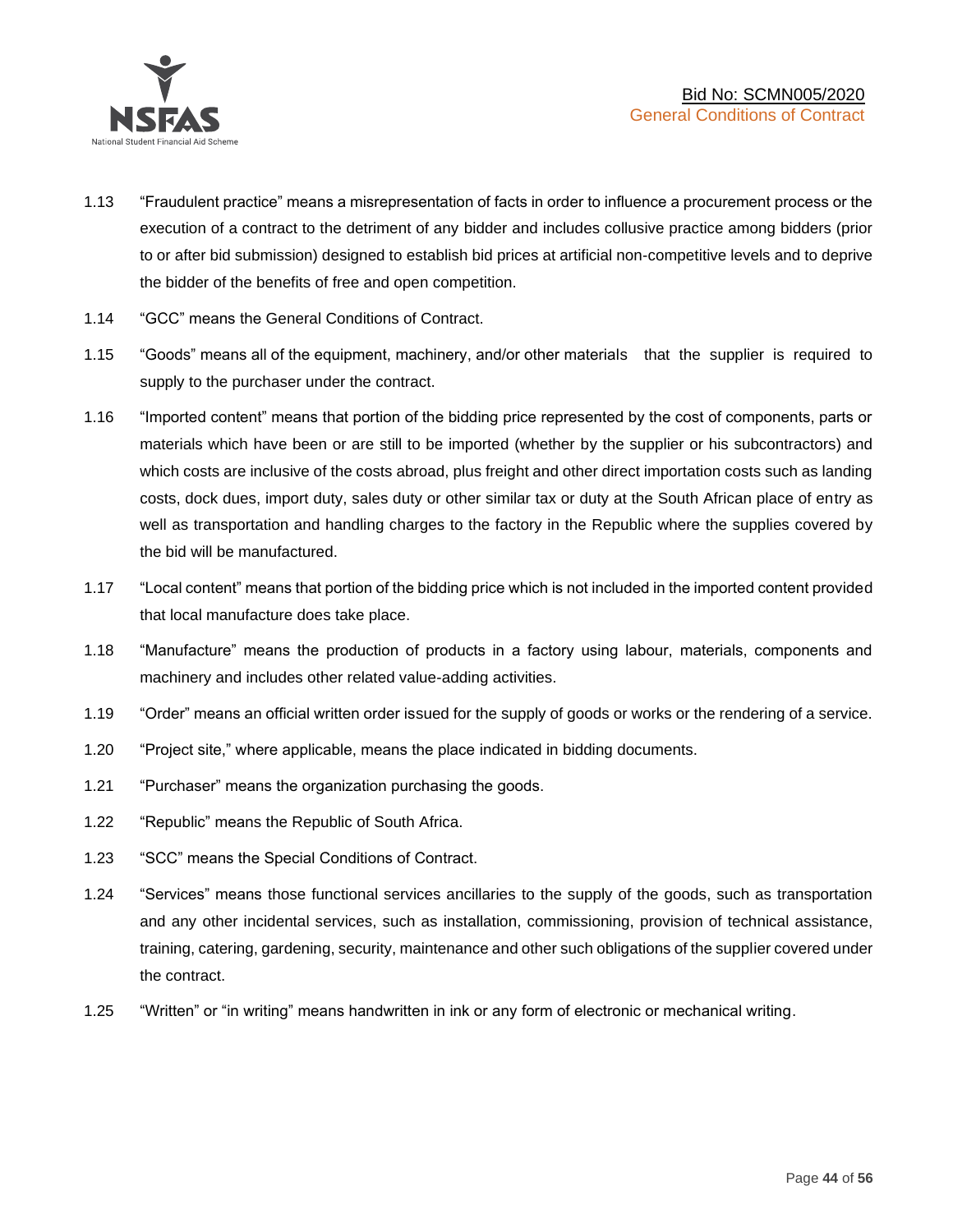

# **2. Application**

- 2.1 These general conditions are applicable to all bids, contracts and orders including bids for functional and professional services, sales, hiring, letting and the granting or acquiring of rights, but excluding immovable property, unless otherwise indicated in the bidding documents.
- 2.2 Where applicable, special conditions of contract are also laid down to cover specific supplies, services or works.
- 2.3 Where such special conditions of contract are in conflict with these general conditions, the special conditions shall apply.

### **3 General**

- 3.1 Unless otherwise indicated in the bidding documents, the purchaser shall not be liable for any expense incurred in the preparation and submission of a bid. Where applicable a non-refundable fee for documents may be charged.
- 3.2 With certain exceptions, invitations to bid are only published in the Government Tender Bulletin. The Government Tender Bulletin may be obtained directly from the Government Printer, Private Bag X85, Pretoria 0001, or accessed electronically from [www.treasury.gov.za](http://www.treasury.gov.za/)

### **4. Standards**

4.1 The goods supplied shall conform to the standards mentioned in the bidding documents and specifications.

### **5. Use of contract documents and information; inspection**.

- 5.1 The supplier shall not, without the purchaser's prior written consent, disclose the contract, or any provision thereof, or any specification, plan, drawing, pattern, sample, or information furnished by or on behalf of the purchaser in connection therewith, to any person other than a person employed by the supplier in the performance of the contract. Disclosure to any such employed person shall be made in confidence and shall extend only so far as may be necessary for purposes of such performance.
- 5.2 The supplier shall not, without the purchaser's prior written consent, make use of any document or information mentioned in GCC clause 5.1 except for purposes of performing the contract.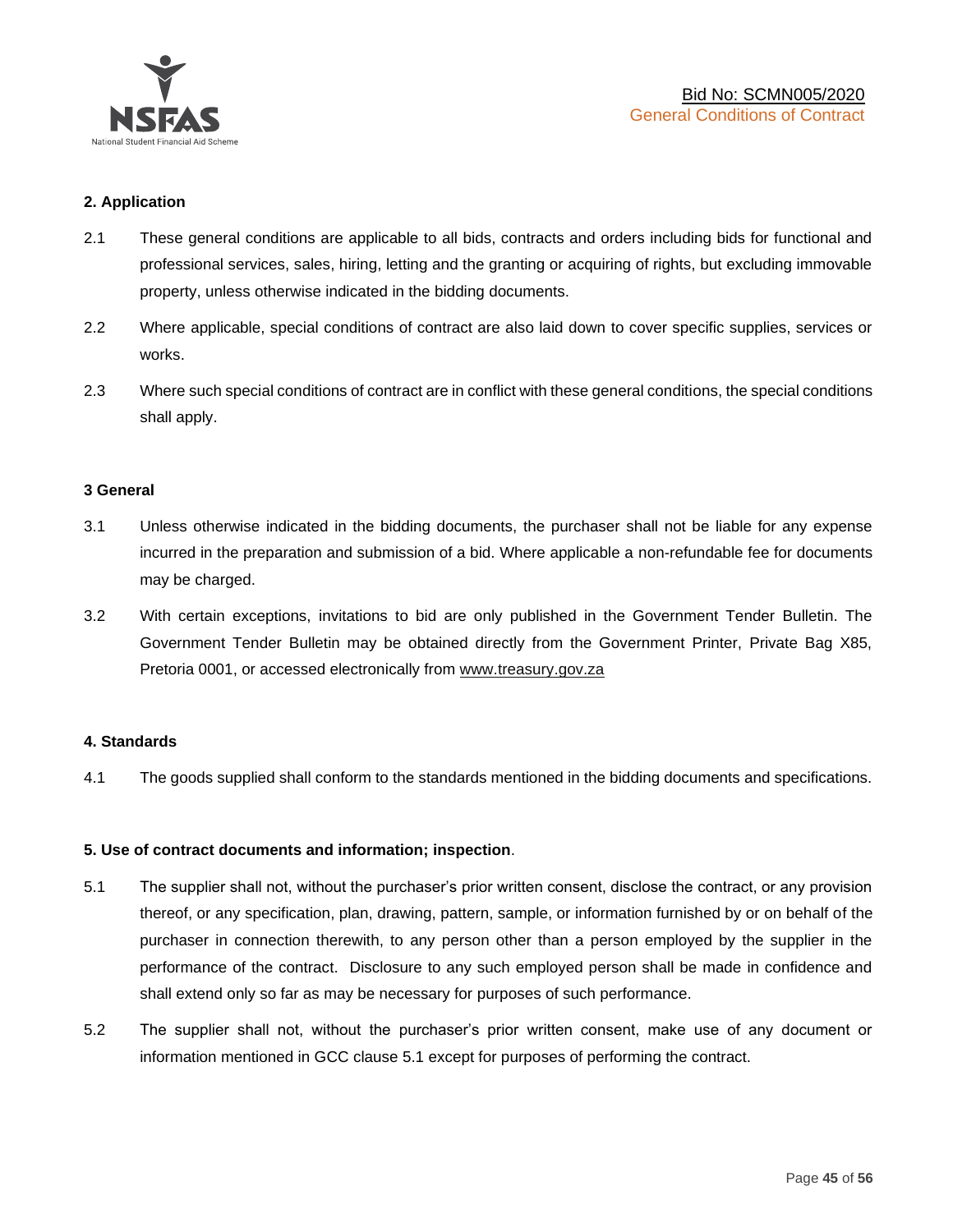

- 5.3 Any document, other than the contract itself mentioned in GCC clause 5.1 shall remain the property of the purchaser and shall be returned (all copies) to the purchaser on completion of the supplier's performance under the contract if so, required by the purchaser.
- 5.4 The supplier shall permit the purchaser to inspect the supplier's records relating to the performance of the supplier and to have them audited by auditors appointed by the purchaser, if so, required by the purchaser.

# **6. Patent rights**

6.1 The supplier shall indemnify the purchaser against all third-party claims of infringement of patent, trademark, or industrial design rights arising from use of the goods or any part thereof by the purchaser.

# **7. Performance security**

- 7.1 Within thirty (30) days of receipt of the notification of contract award, the successful bidder shall furnish to the purchaser the performance security of the amount specified in SCC.
- 7.2 The proceeds of the performance security shall be payable to the purchaser as compensation for any loss resulting from the supplier's failure to complete his obligations under the contract.
- 7.3 The performance security shall be denominated in the currency of the contract, or in a freely convertible currency acceptable to the purchaser and shall be in one of the following forms:
	- (a) a bank guarantee or an irrevocable letter of credit issued by a reputable bank located in the purchaser's country or abroad, acceptable to the purchaser, in the form provided in the bidding documents or another form acceptable to the purchaser; or
	- (b) a cashier's or certified cheque
- 7.4 The performance security will be discharged by the purchaser and returned to the supplier not later than thirty (30) days following the date of completion of the supplier's performance obligations under the contract, including any warranty obligations, unless otherwise specified in SCC.

### **8. Inspections, tests and analyses**

- 8.1 All pre-bidding testing will be for the account of the bidder.
- 8.2 If it is a bid condition that supplies to be produced or services to be rendered should at any stage during production or execution or on completion be subject to inspection, the premises of the bidder or contractor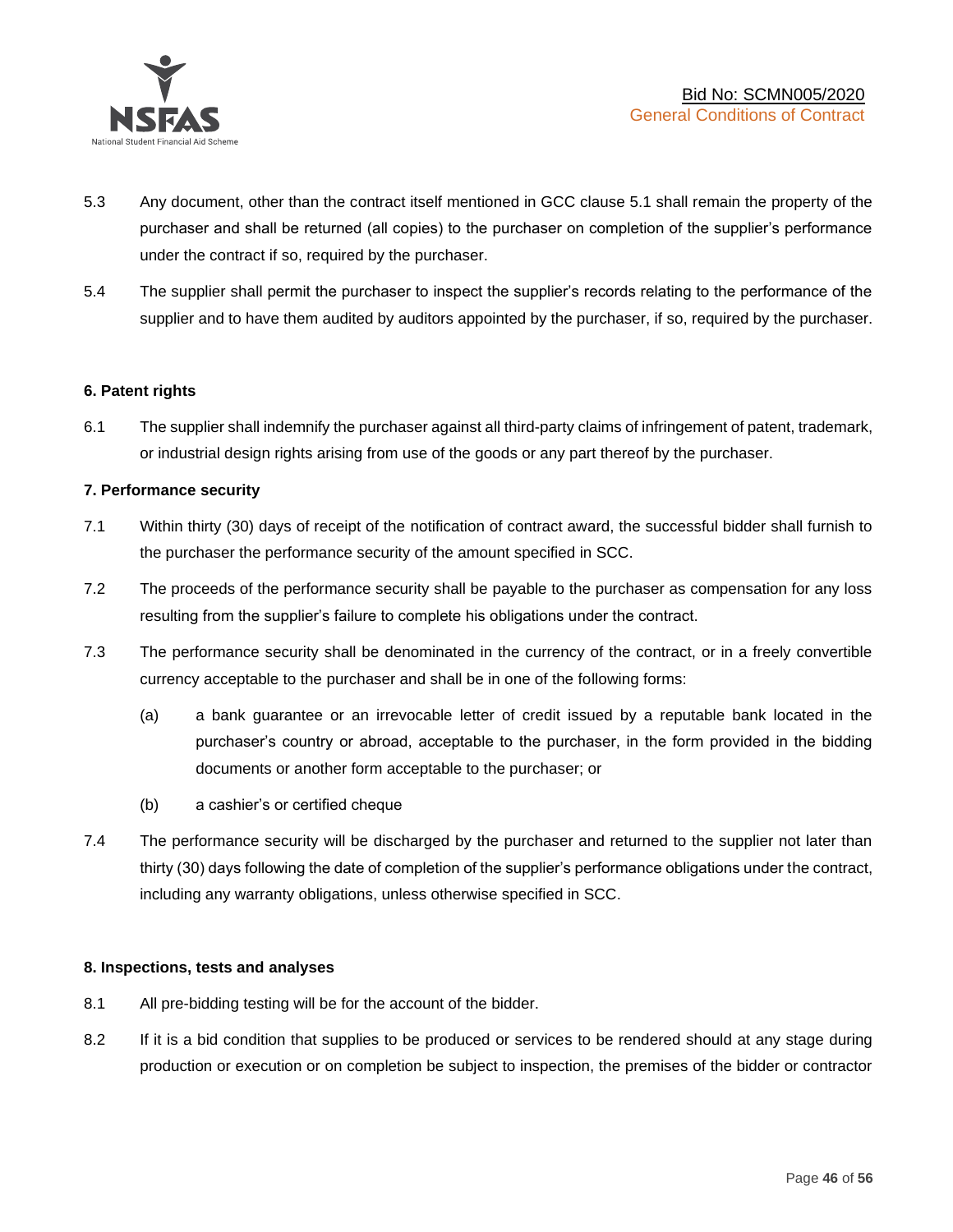shall be open, at all reasonable hours, for inspection by a representative of the Department or an organization acting on behalf of the Department.

- 8.3 If there are no inspection requirements indicated in the bidding documents and no mention is made in the contract, but during the contract period it is decided that inspections shall be carried out, the purchaser shall itself make the necessary arrangements, including payment arrangements with the testing authority concerned.
- 8.4 If the inspections, tests and analyses referred to in clauses 8.2 and 8.3 show the supplies to be in accordance with the contract requirements, the cost of the inspections, tests and analyses shall be defrayed by the purchaser.
- 8.5 Where the supplies or services referred to in clauses 8.2 and 8.3 do not comply with the contract requirements, irrespective of whether such supplies or services are accepted or not, the cost in connection with these inspections, tests or analyses shall be defrayed by the supplier.
- 8.6 Supplies and services which are referred to in clauses 8.2 and 8.3 and which do not comply with the contract requirements may be rejected.
- 8.7 Any contract supplies may on or after delivery be inspected, tested or analysed and may be rejected if found not to comply with the requirements of the contract. Such rejected supplies shall be held at the cost and risk of the supplier who shall, when called upon, remove them immediately at his own cost and forthwith substitute them with supplies which do comply with the requirements of the contract. Failing such removal, the rejected supplies shall be returned at the supplier's cost and risk. Should the supplier fail to provide the substitute supplies forthwith, the purchaser may, without giving the supplier further opportunity to substitute the rejected supplies, purchase such supplies as may be necessary at the expense of the supplier.
- 8.8 The provisions of clauses 8.4 to 8.7 shall not prejudice the right of the purchaser to cancel the contract on account of a breach of the conditions thereof, or to act in terms of Clause 23 of GCC.

# **9. Packing**

9.1 The supplier shall provide such packing of the goods as is required to prevent their damage or deterioration during transit to their final destination, as indicated in the contract. The packing shall be sufficient to withstand, without limitation, rough handling during transit and exposure to extreme temperatures, salt and precipitation during transit, and open storage. Packing, case size and weights shall take into consideration, where appropriate, the remoteness of the goods' final destination and the absence of heavy handling facilities at all points in transit.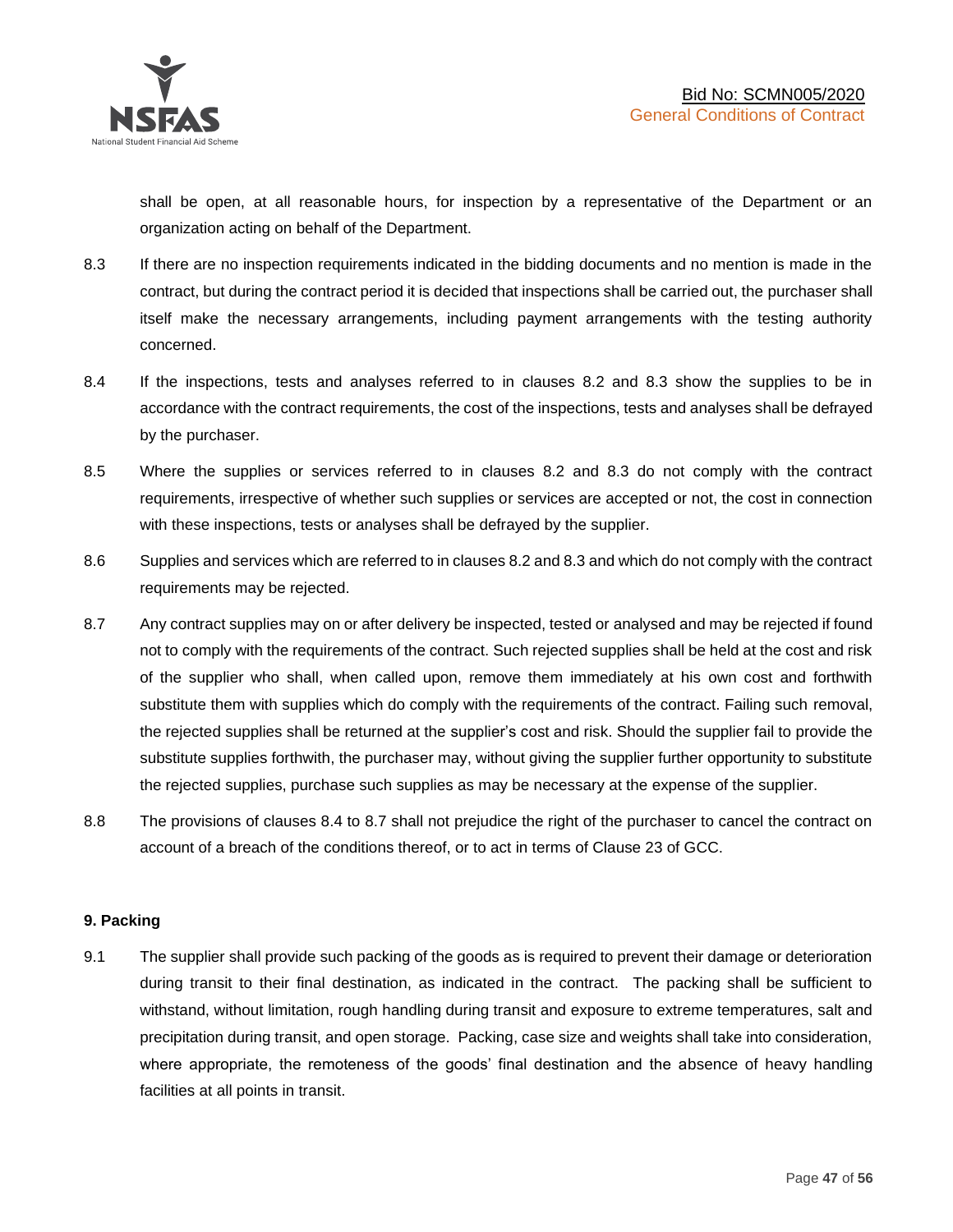

9.2 The packing, marking, and documentation within and outside the packages shall comply strictly with such special requirements as shall be expressly provided for in the contract, including additional requirements, if any, specified in SCC, and in any subsequent instructions ordered by the purchaser.

# **10. Delivery and documents**

- 10.1 Delivery of the goods shall be made by the supplier in accordance with the terms specified in the contract. The details of shipping and/or other documents to be furnished by the supplier are specified in SCC.
- 10.2 Documents to be submitted by the supplier are specified in SCC.

### **11. Insurance**

11.1 The goods supplied under the contract shall be fully insured in a freely convertible currency against loss or damage incidental to manufacture or acquisition, transportation, storage and delivery in the manner specified in the SCC.

### **12. Transportation**

12.1 Should a price other than an all-inclusive delivered price be required, this shall be specified in the SCC.

### **13. Incidental services**

13.1 The supplier may be required to provide any or all of the following services, including additional services, if any, specified in SCC:

(a) performance or supervision of on-site assembly and/or commissioning of the supplied ` goods;

- (b) furnishing of tools required for assembly and/or maintenance of the supplied goods;
- (c) furnishing of a detailed operations and maintenance manual for each appropriate unit of the supplied goods;
- (d) performance or supervision or maintenance and/or repair of the supplied goods, for a period of time agreed by the parties, provided that this service shall not relieve the supplier of any warranty obligations under this contract; and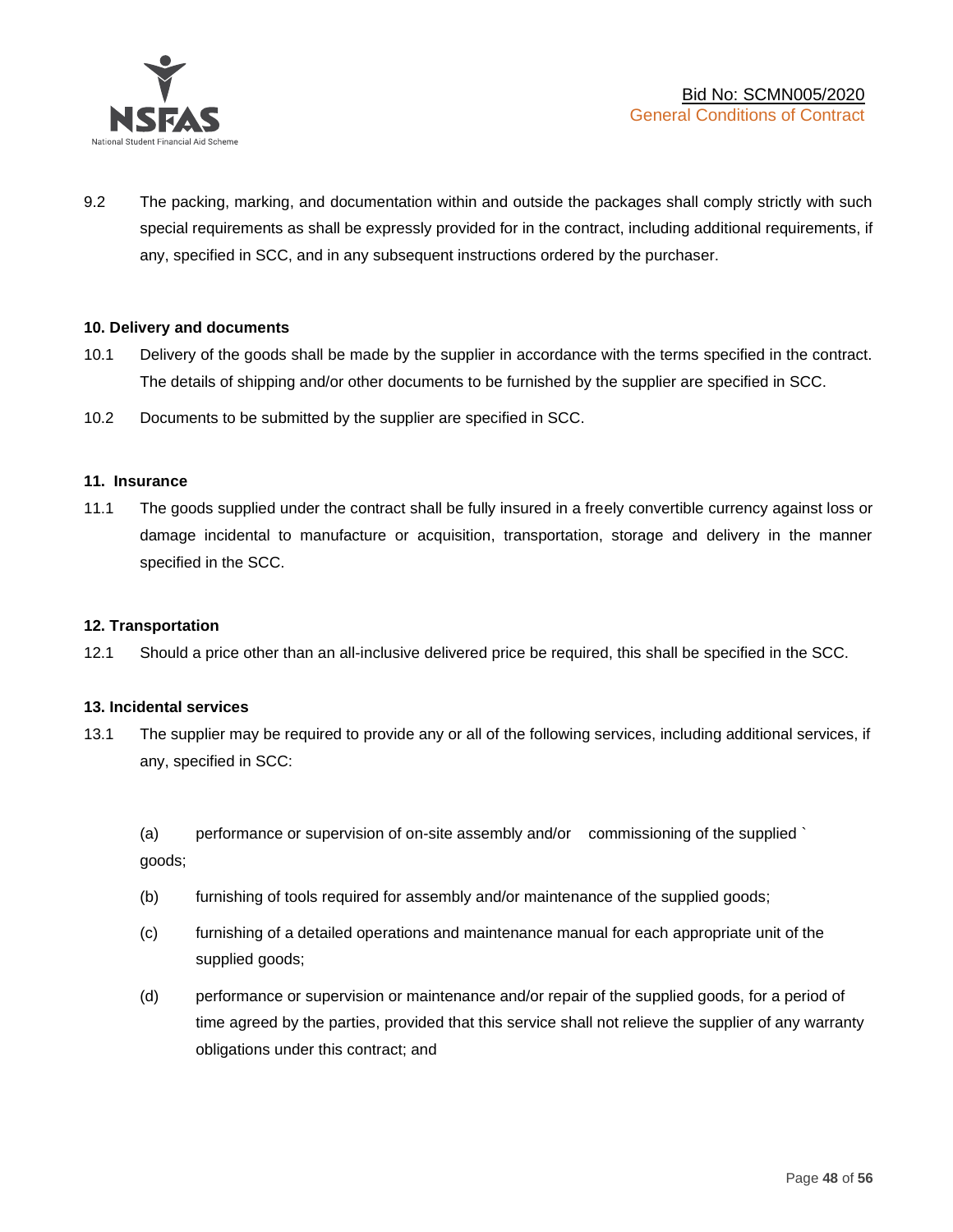

- (e) training of the purchaser's personnel, at the supplier's plant and/or on-site, in assembly, start-up, operation, maintenance, and/or repair of the supplied goods.
- 13.2 Prices charged by the supplier for incidental services, if not included in the contract price for the goods, shall be agreed upon in advance by the parties and shall not exceed the prevailing rates charged to other parties by the supplier for similar services.

# **14. Spare parts**

- 14.1 As specified in SCC, the supplier may be required to provide any or all of the following materials, notifications, and information pertaining to spare parts manufactured or distributed by the supplier:
	- (a) such spare parts as the purchaser may elect to purchase from the supplier, provided that this election shall not relieve the supplier of any warranty obligations under the contract; and
	- (b) in the event of termination of production of the spare parts:

(i) Advance notification to the purchaser of the pending termination, in sufficient time to permit the purchaser to procure needed requirements; and

(ii) following such termination, furnishing at no cost to the purchaser, the blueprints, drawings, and specifications of the spare parts, if requested.

### **15. Warranty**

- 15.1 The supplier warrants that the goods supplied under the contract are new, unused, of the most recent or current models, and that they incorporate all recent improvements in design and materials unless provided otherwise in the contract. The supplier further warrants that all goods supplied under this contract shall have no defect, arising from design, materials, or workmanship (except when the design and/or material is required by the purchaser's specifications) or from any act or omission of the supplier, that may develop under normal use of the supplied goods in the conditions prevailing in the country of final destination.
- 15.2 This warranty shall remain valid for twelve (12) months after the goods, or any portion thereof as the case may be, have been delivered to and accepted at the final destination indicated in the contract, or for eighteen (18) months after the date of shipment from the port or place of loading in the source country, whichever period concludes earlier, unless specified otherwise in SCC.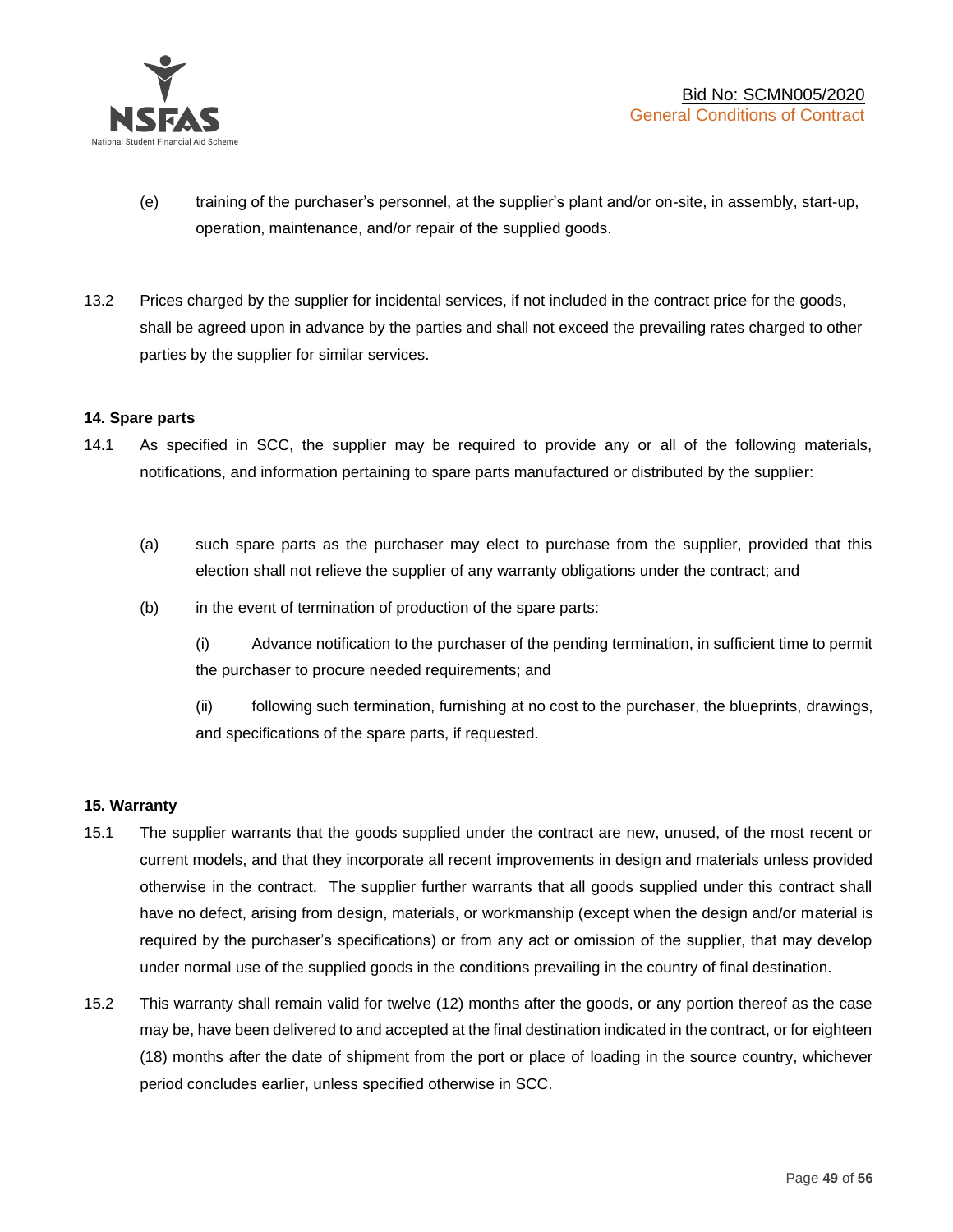

- 15.3 The purchaser shall promptly notify the supplier in writing of any claims arising under this warranty.
- 15.4 Upon receipt of such notice, the supplier shall, within the period specified in SCC and with all reasonable speed, repair or replace the defective goods or parts thereof, without costs to the purchaser.
- 15.5 If the supplier, having been notified, fails to remedy the defect(s) within the period specified in SCC, the purchaser may proceed to take such remedial action as may be necessary, at the supplier's risk and expense and without prejudice to any other rights which the purchaser may have against the supplier under the contract.

# **16. Payment**

- 16.1 The method and conditions of payment to be made to the supplier under this contract shall be specified in SCC.
- 16.2 The supplier shall furnish the purchaser with an invoice accompanied by a copy of the delivery note and upon fulfilment of other obligations stipulated in the contract.
- 16.3 Payments shall be made promptly by the purchaser, but in no case later than thirty (30) days after submission of an invoice or claim by the supplier.
- 16.4 Payment will be made in Rand unless otherwise stipulated in SCC.

### **17. Prices**

17.1 Prices charged by the supplier for goods delivered and services performed under the contract shall not vary from the prices quoted by the supplier in his bid, with the exception of any price adjustments authorized in SCC or in the purchaser's request for bid validity extension, as the case may be.

### **18. Contract amendments**

18.1 No variation in or modification of the terms of the contract shall be made except by written amendment signed by the parties concerned.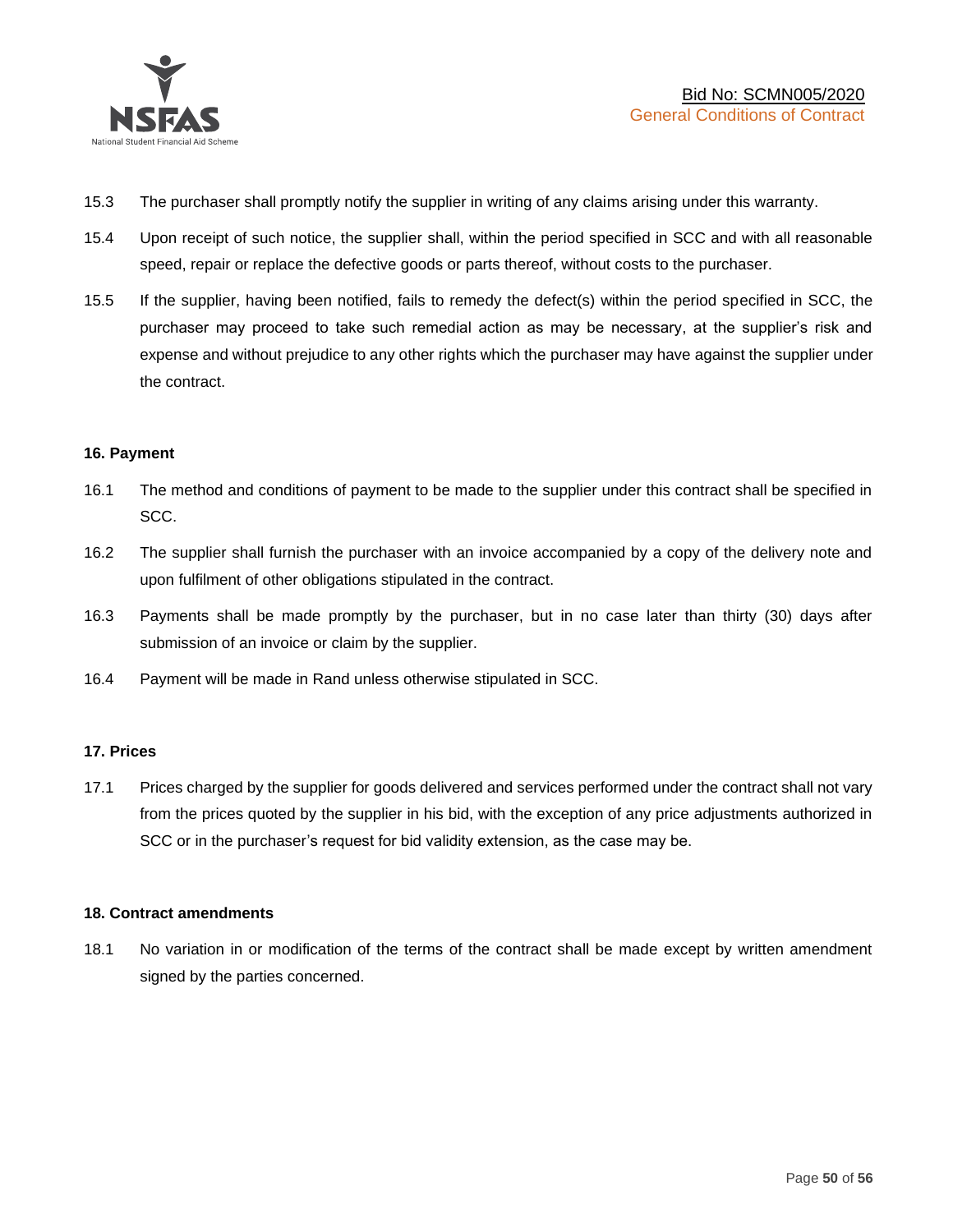

### **19. Assignment**

19.1 The supplier shall not assign, in whole or in part, its obligations to perform under the contract, except with the purchaser's prior written consent.

### **20. Subcontracts**

20.1 The supplier shall notify the purchaser in writing of all subcontracts awarded under this contract if not already specified in the bid. Such notification, in the original bid or later, shall not relieve the supplier from any liability or obligation under the contract.

# **21. Delays in the supplier's performance**

- 21.1 Delivery of the goods and performance of services shall be made by the supplier in accordance with the time schedule prescribed by the purchaser in the contract.
- 21.2 If at any time during performance of the contract, the supplier or its subcontractor(s) should encounter conditions impeding timely delivery of the goods and performance of services, the supplier shall promptly notify the purchaser in writing of the fact of the delay, its likely duration and its cause(s). As soon as practicable after receipt of the supplier's notice, the purchaser shall evaluate the situation and may at his discretion extend the supplier's time for performance, with or without the imposition of penalties, in which case the extension shall be ratified by the parties by amendment of contract.
- 21.3 No provision in a contract shall be deemed to prohibit the obtaining of supplies or services from a national department, provincial department, or a local authority.
- 21.4 The right is reserved to procure outside of the contract small quantities or to have minor essential services executed if an emergency arises, the supplier's point of supply is not situated at or near the place where the supplies are required, or the supplier's services are not readily available.
- 21.5 Except as provided under GCC Clause 25, a delay by the supplier in the performance of its delivery obligations shall render the supplier liable to the imposition of penalties, pursuant to GCC Clause 22, unless an extension of time is agreed upon pursuant to GCC Clause 21.2 without the application of penalties.
- 21.6 Upon any delay beyond the delivery period in the case of a supplies contract, the purchaser shall, without cancelling the contract, be entitled to purchase supplies of a similar quality and up to the same quantity in substitution of the goods not supplied in conformity with the contract and to return any goods delivered later at the supplier's expense and risk, or to cancel the contract and buy such goods as may be required to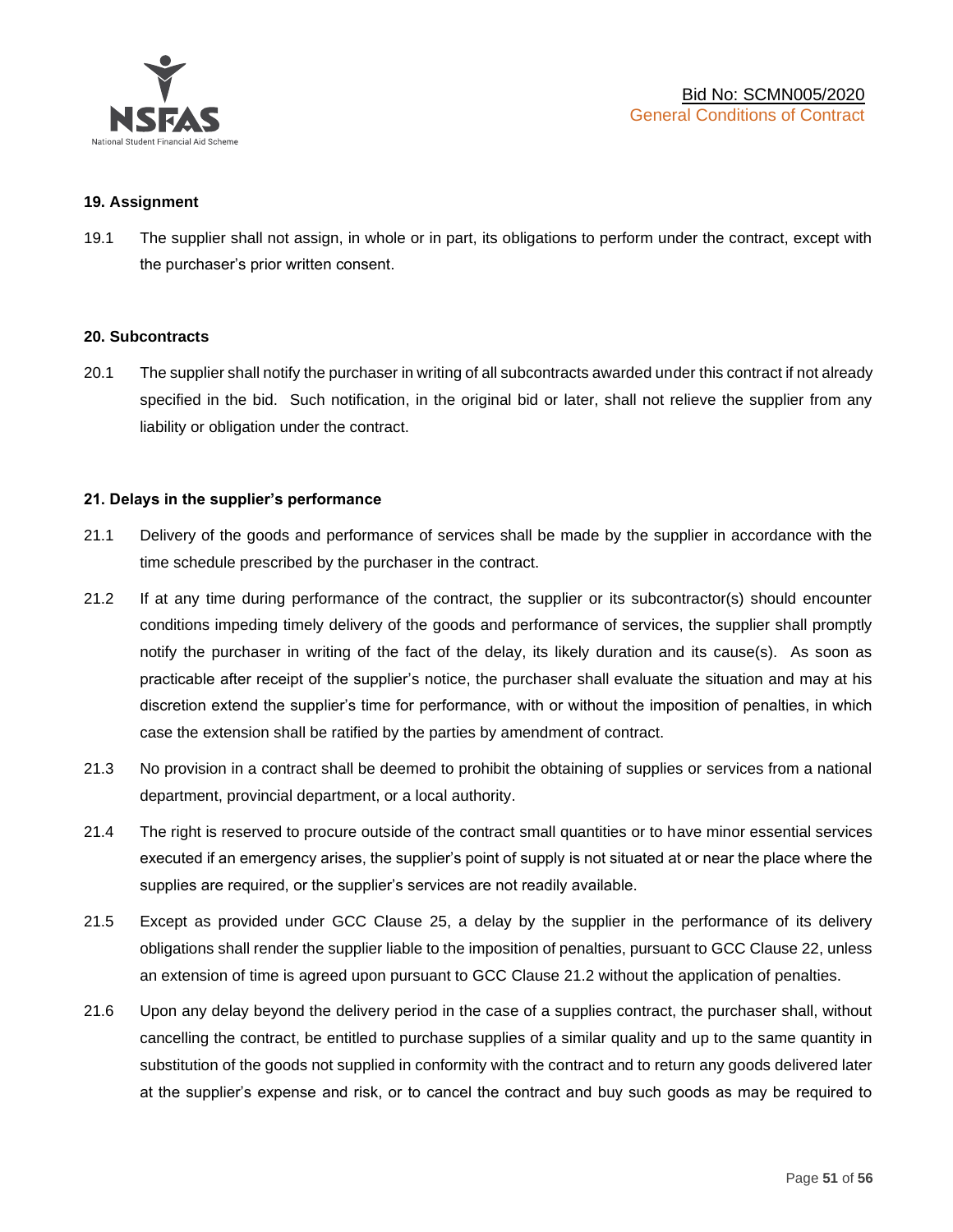

complete the contract and without prejudice to his other rights, be entitled to claim damages from the supplier.

# **22. Penalties**

22.1 Subject to GCC Clause 25, if the supplier fails to deliver any or all of the goods or to perform the services within the period(s) specified in the contract, the purchaser shall, without prejudice to its other remedies under the contract, deduct from the contract price, as a penalty, a sum calculated on the delivered price of the delayed goods or unperformed services using the current prime interest rate calculated for each day of the delay until actual delivery or performance. The purchaser may also consider termination of the contract pursuant to GCC Clause 23.

# **23. Termination for default**

- 23.1 The purchaser, without prejudice to any other remedy for breach of contract, by written notice of default sent to the supplier, may terminate this contract in whole or in part:
	- (a) if the supplier fails to deliver any or all of the goods within the period(s) specified in the contract, or within any extension thereof granted by the purchaser pursuant to GCC Clause 21.2;
	- (b) if the Supplier fails to perform any other obligation(s) under the contract; or
	- (c) if the supplier, in the judgment of the purchaser, has engaged in corrupt or fraudulent practices in competing for or in executing the contract.
- 23.2 In the event the purchaser terminates the contract in whole or in part, the purchaser may procure, upon such terms and in such manner as it deems appropriate, goods, works or services similar to those undelivered, and the supplier shall be liable to the purchaser for any excess costs for such similar goods, works or services. However, the supplier shall continue performance of the contract to the extent not terminated.
- 23.3 Where the purchaser terminates the contract in whole or in part, the purchaser may decide to impose a restriction penalty on the supplier by prohibiting such supplier from doing business with the public sector for a period not exceeding 10 years.
- 23.4 If a purchaser intends imposing a restriction on a supplier or any person associated with the supplier, the supplier will be allowed a time period of not more than fourteen (14) days to provide reasons why the envisaged restriction should not be imposed. Should the supplier fail to respond within the stipulated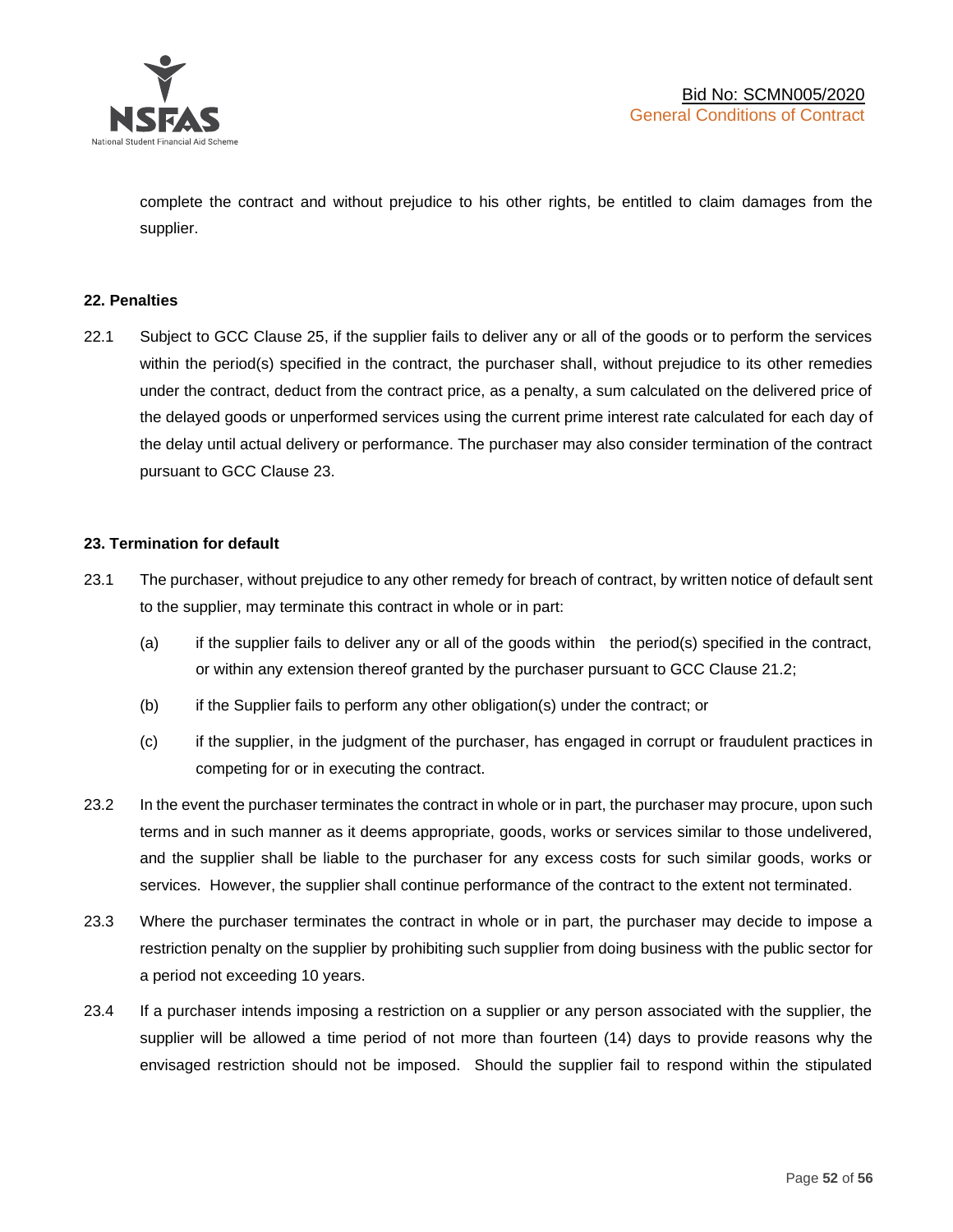

fourteen (14) days the purchaser may regard the intended penalty as not objected against and may impose it on the supplier.

- 23.5 Any restriction imposed on any person by the Accounting Officer / Authority will, at the discretion of the Accounting Officer / Authority, also be applicable to any other enterprise or any partner, manager, director or other person who wholly or partly exercises or exercised or may exercise control over the enterprise of the first-mentioned person, and with which enterprise or person the first-mentioned person, is or was in the opinion of the Accounting Officer / Authority actively associated.
- 23.6 If a restriction is imposed, the purchaser must, within five (5) working days of such imposition, furnish the National Treasury, with the following information:
	- (i) the name and address of the supplier and / or person restricted by the purchaser;
	- (ii) the date of commencement of the restriction
	- (iii) the period of restriction; and
	- (iv) the reasons for the restriction.

These details will be loaded in the National Treasury's central database of suppliers or persons prohibited from doing business with the public sector.

23.7 If a court of law convicts a person of an offence as contemplated in sections 12 or 13 of the Prevention and Combating of Corrupt Activities Act, No. 12 of 2004, the court may also rule that such person's name be endorsed on the Register for Tender Defaulters. When a person's name has been endorsed on the Register, the person will be prohibited from doing business with the public sector for a period not less than five years and not more than 10 years. The National Treasury is empowered to determine the period of restriction and each case will be dealt with on its own merits. According to section 32 of the Act the Register must be open to the public. The Register can be perused on the National Treasury website.

# **24. Anti- dumping and countervailing duties and rights**

24.1 When, after the date of bid, provisional payments are required, or anti-dumping or countervailing duties are imposed, or the amount of a provisional payment or anti-dumping or countervailing right is increased in respect of any dumped or subsidized import, the State is not liable for any amount so required or imposed, or for the amount of any such increase. When, after the said date, such a provisional payment is no longer required or any such anti-dumping or countervailing right is abolished, or where the amount of such provisional payment or any such right is reduced, any such favourable difference shall on demand be paid forthwith by the contractor to the State or the State may deduct such amounts from moneys (if any) which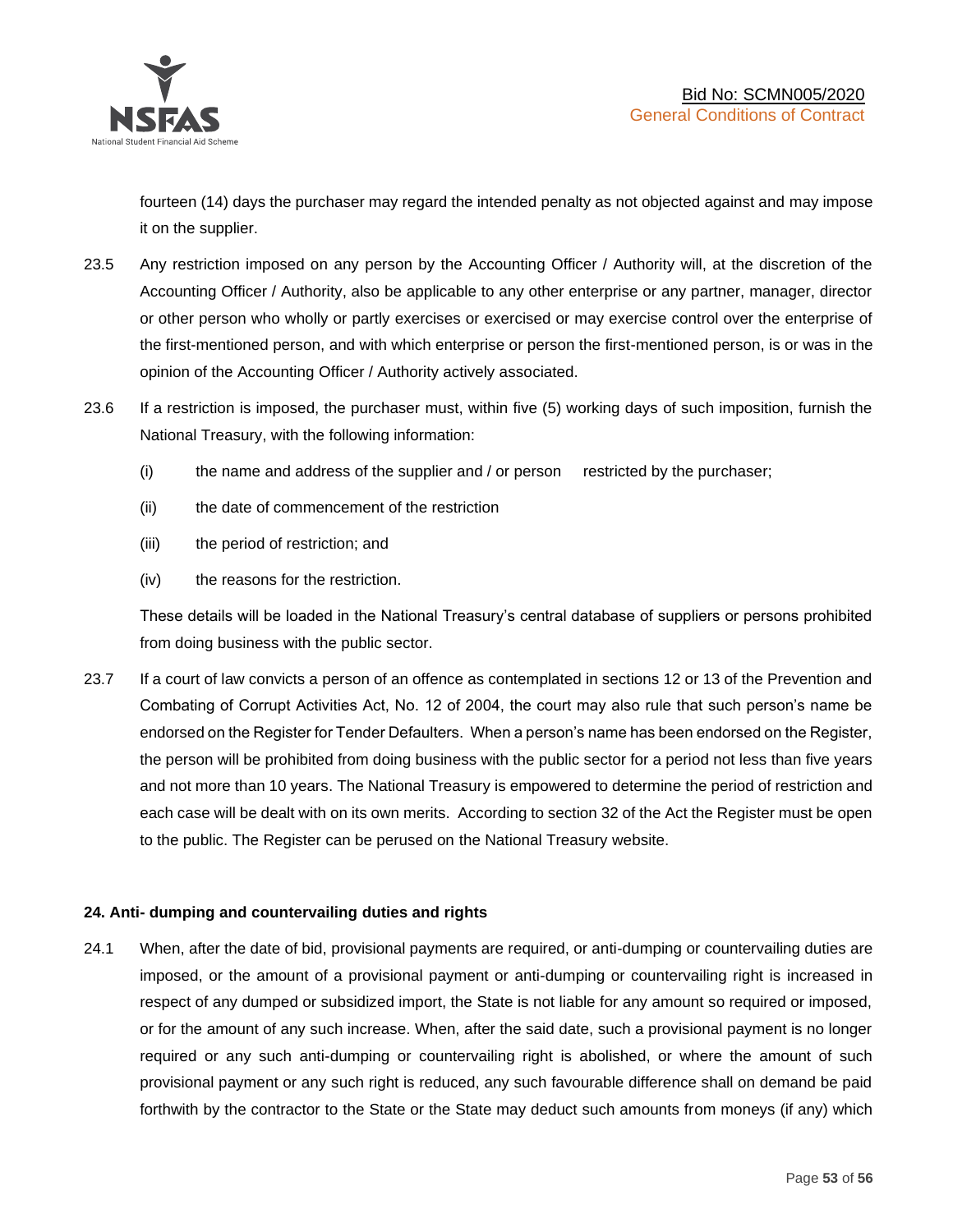

may otherwise be due to the contractor in regard to supplies or services which he delivered or rendered, or is to deliver or render in terms of the contract or any other contract or any other amount which may be due to him

# **25. Force Majeure**

- 25.1 Notwithstanding the provisions of GCC Clauses 22 and 23, the supplier shall not be liable for forfeiture of its performance security, damages, or termination for default if and to the extent that his delay in performance or other failure to perform his obligations under the contract is the result of an event of force majeure.
- 25.2 If a force majeure situation arises, the supplier shall promptly notify the purchaser in writing of such condition and the cause thereof. Unless otherwise directed by the purchaser in writing, the supplier shall continue to perform its obligations under the contract as far as is reasonably practical, and shall seek all reasonable alternative means for performance not prevented by the force majeure event.

#### **26. Termination for insolvency**

26.1 The purchaser may at any time terminate the contract by giving written notice to the supplier if the supplier becomes bankrupt or otherwise insolvent. In this event, termination will be without compensation to the supplier, provided that such termination will not prejudice or affect any right of action or remedy which has accrued or will accrue thereafter to the purchaser.

#### **27. Settlement of Disputes**

- 27.1 If any dispute or difference of any kind whatsoever arises between the purchaser and the supplier in connection with or arising out of the contract, the parties shall make every effort to resolve amicably such dispute or difference by mutual consultation.
- 27.2 If, after thirty (30) days, the parties have failed to resolve their dispute or difference by such mutual consultation, then either the purchaser or the supplier may give notice to the other party of his intention to commence with mediation. No mediation in respect of this matter may be commenced unless such notice is given to the other party.
- 27.3 Should it not be possible to settle a dispute by means of mediation, it may be settled in a South African court of law.
- 27.4 Mediation proceedings shall be conducted in accordance with the rules of procedure specified in the SCC.
- 27.5 Notwithstanding any reference to mediation and/or court proceedings herein,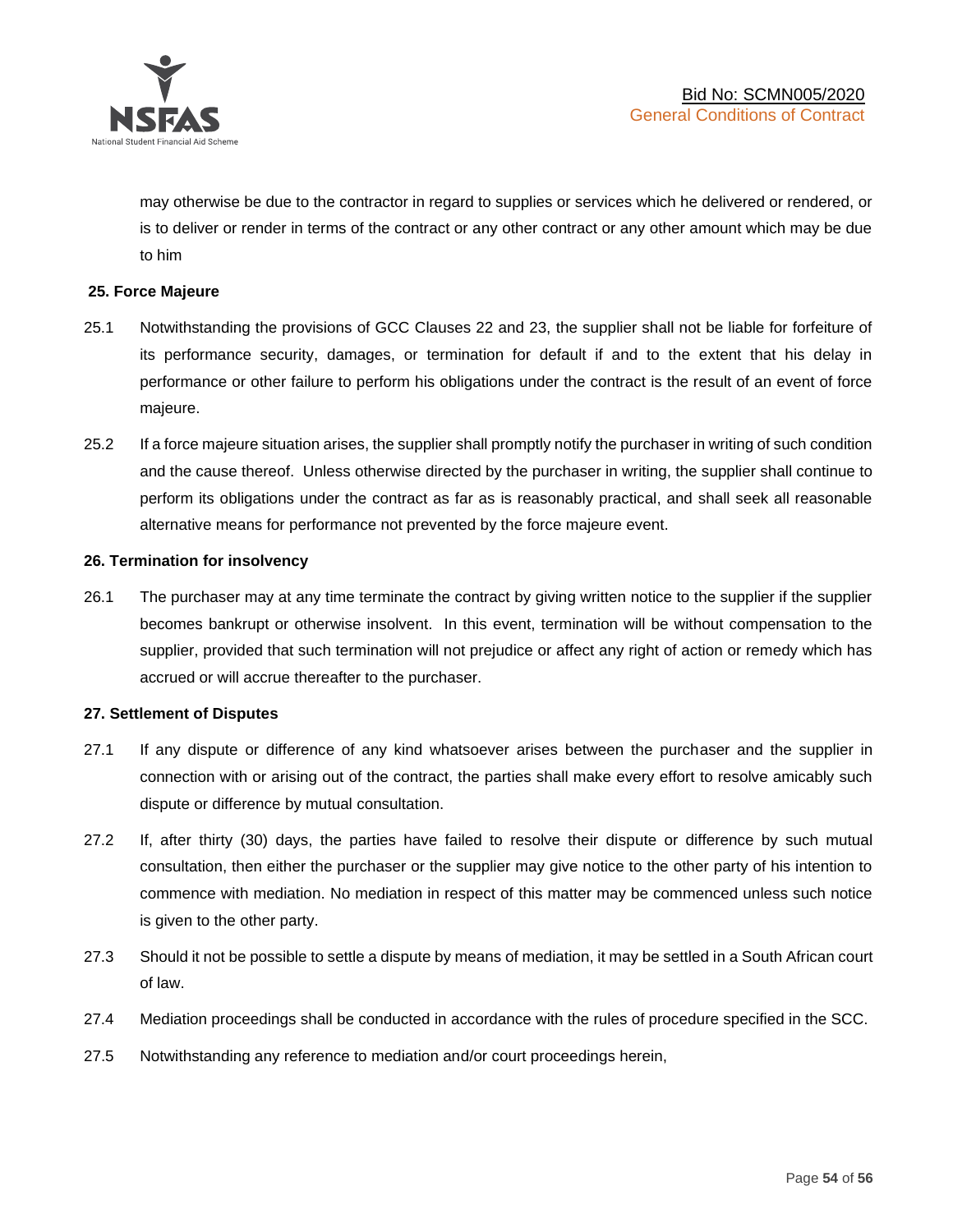

(a) the parties shall continue to perform their respective obligations under the contract unless they otherwise agree; and

(b) the purchaser shall pay the supplier any monies due the supplier.

# **28. Limitation of liability**

28.1 Except in cases of criminal negligence or wilful misconduct, and in the case of infringement pursuant to Clause 6;

(a) the supplier shall not be liable to the purchaser, whether in contract, tort, or otherwise, for any indirect or consequential loss or damage, loss of use, loss of production, or loss of profits or interest costs, provided that this exclusion shall not apply to any obligation of the supplier to pay penalties and/or damages to the purchaser; and

(b) the aggregate liability of the supplier to the purchaser, whether under the contract, in tort or otherwise, shall not exceed the total contract price, provided that this limitation shall not apply to the cost of repairing or replacing defective equipment.

### **29. Governing language**

29.1 The contract shall be written in English. All correspondence and other documents pertaining to the contract that is exchanged by the parties shall also be written in English.

### **30. Applicable Law**

30.1 The contract shall be interpreted in accordance with South African laws, unless otherwise specified in SCC.

### **31. Notices**

31.1 Every written acceptance of a bid shall be posted to the supplier concerned by registered or certified mail and any other notice to him shall be posted by ordinary mail to the address furnished in his bid or to the address notified later by him in writing and such posting shall be deemed to be proper service of such notice

The time mentioned in the contract documents for performing any act after such aforesaid notice has been given, shall be reckoned from the date of posting of such notice.